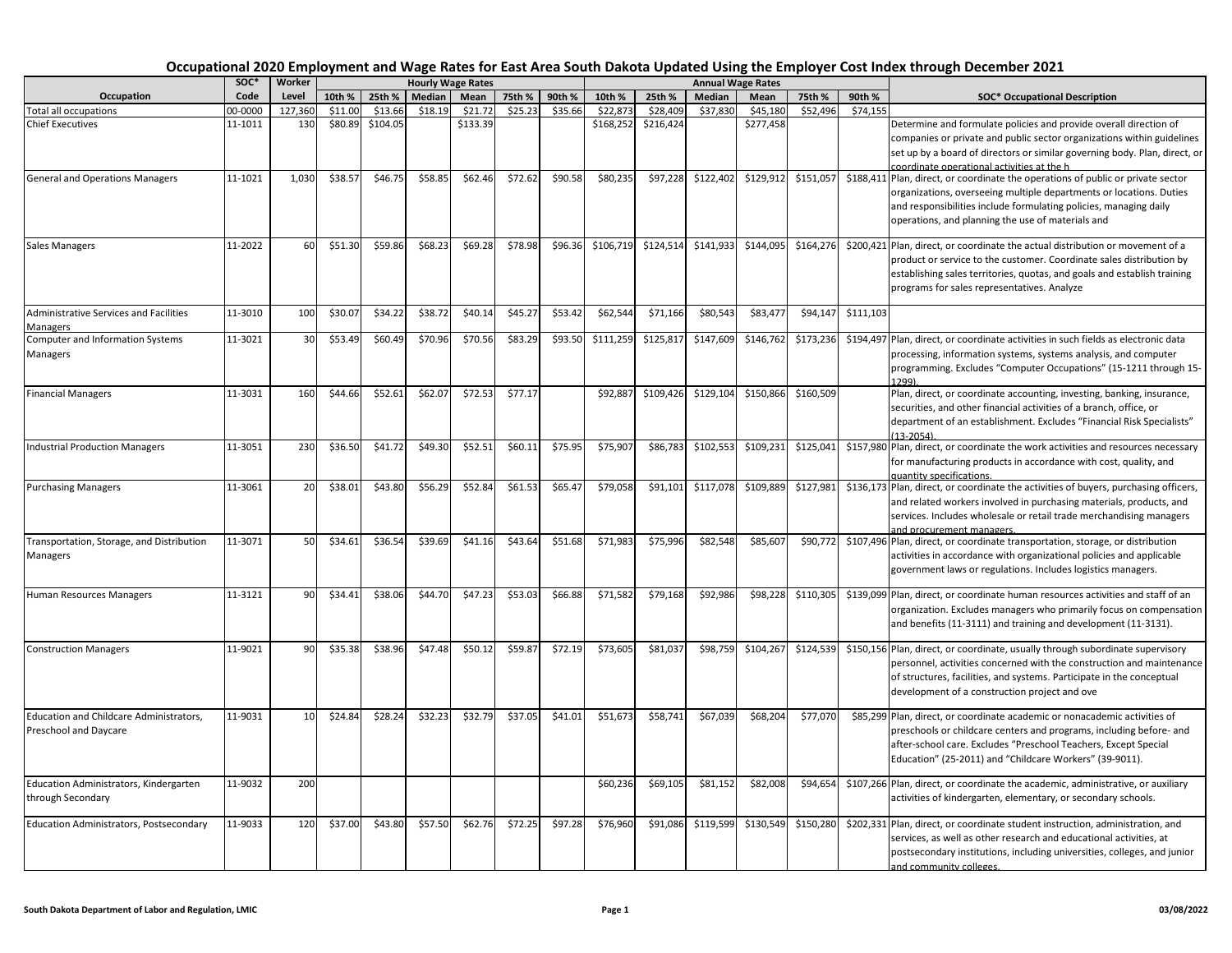|                                               | soc*    | Worker |         |         |         | <b>Hourly Wage Rates</b> |         |         |          |           |           | <b>Annual Wage Rates</b> |           |           |                                                                                                                                                |
|-----------------------------------------------|---------|--------|---------|---------|---------|--------------------------|---------|---------|----------|-----------|-----------|--------------------------|-----------|-----------|------------------------------------------------------------------------------------------------------------------------------------------------|
| Occupation                                    | Code    | Level  | 10th %  | 25th %  | Median  | Mean                     | 75th %  | 90th %  | 10th %   | 25th %    | Median    | Mean                     | 75th %    | 90th %    | <b>SOC* Occupational Description</b>                                                                                                           |
| Architectural and Engineering Managers        | L1-9041 | 40     | \$46.93 | \$49.99 | \$61.98 | \$63.40                  | \$76.31 | \$89.02 | \$97,625 | \$103,975 | \$128,917 | \$131,859                | \$158,734 |           | \$185,159 Plan, direct, or coordinate activities in such fields as architecture and                                                            |
|                                               |         |        |         |         |         |                          |         |         |          |           |           |                          |           |           | engineering or research and development in these fields. Excludes                                                                              |
| <b>Food Service Managers</b>                  | 11-9051 | 210    | \$20.42 | \$22.41 | \$25.71 | \$26.10                  | \$29.77 | \$32.26 | \$42,488 | \$46,627  | \$53,474  | \$54,300                 | \$61,936  |           | "Natural Sciences Managers" (11-9121).<br>\$67,089 Plan, direct, or coordinate activities of an organization or department                     |
|                                               |         |        |         |         |         |                          |         |         |          |           |           |                          |           |           | that serves food and beverages. Excludes "Chefs and Head Cooks" (35-                                                                           |
|                                               |         |        |         |         |         |                          |         |         |          |           |           |                          |           |           | $1011$ ).                                                                                                                                      |
| <b>Lodging Managers</b>                       | 11-9081 | 50     | \$20.14 | \$22.49 | \$26.81 | \$29.12                  | \$36.93 | \$40.10 | \$41,892 | \$46,781  | \$55,773  | \$60,575                 | \$76,810  |           | \$83,390 Plan, direct, or coordinate activities of an organization or department                                                               |
|                                               |         |        |         |         |         |                          |         |         |          |           |           |                          |           |           | that provides lodging and other accommodations. Excludes "Food                                                                                 |
|                                               |         |        |         |         |         |                          |         |         |          |           |           |                          |           |           | Service Managers" (11-9051) in lodging establishments.                                                                                         |
| <b>Medical and Health Services Managers</b>   | 11-9111 | 170    | \$35.34 | \$39.36 | \$46.97 | \$49.51                  | \$56.67 | \$67.80 | \$73,503 | \$81,862  | \$97,690  | \$102,988                | \$117,876 |           | \$141,016 Plan, direct, or coordinate medical and health services in hospitals,                                                                |
|                                               |         |        |         |         |         |                          |         |         |          |           |           |                          |           |           | clinics, managed care organizations, public health agencies, or similar                                                                        |
|                                               |         |        |         |         |         |                          |         |         |          |           |           |                          |           |           | organizations.                                                                                                                                 |
| <b>Natural Sciences Managers</b>              | 11-9121 | 30     | \$46.14 | \$51.81 | \$59.34 | \$60.02                  | \$72.03 | \$78.40 | \$95,982 | \$107,776 | \$123,436 | \$124,832                | \$149,820 |           | \$163,061 Plan, direct, or coordinate activities in such fields as life sciences,                                                              |
|                                               |         |        |         |         |         |                          |         |         |          |           |           |                          |           |           | physical sciences, mathematics, statistics, and research and                                                                                   |
|                                               |         |        |         |         |         |                          |         |         |          |           |           |                          |           |           | development in these fields. Excludes "Computer and Information                                                                                |
|                                               |         |        |         |         |         |                          |         |         |          |           |           |                          |           |           | Systems Managers" (11-3021) and "Architecture and Enginee                                                                                      |
| Postmasters and Mail Superintendents          | 11-9131 | 30     | \$33.15 | \$36.58 | \$38.28 | \$39.58                  | \$44.31 | \$50.11 | \$68,949 | \$76,080  | \$79,614  | \$82,326                 | \$92,169  |           | \$104,248 Plan, direct, or coordinate operational, administrative, management,                                                                 |
|                                               |         |        |         |         |         |                          |         |         |          |           |           |                          |           |           | and support services of a U.S. post office; or coordinate activities of                                                                        |
|                                               |         |        |         |         |         |                          |         |         |          |           |           |                          |           |           | workers engaged in postal and related work in assigned post office.                                                                            |
| Property, Real Estate, and Community          | 11-9141 | 230    | \$11.97 | \$17.16 | \$21.34 | \$21.07                  | \$25.76 | \$29.82 | \$24,884 | \$35,691  | \$44,389  | \$43,827                 | \$53,576  |           | \$62,017 Plan, direct, or coordinate the selling, buying, leasing, or governance                                                               |
| <b>Association Managers</b>                   |         |        |         |         |         |                          |         |         |          |           |           |                          |           |           | activities of commercial, industrial, or residential real estate                                                                               |
|                                               |         |        |         |         |         |                          |         |         |          |           |           |                          |           |           | properties. Includes managers of homeowner and condominium                                                                                     |
|                                               |         |        |         |         |         |                          |         |         |          |           |           |                          |           |           | associations, rented or leased housing units, buildings, o                                                                                     |
|                                               |         | 70     |         | \$28.60 | \$32.11 | \$34.61                  | \$39.43 | \$48.66 | \$54,782 |           |           | \$71,987                 | \$82,004  |           |                                                                                                                                                |
| Social and Community Service Managers         | 11-9151 |        | \$26.33 |         |         |                          |         |         |          | \$59,474  | \$66,785  |                          |           |           | \$101,230 Plan, direct, or coordinate the activities of a social service program or<br>community outreach organization. Oversee the program or |
|                                               |         |        |         |         |         |                          |         |         |          |           |           |                          |           |           | organization's budget and policies regarding participant involvement,                                                                          |
|                                               |         |        |         |         |         |                          |         |         |          |           |           |                          |           |           | program requirements, and benefits. Work may involve d                                                                                         |
|                                               |         |        |         |         |         |                          |         |         |          |           |           |                          |           |           |                                                                                                                                                |
| <b>Emergency Management Directors</b>         | 11-9161 | 30     | \$17.05 | \$19.62 | \$23.05 | \$24.09                  | \$26.43 | \$33.63 | \$35,456 | \$40,804  | \$47,934  | \$50,106                 | \$54,961  |           | \$69,948 Plan and direct disaster response or crisis management activities,                                                                    |
|                                               |         |        |         |         |         |                          |         |         |          |           |           |                          |           |           | provide disaster preparedness training, and prepare emergency plans<br>and procedures for natural (e.g., hurricanes, floods, earthquakes),     |
|                                               |         |        |         |         |         |                          |         |         |          |           |           |                          |           |           | wartime, or technological (e.g., nuclear power plan                                                                                            |
|                                               |         |        |         |         |         |                          |         |         |          |           |           |                          |           |           |                                                                                                                                                |
| <b>Funeral Home Managers</b>                  | 11-9171 | 30     |         |         |         |                          |         |         |          |           |           |                          |           |           | Plan, direct, or coordinate the services or resources of funeral homes.                                                                        |
|                                               |         |        |         |         |         |                          |         |         |          |           |           |                          |           |           | Includes activities such as determining prices for services or                                                                                 |
|                                               |         |        |         |         |         |                          |         |         |          |           |           |                          |           |           | merchandise and managing the facilities of funeral homes. Excludes<br>"Morticians, Undertakers, and Funeral Arrangers" (39                     |
|                                               |         |        |         |         |         |                          |         |         |          |           |           |                          |           |           |                                                                                                                                                |
| Personal Service Managers, All Other;         | 11-9198 | 150    | \$28.12 | \$34.13 | \$44.55 | \$47.88                  | \$56.33 | \$75.34 | \$58,472 | \$70,989  | \$92,659  | \$99,586                 | \$117,168 | \$156,713 |                                                                                                                                                |
| <b>Entertainment and Recreation Managers,</b> |         |        |         |         |         |                          |         |         |          |           |           |                          |           |           |                                                                                                                                                |
| Except Gambling; and Managers, All Other      |         |        |         |         |         |                          |         |         |          |           |           |                          |           |           |                                                                                                                                                |
| <b>Buyers and Purchasing Agents</b>           | 13-1020 | 450    | \$22.05 | \$26.10 | \$31.56 | \$32.59                  | \$38.46 | \$42.88 | \$45,856 | \$54,291  | \$65,636  | \$67,783                 | \$79,985  | \$89,183  |                                                                                                                                                |
| Claims Adjusters, Examiners, and              | 13-1031 | 140    | \$21.38 | \$24.77 | \$36.01 | \$36.18                  | \$45.33 | \$55.15 | \$44,474 | \$51,518  | \$74,903  | \$75,239                 | \$94,275  |           | \$114,704 Review settled claims to determine that payments and settlements are                                                                 |
| Investigators                                 |         |        |         |         |         |                          |         |         |          |           |           |                          |           |           | made in accordance with company practices and procedures. Confer                                                                               |
|                                               |         |        |         |         |         |                          |         |         |          |           |           |                          |           |           | with legal counsel on claims requiring litigation. May also settle                                                                             |
|                                               |         |        |         |         |         |                          |         |         |          |           |           |                          |           |           | insurance claims. Excludes "Fire Inspectors and Inves                                                                                          |
| <b>Compliance Officers</b>                    | 13-1041 | 150    | \$19.02 | \$22.00 | \$26.16 | \$27.05                  | \$30.53 | \$38.11 | \$39,555 | \$45,753  | \$54,416  | \$56,273                 | \$63,499  |           | \$79,287 Examine, evaluate, and investigate eligibility for or conformity with                                                                 |
|                                               |         |        |         |         |         |                          |         |         |          |           |           |                          |           |           | laws and regulations governing contract compliance of licenses and                                                                             |
|                                               |         |        |         |         |         |                          |         |         |          |           |           |                          |           |           | permits, and perform other compliance and enforcement inspection                                                                               |
|                                               |         |        |         |         |         |                          |         |         |          |           |           |                          |           |           | and analysis activities not classified elsewhere. Ex                                                                                           |
|                                               |         |        |         |         |         |                          |         |         |          |           |           |                          |           |           |                                                                                                                                                |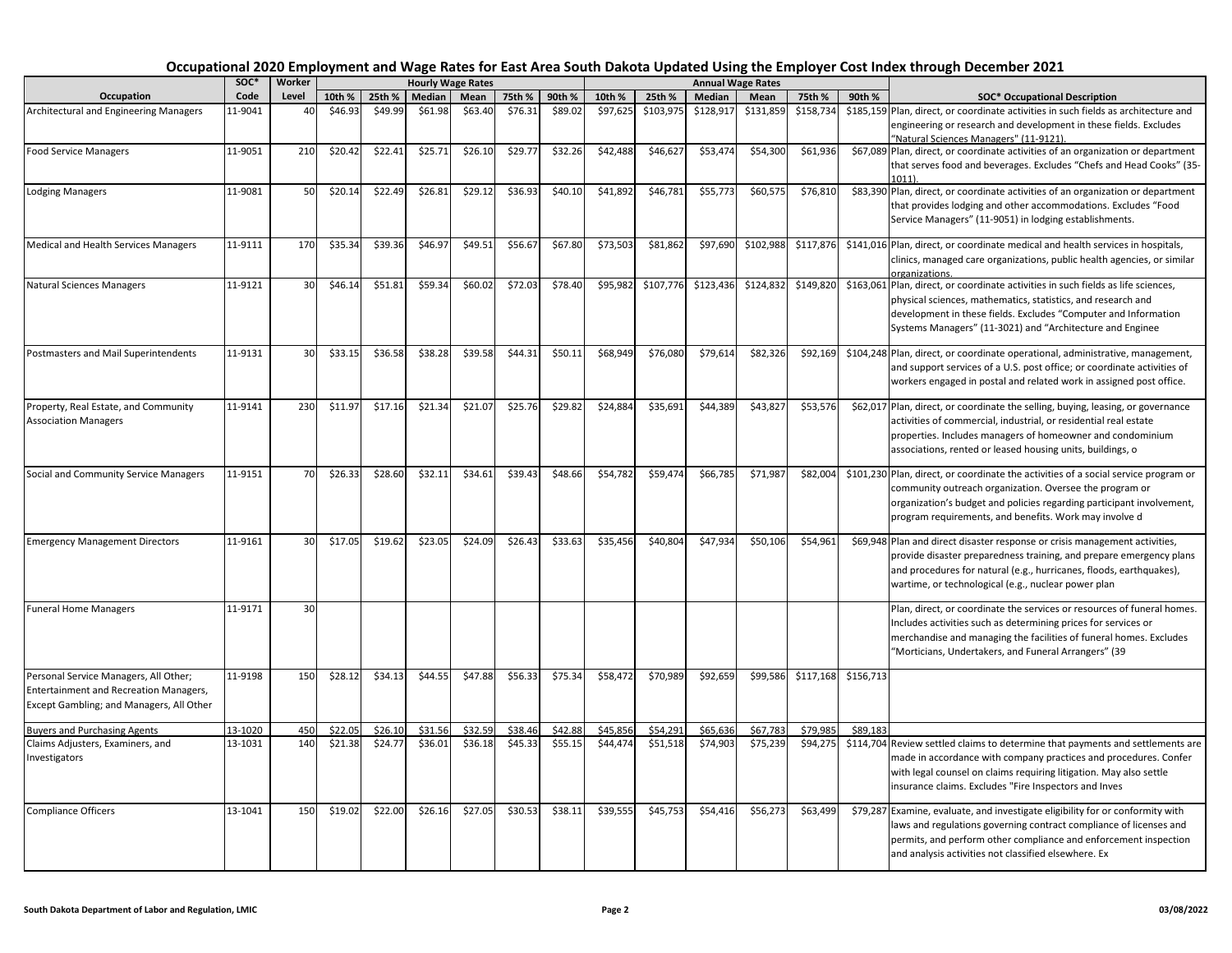|                                                                                  | soc*    | Worker |         |         |         | <b>Hourly Wage Rates</b> |         |         |          |          |          | <b>Annual Wage Rates</b> |           |           |                                                                                                                                                                                                                                                                                   |
|----------------------------------------------------------------------------------|---------|--------|---------|---------|---------|--------------------------|---------|---------|----------|----------|----------|--------------------------|-----------|-----------|-----------------------------------------------------------------------------------------------------------------------------------------------------------------------------------------------------------------------------------------------------------------------------------|
| Occupation                                                                       | Code    | Level  | 10th %  | 25th %  | Median  | Mean                     | 75th %  | 90th %  | 10th %   | 25th %   | Median   | Mean                     | 75th %    | 90th %    | <b>SOC* Occupational Description</b>                                                                                                                                                                                                                                              |
| <b>Cost Estimators</b>                                                           | 13-1051 | 200    | \$18.61 | \$23.03 | \$28.64 | \$28.78                  | \$34.39 | \$39.60 | \$38,708 | \$47,900 | \$59,572 | \$59,862                 | \$71,529  |           | \$82,355 Prepare cost estimates for product manufacturing, construction<br>projects, or services to aid management in bidding on or determining<br>price of product or service. May specialize according to particular<br>service performed or type of product manufactured.      |
| Human Resources Specialists                                                      | 13-1071 | 280    | \$19.03 | \$21.41 | \$25.30 | \$27.39                  | \$32.09 | \$39.33 | \$39,565 | \$44,548 | \$52,622 | \$56,960                 | \$66,735  |           | \$81,820 Recruit, screen, interview, or place individuals within an organization.<br>May perform other activities in multiple human resources areas.<br>Excludes "Compensation, Benefits, and Job Analysis Specialists" (13-<br>1141) and "Training and Development Specialists"  |
| Logisticians                                                                     | 13-1081 | 60     | \$23.63 | \$30.93 | \$36.35 | \$36.98                  | \$42.53 | \$52.19 | \$49,154 | \$64,346 | \$75,604 | \$76,917                 | \$88,481  |           | \$108,554 Analyze and coordinate the ongoing logistical functions of a firm or<br>organization. Responsible for the entire life cycle of a product,<br>including acquisition, distribution, internal allocation, delivery, and final<br>disposal of resources. Excludes "Transpor |
| <b>Management Analysts</b>                                                       | 13-1111 | 560    | \$22.72 | \$27.56 | \$34.90 | \$35.68                  | \$41.91 | \$51.60 | \$47,243 | \$57,342 | \$72,610 | \$74,198                 | \$87,170  |           | \$107,340 Conduct organizational studies and evaluations, design systems and<br>procedures, conduct work simplification and measurement studies,<br>and prepare operations and procedures manuals to assist management<br>in operating more efficiently and effectively. Includes |
| Meeting, Convention, and Event Planners                                          | 13-1121 | 60     | \$14.07 | \$16.20 | \$19.97 | \$20.93                  | \$25.42 | \$30.10 | \$29,269 | \$33,694 | \$41,542 | \$43,553                 | \$52,871  |           | \$62,594 Coordinate activities of staff, convention personnel, or clients to make<br>arrangements for group meetings, events, or conventions.                                                                                                                                     |
| Compensation, Benefits, and Job Analysis<br>Specialists                          | 13-1141 | 240    | \$18.04 | \$20.76 | \$24.91 | \$26.14                  | \$30.56 | \$36.45 | \$37,517 | \$43,175 | \$51,809 | \$54,353                 | \$63,565  |           | \$75,819 Conduct programs of compensation and benefits and job analysis for<br>employer. May specialize in specific areas, such as position<br>classification and pension programs.                                                                                               |
| Training and Development Specialists                                             | 13-1151 | 140    | \$18.50 | \$21.56 | \$25.09 | \$25.56                  | \$29.48 | \$32.34 | \$38,496 | \$44,852 | \$52,193 | \$53,160                 | \$61,327  |           | \$67,259 Design or conduct work-related training and development programs to<br>improve individual skills or organizational performance. May analyze<br>organizational training needs or evaluate training effectiveness.<br>Excludes "Career/Technical Education Teachers, Post  |
| Market Research Analysts and Marketing<br><b>Specialists</b>                     | 13-1161 | 250    | \$17.52 | \$19.85 | \$25.71 | \$27.07                  | \$32.94 | \$39.68 | \$36,448 | \$41,283 | \$53,469 | \$56,311                 | \$68,521  |           | \$82,533 Research conditions in local, regional, national, or online markets.<br>Gather information to determine potential sales of a product or<br>service, or plan a marketing or advertising campaign. May gather<br>information on competitors, prices, sales, and methods o  |
| Project Management Specialists and<br>Business Operations Specialists, All Other | 13-1198 | 390    | \$20.04 | \$26.43 | \$34.16 | \$36.20                  | \$46.14 | \$55.13 | \$41,685 | \$54,972 | \$71,071 | \$75,295                 | \$95,982  | \$114,672 |                                                                                                                                                                                                                                                                                   |
| <b>Accountants and Auditors</b>                                                  | 13-2011 | 1,330  | \$23.70 | \$27.70 | \$31.71 | \$33.57                  | \$38.97 | \$47.56 | \$49,299 | \$57,613 | \$65,956 | \$69,817                 | \$81,067  |           | \$98,921 Examine, analyze, and interpret accounting records to prepare financial<br>statements, give advice, or audit and evaluate statements prepared by<br>others. Install or advise on systems of recording costs or other financial<br>and budgetary data. Excludes "Tax Exa  |
| <b>Property Appraisers and Assessors</b>                                         | 13-2020 | 120    | \$17.54 | \$19.61 | \$22.46 | \$22.74                  | \$24.99 | \$27.13 | \$36,472 | \$40,793 | \$46,698 | \$47,289                 | \$51,975  | \$56,420  |                                                                                                                                                                                                                                                                                   |
| <b>Budget Analysts</b>                                                           | 13-2031 | 30     | \$18.20 | \$21.87 | \$28.29 | \$28.74                  | \$33.35 | \$41.15 | \$37,869 | \$45,493 | \$58,846 | \$59,785                 | \$69,362  |           | \$85,580 Examine budget estimates for completeness, accuracy, and<br>conformance with procedures and regulations. Analyze budgeting and<br>accounting reports. Excludes "Financial and Investment Analysts" (13-<br>2051)                                                         |
| <b>Credit Analysts</b>                                                           | 13-2041 | 90     | \$22.29 | \$26.26 | \$30.19 | \$31.20                  | \$34.95 | \$41.46 | \$46,354 | \$54,622 | \$62,806 | \$64,904                 | \$72,675  |           | \$86,230 Analyze credit data and financial statements of individuals or firms to<br>determine the degree of risk involved in extending credit or lending<br>money. Prepare reports with credit information for use in<br>decisionmaking. Excludes "Financial Risk Specialists" (  |
| <b>Insurance Underwriters</b>                                                    | 13-2053 | 10     | \$34.07 | \$36.74 | \$41.19 | \$43.24                  | \$50.09 | \$57.72 | \$70,859 | \$76,422 | \$85,669 | \$89,944                 | \$104,201 |           | \$120,059 Review individual applications for insurance to evaluate degree of risk<br>involved and determine acceptance of applications.                                                                                                                                           |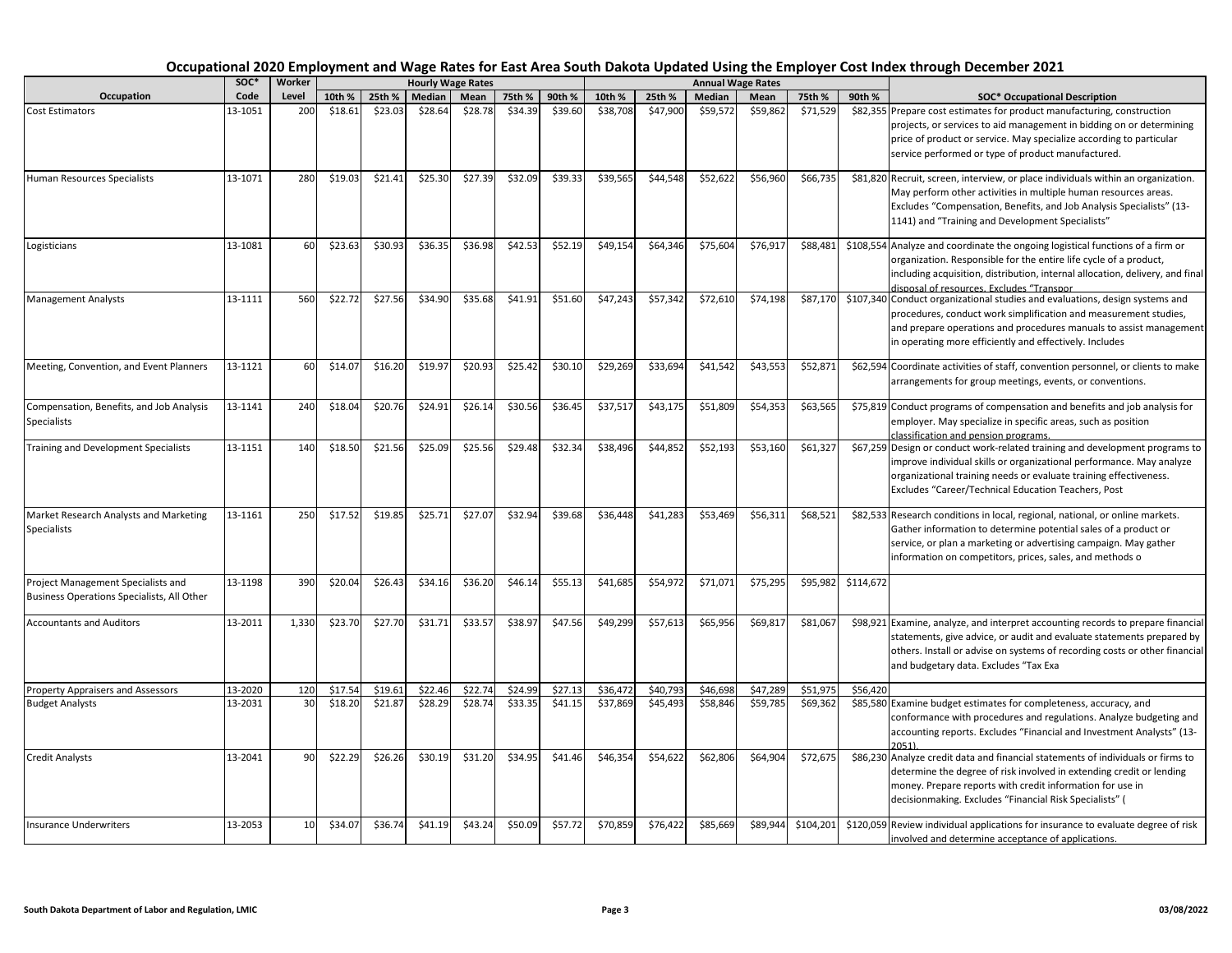|                                                                                                           | soc*    | Worker |         |         |         | <b>Hourly Wage Rates</b> |         |         |          |          |           | <b>Annual Wage Rates</b> |           |           |                                                                                                                                                                                                                                                                                   |
|-----------------------------------------------------------------------------------------------------------|---------|--------|---------|---------|---------|--------------------------|---------|---------|----------|----------|-----------|--------------------------|-----------|-----------|-----------------------------------------------------------------------------------------------------------------------------------------------------------------------------------------------------------------------------------------------------------------------------------|
| Occupation                                                                                                | Code    | Level  | 10th %  | 25th %  | Median  | Mean                     | 75th %  | 90th %  | 10th %   | 25th %   | Median    | Mean                     | 75th %    | 90th %    | <b>SOC* Occupational Description</b>                                                                                                                                                                                                                                              |
| <b>Credit Counselors</b>                                                                                  | 13-2071 | 30     | \$15.79 | \$18.59 | \$22.10 | \$21.25                  | \$24.48 | \$25.91 | \$32,850 | \$38,673 | \$45,962  | \$44,200                 | \$50,921  |           | \$53,896 Advise and educate individuals or organizations on acquiring and<br>managing debt. May provide guidance in determining the best type of<br>loan and explain loan requirements or restrictions. May help develop<br>debt management plans or student financial aid packa  |
| Loan Officers                                                                                             | 13-2072 | 540    | \$25.49 | \$29.17 | \$34.30 | \$34.81                  | \$39.86 | \$46.65 | \$53,014 | \$60,673 | \$71,347  | \$72,414                 | \$82,907  |           | \$97,029 Evaluate, authorize, or recommend approval of commercial, real<br>estate, or credit loans. Advise borrowers on financial status and<br>payment methods. Includes mortgage loan officers and agents,<br>collection analysts, loan servicing officers, and loan underwrit  |
| <b>Tax Preparers</b>                                                                                      | 13-2082 | 70     | \$13.54 | \$14.44 | \$15.93 | \$16.76                  | \$18.38 | \$20.17 | \$28,158 | \$30,023 | \$33,130  | \$34,863                 | \$38,226  |           | \$41,957 Prepare tax returns for individuals or small businesses. Excludes<br>"Accountants and Auditors" (13-2011).                                                                                                                                                               |
| Financial and Investment Analysts, Financial<br>Risk Specialists, and Financial Specialists, All<br>Other | 13-2098 | 70     | \$25.68 | \$28.91 | \$33.67 | \$35.36                  | \$41.71 | \$48.78 | \$53,405 | \$60,133 | \$70,031  | \$73,563                 | \$86,755  | \$101,470 |                                                                                                                                                                                                                                                                                   |
| <b>Computer Systems Analysts</b>                                                                          | 15-1211 | 140    | \$27.58 | \$31.07 | \$37.22 | \$37.74                  | \$43.13 | \$50.78 | \$57,373 | \$64,633 | \$77,419  | \$78,496                 | \$89,714  |           | \$105,622 Analyze science, engineering, business, and other data processing<br>problems to develop and implement solutions to complex applications<br>problems, system administration issues, or network concerns. Perform<br>systems management and integration functions, impro |
| <b>Information Security Analysts</b>                                                                      | 15-1212 | 70     | \$34.35 | \$38.45 | \$44.98 | \$45.66                  | \$52.45 | \$60.52 | \$71,442 | \$79,971 | \$93,556  | \$94,976                 | \$109,098 |           | \$125,889 Plan, implement, upgrade, or monitor security measures for the<br>protection of computer networks and information. Assess system<br>vulnerabilities for security risks and propose and implement risk<br>mitigation strategies. May ensure appropriate security control |
| <b>Computer Network Support Specialists</b>                                                               | 15-1231 | 100    | \$17.93 | \$19.96 | \$23.61 | \$24.48                  | \$27.76 | \$32.75 | \$37,308 | \$41,509 | \$49,122  | \$50,905                 | \$57,743  |           | \$68,127 Analyze, test, troubleshoot, and evaluate existing network systems,<br>such as local area networks (LAN), wide area networks (WAN), cloud<br>networks, servers, and other data communications networks. Perform<br>network maintenance to ensure networks operate corre  |
| <b>Computer User Support Specialists</b>                                                                  | 15-1232 | 220    | \$13.90 | \$16.80 | \$19.12 | \$19.78                  | \$22.85 | \$26.69 | \$28,925 | \$34.934 | \$39.762  | \$41.157                 | \$47,523  |           | \$55,514 Provide technical assistance to computer users. Answer questions or<br>resolve computer problems for clients in person, via telephone, or<br>electronically. May provide assistance concerning the use of computer<br>hardware and software, including printing, instal  |
| <b>Computer Network Architects</b>                                                                        | 15-1241 | 60     | \$36.68 | \$44.90 | \$49.93 | \$50.13                  | \$57.00 | \$64.77 | \$76,279 | \$93,390 | \$103,839 | \$104,263                | \$118,578 |           | \$134,741 Design and implement computer and information networks, such as<br>local area networks (LAN), wide area networks (WAN), intranets,<br>extranets, and other data communications networks. Perform network<br>modeling, analysis, and planning, including analysis of cap |
| Network and Computer Systems<br>Administrators                                                            | 15-1244 | 410    | \$22.99 | \$26.74 | \$30.55 | \$31.33                  | \$35.66 | \$41.34 | \$47,826 | \$55,626 | \$63,561  | \$65,167                 | \$74,177  |           | \$85,979 Install, configure, and maintain an organization's local area network<br>(LAN), wide area network (WAN), data communications network,<br>operating systems, and physical and virtual servers. Perform system<br>monitoring and verify the integrity and availability of  |
| Database Administrators and Architects                                                                    | 15-1245 | 20     | \$18.92 | \$30.47 | \$37.56 | \$36.45                  | \$44.41 | \$51.9  | \$39.364 | \$63.379 | \$78.11   | \$75.81                  | \$92.384  | \$108.040 |                                                                                                                                                                                                                                                                                   |
| <b>Computer Programmers</b>                                                                               | 15-1251 | 20     | \$22.20 | \$27.00 | \$30.04 | \$30.64                  | \$33.47 | \$40.48 | \$46,177 | \$56,157 | \$62,477  | \$63,722                 | \$69,630  |           | \$84,194 Create, modify, and test the code and scripts that allow computer<br>applications to run. Work from specifications drawn up by software<br>and web developers or other individuals. May develop and write<br>computer programs to store, locate, and retrieve specific   |
| Software Developers and Software Quality                                                                  | 15-1256 | 170    | \$26.74 | \$32.10 | \$38.23 | \$38.69                  | \$44.28 | \$52.24 | \$55,631 | \$66,755 | \$79,522  | \$80,470                 | \$92,108  | \$108,660 |                                                                                                                                                                                                                                                                                   |
| <b>Assurance Analysts and Testers</b><br>Web Developers and Digital Interface<br>Designers                | 15-1257 | 60     | \$16.74 | \$19.97 | \$28.38 | \$29.29                  | \$36.91 | \$46.76 | \$34,819 | \$41,547 | \$59,039  | \$60,942                 | \$76,771  | \$97,253  |                                                                                                                                                                                                                                                                                   |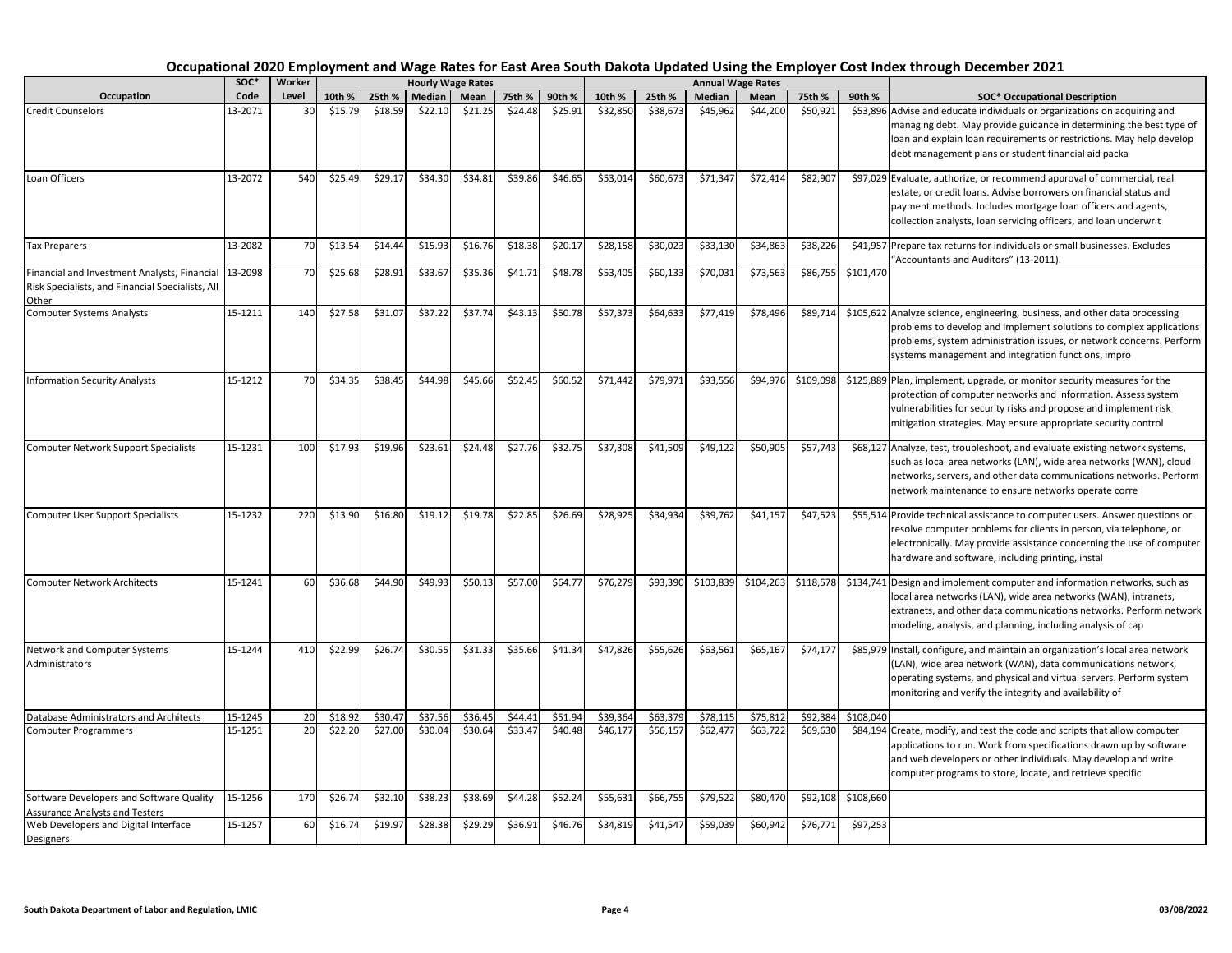|                                                                                       | SOC*    | Worker          |         |         |         | <b>Hourly Wage Rates</b> |         |         |          |          |           | <b>Annual Wage Rates</b> |           |        |                                                                                                                                                                                                                                                                                   |
|---------------------------------------------------------------------------------------|---------|-----------------|---------|---------|---------|--------------------------|---------|---------|----------|----------|-----------|--------------------------|-----------|--------|-----------------------------------------------------------------------------------------------------------------------------------------------------------------------------------------------------------------------------------------------------------------------------------|
| Occupation                                                                            | Code    | Level           | 10th %  | 25th %  | Median  | Mean                     | 75th %  | 90th %  | 10th %   | 25th %   | Median    | Mean                     | 75th %    | 90th % | <b>SOC* Occupational Description</b>                                                                                                                                                                                                                                              |
| Computer Occupations, All Other                                                       | 15-1299 | 40              | \$29.95 | \$35.51 | \$49.07 | \$45.01                  | \$50.66 | \$58.05 | \$62,281 | \$73,852 | \$102,047 | \$93,633                 | \$105,374 |        | \$120,745 All computer occupations not listed separately. Excludes "Computer<br>and Information Systems Managers" (11-3021), "Computer Hardware<br>Engineers" (17-2061), "Electrical and Electronics Engineers" (17-2070),<br>"Computer Science Teachers, Postsecondary" (25-1021 |
| Architects, Except Landscape and Naval                                                | 17-1011 | 30 <sup>1</sup> | \$28.54 | \$31.79 | \$35.80 | \$37.23                  | \$39.99 | \$53.20 | \$59,369 | \$66,126 | \$74,485  | \$77,445                 | \$83,198  |        | \$110,658 Plan and design structures, such as private residences, office buildings,<br>theaters, factories, and other structural property. Excludes "Landscape<br>Architects" (17-1012) and "Marine Engineers and Naval Architects" (17-                                          |
| Cartographers and Photogrammetrists                                                   | 17-1021 | 50              | \$21.86 | \$23.88 | \$28.02 | \$29.50                  | \$34.64 | \$40.15 | \$45,462 | \$49,672 | \$58,292  | \$61,367                 | \$72,049  |        | \$83,519 Research, study, and prepare maps and other spatial data in digital or<br>graphic form for one or more purposes, such as legal, social, political,<br>educational, and design purposes. May work with Geographic<br>Information Systems (GIS). May design and evaluate   |
| Surveyors                                                                             | 17-1022 | 40              | \$25.43 | \$29.35 | \$35.26 | \$35.95                  | \$43.10 | \$49.07 | \$52,894 | \$61,043 | \$73,329  | \$74,770                 | \$89,643  |        | \$102,052 Make exact measurements and determine property boundaries.<br>Provide data relevant to the shape, contour, gravitation, location,<br>elevation, or dimension of land or land features on or near the earth's<br>surface for engineering, mapmaking, mining, land evalua |
| <b>Agricultural Engineers</b>                                                         | 17-2021 | 20              | \$26.22 | \$29.57 | \$36.60 | \$37.42                  | \$43.03 | \$52.72 | \$54,525 | \$61,504 | \$76,138  | \$77,831                 | \$89,507  |        | \$109,657 Apply knowledge of engineering technology and biological science to<br>agricultural problems concerned with power and machinery,<br>electrification, structures, soil and water conservation, and processing<br>of agricultural products.                               |
| <b>Civil Engineers</b>                                                                | 17-2051 | 260             | \$27.71 | \$31.31 | \$38.78 | \$42.84                  | \$51.13 | \$64.47 | \$57,642 | \$65,118 | \$80,654  | \$89,103                 | \$106,351 |        | \$134,093 Perform engineering duties in planning, designing, and overseeing<br>construction and maintenance of building structures and facilities, such<br>as roads, railroads, airports, bridges, harbors, channels, dams,<br>irrigation projects, pipelines, power plants, and  |
| <b>Electrical Engineers</b>                                                           | 17-2071 | 100             | \$33.56 | \$39.08 | \$47.17 | \$47.48                  | \$57.55 | \$63.84 | \$69,804 | \$81,278 | \$98,111  | \$98,758                 | \$119,700 |        | \$132,794 Research, design, develop, test, or supervise the manufacturing and<br>installation of electrical equipment, components, or systems for<br>commercial, industrial, military, or scientific use. Excludes "Computer<br>Hardware Engineers" (17-2061).                    |
| Electronics Engineers, Except Computer                                                | 17-2072 | 70              | \$28.73 | \$32.48 | \$40.73 | \$47.09                  | \$66.79 | \$76.98 | \$59,746 | \$67,553 | \$84,729  | \$97,943                 | \$138,926 |        | \$160,108 Research, design, develop, or test electronic components and systems<br>for commercial, industrial, military, or scientific use employing<br>knowledge of electronic theory and materials properties. Design<br>electronic circuits and components for use in fields su |
| Health and Safety Engineers, Except Mining 17-2111<br>Safety Engineers and Inspectors |         | 20              | \$23.59 | \$27.54 | \$34.46 | \$37.72                  | \$47.97 | \$58.00 | \$49,077 | \$57,287 | \$71,684  | \$78,448                 | \$99,779  |        | \$120,633 Promote worksite or product safety by applying knowledge of<br>industrial processes, mechanics, chemistry, psychology, and industrial<br>health and safety laws. Includes industrial product safety engineers.                                                          |
| <b>Industrial Engineers</b>                                                           | 17-2112 | 410             | \$30.86 | \$35.55 | \$41.17 | \$43.47                  | \$50.31 | \$61.44 | \$64,190 | \$73,949 | \$85,633  | \$90,408                 | \$104,638 |        | \$127,787 Design, develop, test, and evaluate integrated systems for managing<br>industrial production processes, including human work factors, quality<br>control, inventory control, logistics and material flow, cost analysis,<br>and production coordination. Excludes "Heal |
| <b>Mechanical Engineers</b>                                                           | 17-2141 | 230             | \$29.29 | \$33.64 | \$38.83 | \$39.54                  | \$44.94 | \$51.72 | \$60,940 | \$69,969 | \$80,759  | \$82,251                 | \$93,478  |        | \$107,594 Perform engineering duties in planning and designing tools, engines,<br>machines, and other mechanically functioning equipment. Oversee<br>installation, operation, maintenance, and repair of equipment such as<br>centralized heat, gas, water, and steam systems.    |
| Engineers, All Other                                                                  | 17-2199 | 50              |         |         |         |                          |         |         |          |          |           |                          |           |        | All engineers not listed separately. Excludes "Sales Engineers" (41-<br>9031), "Locomotive Engineers" (53-4011), and "Ship Engineers" (53-<br>$5031$ ).                                                                                                                           |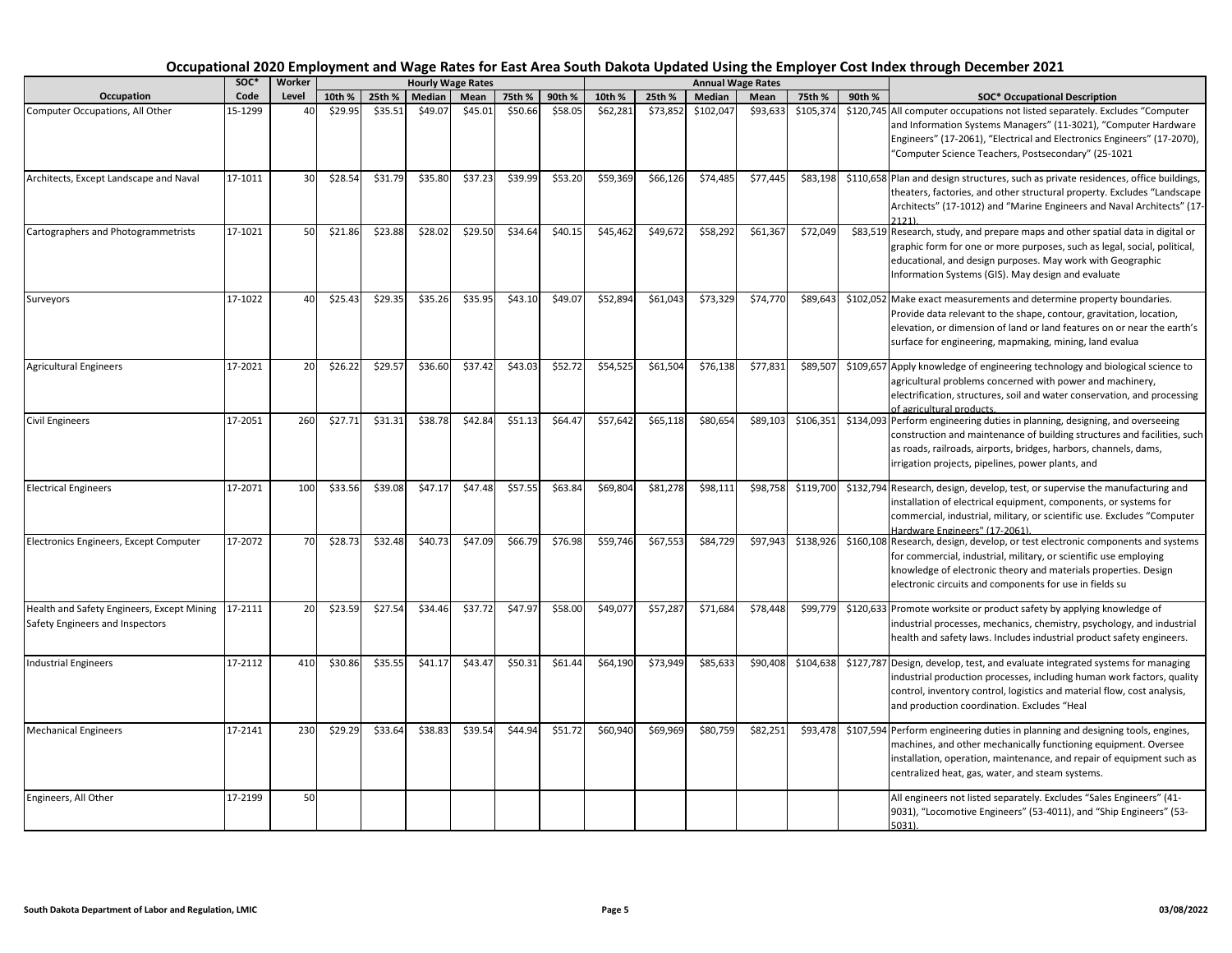| Occupation                                                                                      | soc*    | Worker |         |         |         | <b>Hourly Wage Rates</b> |         |         |          |          | <b>Annual Wage Rates</b> |          |          |          |                                                                                                                                                                                                                                                                                  |
|-------------------------------------------------------------------------------------------------|---------|--------|---------|---------|---------|--------------------------|---------|---------|----------|----------|--------------------------|----------|----------|----------|----------------------------------------------------------------------------------------------------------------------------------------------------------------------------------------------------------------------------------------------------------------------------------|
|                                                                                                 | Code    | Level  | 10th %  | 25th %  | Median  | Mean                     | 75th %  | 90th %  | 10th %   | 25th %   | Median                   | Mean     | 75th %   | 90th %   | <b>SOC* Occupational Description</b>                                                                                                                                                                                                                                             |
| <b>Architectural and Civil Drafters</b>                                                         | 17-3011 | 60     | \$15.64 | \$17.67 | \$21.15 | \$21.55                  | \$25.26 | \$29.53 | \$32,546 | \$36,768 | \$43,981                 | \$44,824 | \$52,538 |          | \$61,421 Prepare detailed drawings of architectural and structural features of<br>buildings or drawings and topographical relief maps used in civil<br>engineering projects, such as highways, bridges, and public works. Use<br>knowledge of building materials, engineering pr |
| <b>Mechanical Drafters</b>                                                                      | 17-3013 | 100    | \$16.85 | \$18.20 | \$20.44 | \$21.27                  | \$24.14 | \$26.52 | \$35,064 | \$37,850 | \$42,518                 | \$44,238 | \$50,211 |          | \$55,178 Prepare detailed working diagrams of machinery and mechanical<br>devices, including dimensions, fastening methods, and other<br>engineering information.                                                                                                                |
| Civil Engineering Technologists and<br>Technicians                                              | 17-3022 | 110    | \$16.71 | \$19.37 | \$22.44 | \$22.13                  | \$24.69 | \$27.91 | \$34,738 | \$40,298 | \$46,676                 | \$46,035 | \$51,356 |          | \$58,052 Apply theory and principles of civil engineering in planning, designing,<br>and overseeing construction and maintenance of structures and<br>facilities under the direction of engineering staff or physical scientists.                                                |
| <b>Electrical and Electronic Engineering</b><br>Technologists and Technicians                   | 17-3023 | 60     | \$21.20 | \$27.53 | \$32.23 | \$31.17                  | \$36.84 | \$40.92 | \$44,085 | \$57,254 | \$67,042                 | \$64,845 | \$76,626 |          | \$85,119 Apply electrical and electronic theory and related knowledge, usually<br>under the direction of engineering staff, to design, build, repair, adjust,<br>and modify electrical components, circuitry, controls, and machinery<br>for subsequent evaluation and use by en |
| Industrial Engineering Technologists and<br>Technicians                                         | 17-3026 | 130    | \$17.46 | \$20.54 | \$23.45 | \$23.64                  | \$26.42 | \$31.20 | \$36,331 | \$42,727 | \$48,763                 | \$49,167 | \$54,960 |          | \$64,884 Apply engineering theory and principles to problems of industrial<br>layout or manufacturing production, usually under the direction of<br>engineering staff. May perform time and motion studies on worker<br>operations in a variety of industries for purposes such  |
| Mechanical Engineering Technologists and<br>Technicians                                         | 17-3027 | 100    | \$16.78 | \$19.55 | \$23.83 | \$23.86                  | \$28.58 | \$31.87 | \$34,898 | \$40,662 | \$49,569                 | \$49,620 | \$59,449 |          | \$66,283 Apply theory and principles of mechanical engineering to modify,<br>develop, test, or adjust machinery and equipment under direction of<br>engineering staff or physical scientists.                                                                                    |
| Surveying and Mapping Technicians                                                               | 17-3031 | 40     | \$15.60 | \$17.24 | \$18.73 | \$19.80                  | \$20.37 | \$28.37 | \$32,459 | \$35,859 | \$38,957                 | \$41,185 | \$42,379 |          | \$59,020 Perform surveying and mapping duties, usually under the direction of<br>an engineer, surveyor, cartographer, or photogrammetrist, to obtain<br>data used for construction, mapmaking, boundary location, mining, or<br>other purposes. May calculate mapmaking informat |
| <b>Calibration and Engineering Technologists</b><br>and Technicians, Except Drafters, All Other | 17-3098 | 40     | \$12.58 | \$14.94 | \$18.46 | \$22.99                  | \$31.16 | \$42.00 | \$26,163 | \$31,073 | \$38,395                 | \$47,821 | \$64,819 | \$87,361 |                                                                                                                                                                                                                                                                                  |
| <b>Animal Scientists</b>                                                                        | 19-1011 | 80     | \$19.08 | \$21.76 | \$24.95 | \$26.34                  | \$29.78 | \$33.95 | \$39,675 | \$45,252 | \$51,902                 | \$54,796 | \$61,936 |          | \$70,600 Conduct research in the genetics, nutrition, reproduction, growth, and<br>development of domestic farm animals.                                                                                                                                                         |
| Food Scientists and Technologists                                                               | 19-1012 | 30     | \$22.35 | \$26.32 | \$31.83 | \$32.29                  | \$38.30 | \$43.68 | \$46,497 | \$54,762 | \$66,196                 | \$67,159 | \$79,681 |          | \$90,859 Use chemistry, microbiology, engineering, and other sciences to study<br>the principles underlying the processing and deterioration of foods;<br>analyze food content to determine levels of vitamins, fat, sugar, and<br>protein; discover new food sources; research  |
| Soil and Plant Scientists                                                                       | 19-1013 | 310    | \$20.39 | \$23.27 | \$28.22 | \$30.17                  | \$36.00 | \$44.08 | \$42,412 | \$48,405 | \$58,699                 | \$62,741 | \$74,888 |          | \$91,686 Conduct research in breeding, physiology, production, yield, and<br>management of crops and agricultural plants or trees, shrubs, and<br>nursery stock, their growth in soils, and control of pests; or study the<br>chemical, physical, biological, and mineralogical  |
| Microbiologists                                                                                 | 19-1022 | 40     | \$20.37 | \$22.13 | \$25.09 | \$29.24                  | \$30.43 | \$38.73 | \$42,359 | \$46,048 | \$52,197                 | \$60,822 | \$63,285 |          | \$80,559 Investigate the growth, structure, development, and other<br>characteristics of microscopic organisms, such as bacteria, algae, or<br>fungi. Includes medical microbiologists who study the relationship<br>between organisms and disease or the effects of antibiotics |
| Biological Scientists, All Other                                                                | 19-1029 | 40     | \$14.50 | \$23.89 | \$31.30 | \$30.67                  | \$38.72 | \$42.61 | \$30,171 | \$49,683 | \$65,095                 | \$63,795 | \$80,547 |          | \$88,623 All biological scientists not listed separately.                                                                                                                                                                                                                        |
| <b>Conservation Scientists</b>                                                                  | 19-1031 | 230    | \$17.62 | \$19.47 | \$22.55 | \$26.26                  | \$32.32 | \$40.93 | \$36,656 | \$40,483 | \$46,915                 | \$54,620 | \$67,220 |          | \$85,129 Manage, improve, and protect natural resources to maximize their use<br>without damaging the environment. May conduct soil surveys and<br>develop plans to eliminate soil erosion or to protect rangelands. May<br>instruct farmers, agricultural production managers,  |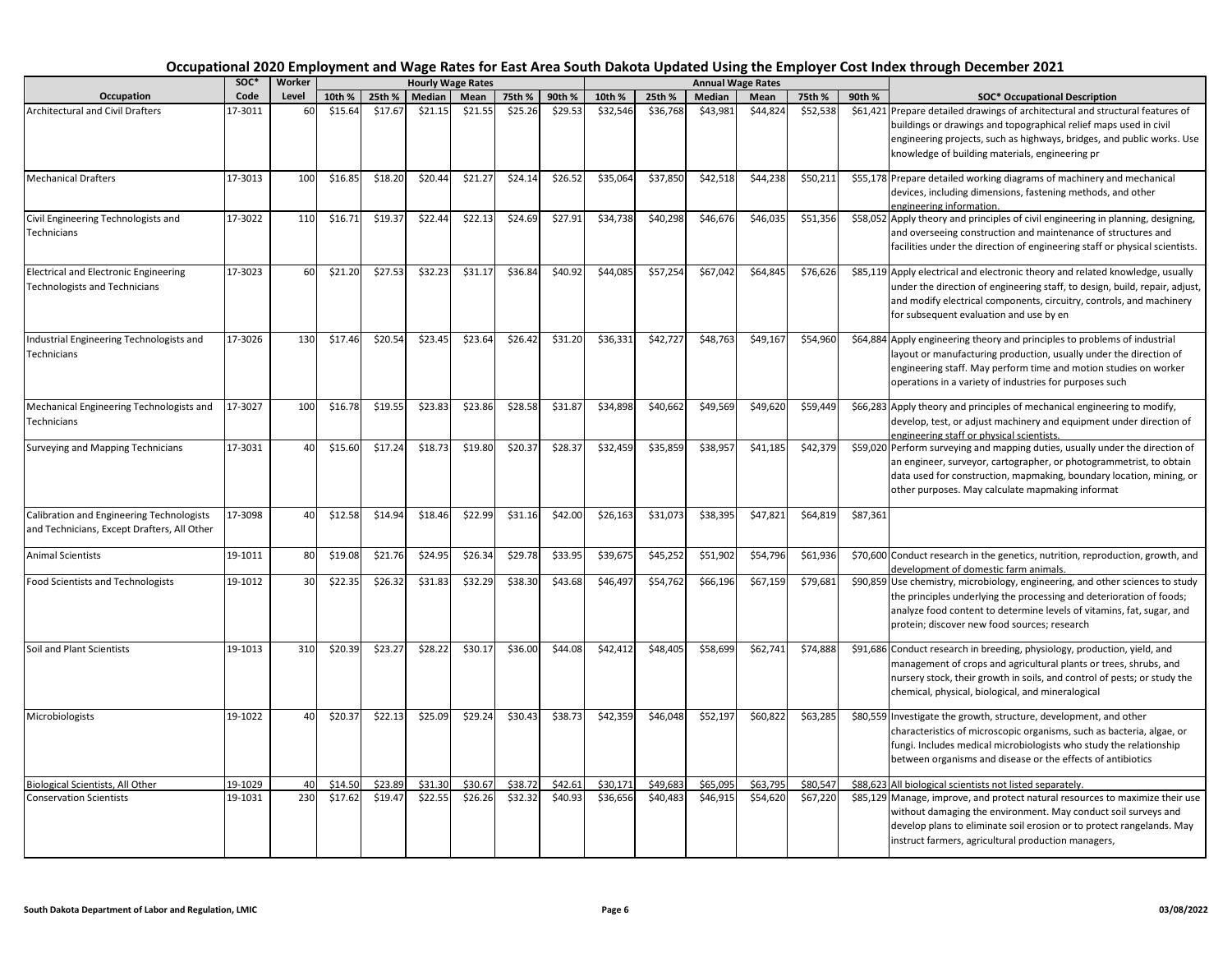|                                                                       | SOC*    | Worker |         |         |         | <b>Hourly Wage Rates</b> |         |         |          |          |          | <b>Annual Wage Rates</b> |           |                                      |                                                                                                                                                                                                                                                                                   |
|-----------------------------------------------------------------------|---------|--------|---------|---------|---------|--------------------------|---------|---------|----------|----------|----------|--------------------------|-----------|--------------------------------------|-----------------------------------------------------------------------------------------------------------------------------------------------------------------------------------------------------------------------------------------------------------------------------------|
| Occupation<br>Code                                                    | Level   | 10th % | 25th %  | Median  | Mean    | 75th %                   | 90th %  | 10th %  | 25th %   | Median   | Mean     | 75th %                   | 90th %    | <b>SOC* Occupational Description</b> |                                                                                                                                                                                                                                                                                   |
| Foresters                                                             | 19-1032 | 3C     | \$19.09 | \$21.86 | \$25.71 | \$27.12                  | \$29.57 | \$38.19 | \$39,705 | \$45,477 | \$53,487 | \$56,423                 | \$61,507  |                                      | \$79,442 Manage public and private forested lands for economic, recreational,<br>and conservation purposes. May inventory the type, amount, and<br>location of standing timber, appraise the timber's worth, negotiate the<br>purchase, and draw up contracts for procurement. M  |
| Chemists                                                              | 19-2031 | 70     | \$16.85 | \$20.40 | \$27.50 | \$26.90                  | \$32.82 | \$38.22 | \$35,060 | \$42,445 | \$57,208 | \$55,960                 | \$68,278  |                                      | \$79,503 Conduct qualitative and quantitative chemical analyses or experiments<br>in laboratories for quality or process control or to develop new<br>products or knowledge. Excludes "Biochemists and Biophysicists" (19-<br>1021) and "Geoscientists, Except Hydrologists and G |
| Environmental Scientists and Specialists,<br><b>Including Health</b>  | 19-2041 | 60     | \$17.73 | \$20.33 | \$25.18 | \$27.17                  | \$32.68 | \$40.40 | \$36,892 | \$42,275 | \$52,381 | \$56,519                 | \$67,961  |                                      | \$84,044 Conduct research or perform investigation for the purpose of<br>identifying, abating, or eliminating sources of pollutants or hazards that<br>affect either the environment or public health. Using knowledge of<br>various scientific disciplines, may collect, synthe  |
| Clinical, Counseling, and School<br>Psychologists                     | 19-3031 | 70     | \$26.48 | \$28.98 | \$36.19 | \$39.86                  | \$47.26 | \$55.31 | \$55,077 | \$60,270 | \$75,288 | \$82,911                 | \$98,295  |                                      | \$115,054 Diagnose and treat mental disorders; learning disabilities; and<br>cognitive, behavioral, and emotional problems, using individual, child,<br>family, and group therapies. May design and implement behavior<br>modification programs.                                  |
| <b>Urban and Regional Planners</b>                                    | 19-3051 |        | \$24.54 | \$29.85 | \$36.00 | \$35.02                  | \$39.83 | \$42.13 | \$51,032 | \$62,093 | \$74,887 | \$72,835                 | \$82,840  |                                      | \$87,612 Develop comprehensive plans and programs for use of land and<br>physical facilities of jurisdictions, such as towns, cities, counties, and<br>netropolitan areas.                                                                                                        |
| Social Scientists and Related Workers, All<br>Other                   | 19-3099 | 20     | \$10.74 | \$12.14 | \$37.69 | \$29.84                  | \$39.86 | \$44.10 | \$22,341 | \$25,238 | \$78,409 | \$62,07                  | \$82,896  |                                      | \$91,733 All social scientists and related workers not listed separately.                                                                                                                                                                                                         |
| Agricultural and Food Science Technicians                             | 19-4010 | 230    | \$9.96  | \$12.45 | \$15.93 | \$15.67                  | \$18.75 | \$20.62 | \$20,720 | \$25,904 | \$33,125 | \$32,585                 | \$39,008  | \$42,900                             |                                                                                                                                                                                                                                                                                   |
| <b>Biological Technicians</b>                                         | 19-4021 | 100    | \$12.12 | \$13.28 | \$17.62 | \$17.47                  | \$20.08 | \$23.45 | \$25,208 | \$27,635 | \$36,648 | \$36,338                 | \$41,763  |                                      | \$48,763 Assist biological and medical scientists. Set up, operate, and maintain<br>laboratory instruments and equipment, monitor experiments, collect<br>data and samples, make observations, and calculate and record results.<br>May analyze organic substances, such as bloo  |
| <b>Chemical Technicians</b>                                           | 19-4031 | 70     | \$13.92 | \$15.49 | \$19.50 | \$20.93                  | \$25.25 | \$31.11 | \$28,968 | \$32,220 | \$40,560 | \$43,528                 | \$52,523  |                                      | \$64,719 Conduct chemical and physical laboratory tests to assist scientists in<br>making qualitative and quantitative analyses of solids, liquids, and<br>gaseous materials for research and development of new products or<br>processes, quality control, maintenance of envir  |
| Occupational Health and Safety Specialists                            | 19-5011 | 20     | \$29.21 | \$34.88 | \$44.90 | \$44.68                  | \$50.36 | \$62.03 | \$60,758 | \$72,560 | \$93,388 | \$92,924                 | \$104,742 |                                      | \$129,032 Review, evaluate, and analyze work environments and design<br>programs and procedures to control, eliminate, and prevent disease or<br>injury caused by chemical, physical, and biological agents or ergonomic<br>factors. May conduct inspections and enforce adherenc |
| Educational, Guidance, and Career<br><b>Counselors and Advisors</b>   | 21-1012 | 310    | \$16.99 | \$19.08 | \$22.29 | \$22.45                  | \$25.27 | \$29.31 | \$35,339 | \$39,675 | \$46,367 | \$46,684                 | \$52,574  |                                      | \$60,966 Advise and assist students and provide educational and vocational<br>guidance services.                                                                                                                                                                                  |
| Marriage and Family Therapists                                        | 21-1013 | 20     | \$16.95 | \$18.31 | \$20.67 | \$21.08                  | \$23.92 | \$25.87 | \$35,244 | \$38,090 | \$43,007 | \$43,845                 | \$49,761  |                                      | \$53,823 Diagnose and treat mental and emotional disorders, whether cognitive,<br>affective, or behavioral, within the context of marriage and family<br>systems. Apply psychotherapeutic and family systems theories and<br>techniques in the delivery of services to individua  |
| <b>Rehabilitation Counselors</b>                                      | 21-1015 | 160    | \$17.22 | \$19.08 | \$22.03 | \$22.52                  | \$25.30 | \$29.12 | \$35,814 | \$39,693 | \$45,816 | \$46,85                  | \$52,644  |                                      | \$60,559 Counsel individuals to maximize the independence and employability<br>of persons coping with personal, social, and vocational difficulties that<br>result from birth defects, illness, disease, accidents, aging, or the stress<br>of daily life. Coordinate activities  |
| Substance abuse, behavioral disorder, and<br>mental health counselors | 21-1018 | 280    | \$15.67 | \$17.92 | \$20.74 | \$21.37                  | \$24.51 | \$28.28 | \$32,574 | \$37,272 | \$43,132 | \$44,452                 | \$50,980  | \$58,818                             |                                                                                                                                                                                                                                                                                   |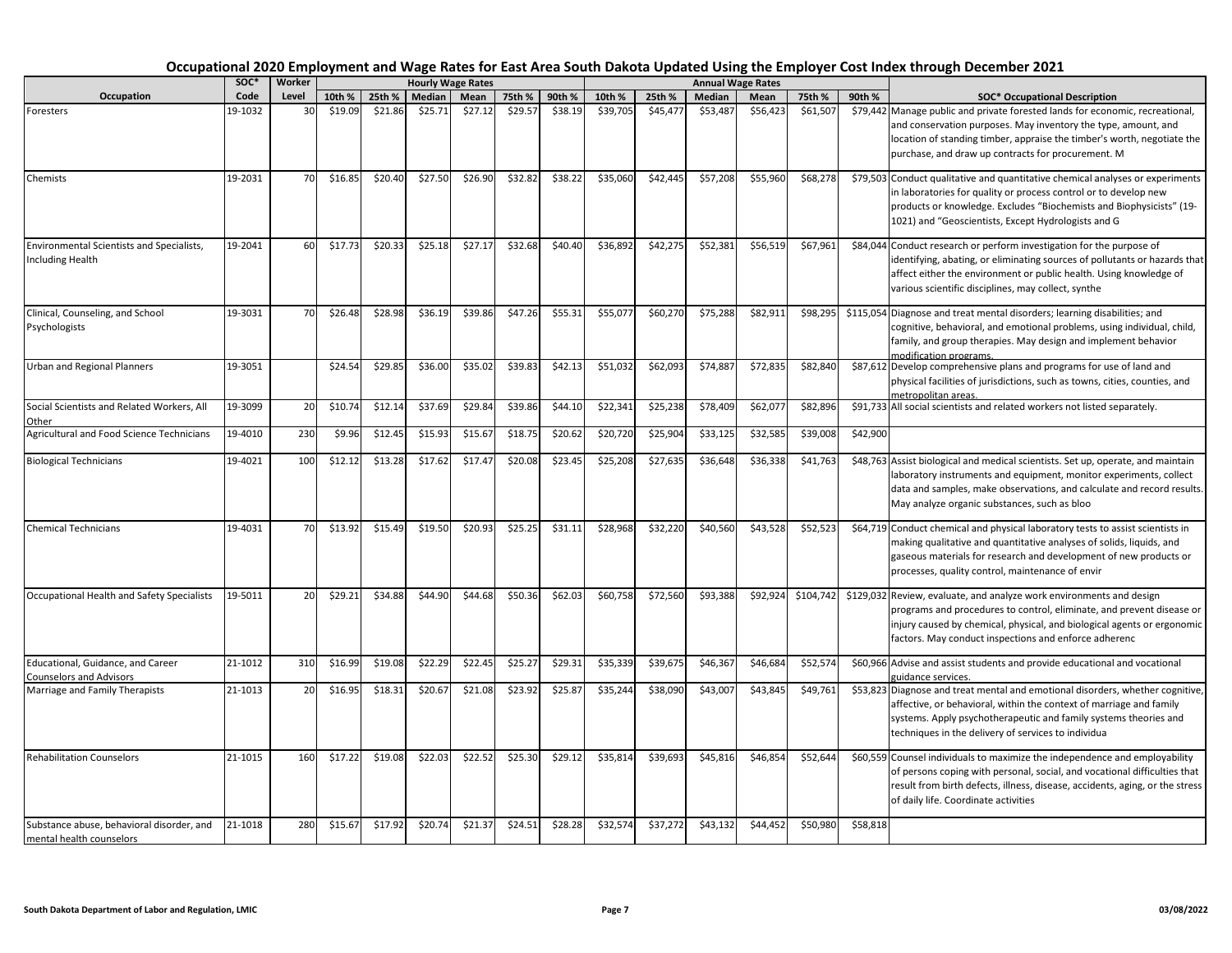|                                                                           | soc*    | Worker |         |         |         | <b>Hourly Wage Rates</b> |         |         |          |          |          | <b>Annual Wage Rates</b> |           |        |                                                                                                                                                                                                                                                                                   |
|---------------------------------------------------------------------------|---------|--------|---------|---------|---------|--------------------------|---------|---------|----------|----------|----------|--------------------------|-----------|--------|-----------------------------------------------------------------------------------------------------------------------------------------------------------------------------------------------------------------------------------------------------------------------------------|
| Occupation                                                                | Code    | Level  | 10th %  | 25th %  | Median  | Mean                     | 75th %  | 90th %  | 10th %   | 25th %   | Median   | Mean                     | 75th %    | 90th % | <b>SOC* Occupational Description</b>                                                                                                                                                                                                                                              |
| Child, Family, and School Social Workers                                  | 21-1021 | 340    | \$14.56 | \$17.81 | \$21.05 | \$21.07                  | \$24.22 | \$28.03 | \$30,292 | \$37,048 | \$43,783 | \$43,832                 | \$50,375  |        | \$58,305 Provide social services and assistance to improve the social and<br>psychological functioning of children and their families and to<br>maximize the family well-being and the academic functioning of<br>children. May assist parents, arrange adoptions, and find fost  |
| <b>Healthcare Social Workers</b>                                          | 21-1022 | 160    | \$16.68 | \$18.10 | \$20.46 | \$21.18                  | \$24.15 | \$26.66 | \$34,711 | \$37,647 | \$42,570 | \$44,044                 | \$50,240  |        | \$55,458 Provide individuals, families, and groups with the psychosocial support<br>needed to cope with chronic, acute, or terminal illnesses. Services<br>include advising family caregivers. Provide patients with information<br>and counseling, and make referrals for other  |
| Mental Health and Substance Abuse Social<br>Workers                       | 21-1023 | 130    | \$14.38 | \$16.55 | \$19.98 | \$20.14                  | \$23.53 | \$25.98 | \$29,917 | \$34,427 | \$41,557 | \$41,895                 | \$48,940  |        | \$54,041 Assess and treat individuals with mental, emotional, or substance<br>abuse problems, including abuse of alcohol, tobacco, and/or other<br>drugs. Activities may include individual and group therapy, crisis<br>intervention, case management, client advocacy, prevent  |
| Social and Human Service Assistants                                       | 21-1093 | 190    | \$10.02 | \$10.75 | \$12.55 | \$13.39                  | \$15.09 | \$16.60 | \$20,845 | \$22,371 | \$26,103 | \$27,856                 | \$31,384  |        | \$34,528 Assist other social and human service providers in providing client<br>services in a wide variety of fields, such as psychology, rehabilitation,<br>or social work, including support for families. May assist clients in<br>identifying and obtaining available benefi  |
| Clergy                                                                    | 21-2011 | 30     | \$15.25 | \$20.66 | \$25.03 | \$25.41                  | \$30.00 | \$34.41 | \$31,717 | \$42,983 | \$52,060 | \$52,853                 | \$62,405  |        | \$71,561 Conduct religious worship and perform other spiritual functions<br>associated with beliefs and practices of religious faith or denomination.<br>Provide spiritual and moral guidance and assistance to members.                                                          |
| Lawyers                                                                   | 23-1011 | 150    | \$28.34 | \$34.51 | \$45.12 | \$53.09                  | \$52.80 | \$86.94 | \$58,955 | \$71,783 | \$93,83  | \$110,426                | \$109,839 |        | \$180,828 Represent clients in criminal and civil litigation and other legal<br>proceedings, draw up legal documents, or manage or advise clients on<br>legal transactions. May specialize in a single area or may practice<br>broadly in many areas of law.                      |
| Paralegals and Legal Assistants                                           | 23-2011 | 80     | \$17.58 | \$20.41 | \$25.22 | \$26.18                  | \$30.63 | \$34.58 | \$36,552 | \$42,459 | \$52,462 | \$54,451                 | \$63,706  |        | \$71,917 Assist lawyers by investigating facts, preparing legal documents, or<br>researching legal precedent. Conduct research to support a legal<br>proceeding, to formulate a defense, or to initiate legal action. Excludes<br>"Legal Secretaries" (43-6012).                  |
| <b>Business Teachers, Postsecondary</b>                                   | 25-1011 | 110    |         |         |         |                          |         |         | \$48,527 | \$57,282 | \$80,349 | \$91,240                 | \$121,263 |        | \$147,833 Teach courses in business administration and management, such as<br>accounting, finance, human resources, labor and industrial relations,<br>marketing, and operations research. Includes both teachers primarily<br>engaged in teaching and those who do a combination |
| Computer Science Teachers, Postsecondary                                  | 25-1021 | 60     |         |         |         |                          |         |         | \$58,024 | \$65,528 | \$82,678 | \$86,794                 | \$103,145 |        | \$125,324 Teach courses in computer science. May specialize in a field of<br>computer science, such as the design and function of computers or<br>operations and research analysis. Includes both teachers primarily<br>engaged in teaching and those who do a combination of tea |
| Mathematical Science Teachers,<br>Postsecondary                           | 25-1022 | 80     |         |         |         |                          |         |         | \$47,457 | \$54,248 | \$65,796 | \$73,064                 | \$87,289  |        | \$117,318 Teach courses pertaining to mathematical concepts, statistics, and<br>actuarial science and to the application of original and standardized<br>mathematical techniques in solving specific problems and situations.<br>Includes both teachers primarily engaged in teac |
| Biological Science Teachers, Postsecondary                                | 25-1042 | 100    |         |         |         |                          |         |         | \$61,824 | \$75,202 | \$92,778 | \$93,808                 | \$112,883 |        | \$132,280 Teach courses in biological sciences. Includes both teachers primarily<br>engaged in teaching and those who do a combination of teaching and<br>research.                                                                                                               |
| Atmospheric, Earth, Marine, and Space<br>Sciences Teachers, Postsecondary | 25-1051 | 10     |         |         |         |                          |         |         | \$56,343 | \$62,018 | \$72,238 | \$84,811                 | \$103,411 |        | \$132,640 Teach courses in the physical sciences, except chemistry and physics.<br>Includes both teachers primarily engaged in teaching, and those who<br>do a combination of teaching and research.                                                                              |
| Chemistry Teachers, Postsecondary                                         | 25-1052 | 40     |         |         |         |                          |         |         | \$57,645 | \$68,707 | \$84,501 | \$84,273                 | \$99,528  |        | \$113,312 Teach courses pertaining to the chemical and physical properties and<br>compositional changes of substances. Work may include providing<br>instruction in the methods of qualitative and quantitative chemical<br>analysis. Includes both teachers primarily engaged in |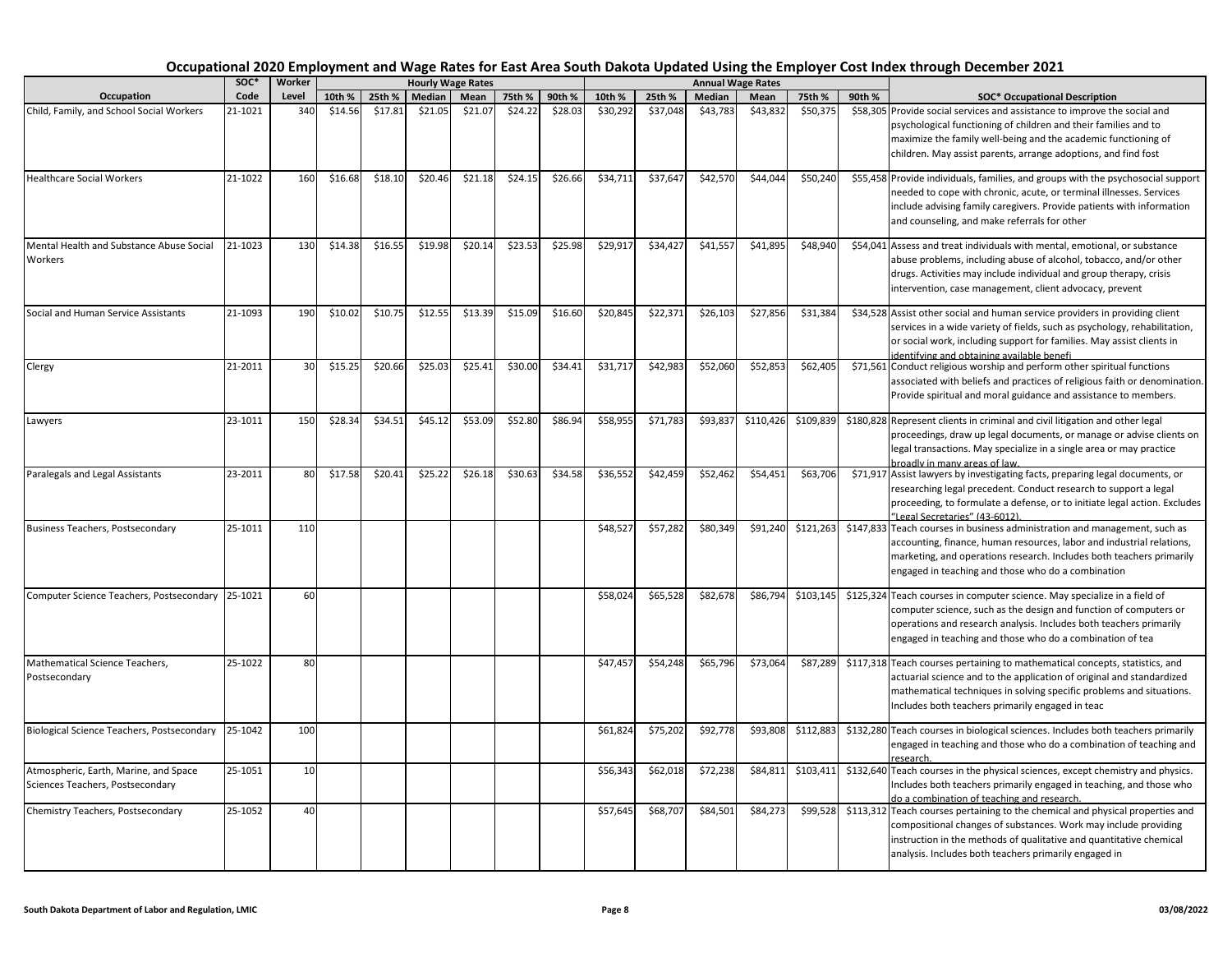|                                                                 | SOC*    | Worker |         |         |         | <b>Hourly Wage Rates</b> |         |         |          |          |          | <b>Annual Wage Rates</b> |           |        |                                                                                                                                                                                                                                                                                   |
|-----------------------------------------------------------------|---------|--------|---------|---------|---------|--------------------------|---------|---------|----------|----------|----------|--------------------------|-----------|--------|-----------------------------------------------------------------------------------------------------------------------------------------------------------------------------------------------------------------------------------------------------------------------------------|
| Occupation                                                      | Code    | Level  | 10th %  | 25th %  | Median  | Mean                     | 75th %  | 90th %  | 10th %   | 25th %   | Median   | Mean                     | 75th %    | 90th % | <b>SOC* Occupational Description</b>                                                                                                                                                                                                                                              |
| Psychology Teachers, Postsecondary                              | 25-1066 | 40     |         |         |         |                          |         |         | \$50,410 | \$60,848 | \$75,657 | \$77,315                 | \$95,288  |        | \$107,934 Teach courses in psychology, such as child, clinical, and developmental<br>psychology, and psychological counseling. Includes both teachers<br>primarily engaged in teaching and those who do a combination of<br>teaching and research.                                |
| Sociology Teachers, Postsecondary                               | 25-1067 | 30     |         |         |         |                          |         |         | \$50,142 | \$60,065 | \$71,234 | \$74,386                 | \$83,659  |        | \$106,742 Teach courses in sociology. Includes both teachers primarily engaged in<br>teaching and those who do a combination of teaching and research.                                                                                                                            |
| Health Specialties Teachers, Postsecondary                      | 25-1071 | 150    |         |         |         |                          |         |         | \$55,150 | \$64,339 | \$81,629 | \$89,350                 | \$113,928 |        | \$134,672 Teach courses in health specialties, in fields such as dentistry,<br>laboratory technology, medicine, pharmacy, public health, therapy, and<br>veterinary medicine. Excludes "Biological Science Teachers,<br>Postsecondary" (25-1042) and "Nursing Instructors and Tea |
| Nursing Instructors and Teachers,<br>Postsecondary              | 25-1072 | 150    |         |         |         |                          |         |         | \$53,830 | \$61,156 | \$71,268 | \$75,095                 | \$86,554  |        | \$104,749 Demonstrate and teach patient care in classroom and clinical units to<br>nursing students. Includes both teachers primarily engaged in teaching<br>and those who do a combination of teaching and research.                                                             |
| <b>Education Teachers, Postsecondary</b>                        | 25-1081 | 110    |         |         |         |                          |         |         | \$50,808 | \$58,982 | \$68,464 | \$71,449                 | \$80,599  |        | \$94,949 Teach courses pertaining to education, such as counseling, curriculum,<br>guidance, instruction, teacher education, and teaching English as a<br>second language. Includes both teachers primarily engaged in teaching<br>and those who do a combination of teaching an  |
| Criminal Justice and Law Enforcement<br>Teachers, Postsecondary | 25-1111 | 20     |         |         |         |                          |         |         | \$44,118 | \$54,955 | \$60,315 | \$60,946                 | \$65,742  |        | \$78,959 Teach courses in criminal justice, corrections, and law enforcement<br>administration. Includes both teachers primarily engaged in teaching<br>and those who do a combination of teaching and research.                                                                  |
| Social Work Teachers, Postsecondary                             | 25-1113 | 60     |         |         |         |                          |         |         | \$56,274 | \$62,384 | \$74,107 | \$75,524                 | \$86,560  |        | \$101,543 Teach courses in social work. Includes both teachers primarily engaged<br>in teaching and those who do a combination of teaching and research.                                                                                                                          |
| Art, Drama, and Music Teachers,<br>Postsecondary                | 25-1121 | 100    |         |         |         |                          |         |         | \$47,492 | \$53,553 | \$68,331 | \$69,335                 | \$81,493  |        | \$93,332 Teach courses in drama, music, and the arts including fine and applied<br>art, such as painting and sculpture, or design and crafts. Includes both<br>teachers primarily engaged in teaching and those who do a<br>combination of teaching and research.                 |
| English Language and Literature Teachers,<br>Postsecondary      | 25-1123 | 70     |         |         |         |                          |         |         | \$45,724 | \$53,433 | \$61,210 | \$63,067                 | \$69,399  |        | \$83,167 Teach courses in English language and literature, including linguistics<br>and comparative literature. Includes both teachers primarily engaged<br>in teaching and those who do a combination of teaching and research.                                                  |
| Foreign Language and Literature Teachers,<br>Postsecondary      | 25-1124 | 30     |         |         |         |                          |         |         | \$45,585 | \$52,304 | \$63,334 | \$65,790                 | \$78,855  |        | \$92,470 Teach languages and literature courses in languages other than English.<br>Includes teachers of American Sign Language (ASL). Includes both<br>teachers primarily engaged in teaching and those who do a<br>combination of teaching and research.                        |
| History Teachers, Postsecondary                                 | 25-1125 | 20     |         |         |         |                          |         |         | \$51,963 | \$61,299 | \$75,542 | \$75,617                 | \$90,443  |        | \$104,429 Teach courses in human history and historiography. Includes both<br>teachers primarily engaged in teaching and those who do a<br>combination of teaching and research.                                                                                                  |
| Recreation and Fitness Studies Teachers,<br>Postsecondary       | 25-1193 | 40     |         |         |         |                          |         |         | \$45,191 | \$51,194 | \$61,491 | \$64,319                 | \$74,175  |        | \$91,266 Teach courses pertaining to recreation, leisure, and fitness studies,<br>including exercise physiology and facilities management. Includes both<br>teachers primarily engaged in teaching and those who do a<br>combination of teaching and research.                    |
| Career/Technical Education Teachers,<br>Postsecondary           | 25-1194 | 140    | \$25.59 | \$28.00 | \$31.45 | \$32.30                  | \$36.80 | \$40.81 | \$53,220 | \$58,237 | \$65,401 | \$67,172                 | \$76,540  |        | \$84,903 Teach vocational courses intended to provide occupational training<br>below the baccalaureate level in subjects such as construction,<br>mechanics/repair, manufacturing, transportation, or cosmetology,<br>primarily to students who have graduated from or left high  |
| Preschool Teachers, Except Special<br>Education                 | 25-2011 | 220    | \$11.86 | \$14.09 | \$17.29 | \$17.63                  | \$20.19 | \$25.05 | \$24,678 | \$29,318 | \$35,959 | \$36,676                 | \$41,996  |        | \$52,101 Instruct preschool-aged students, following curricula or lesson plans, in<br>activities designed to promote social, physical, and intellectual growth.<br>Excludes "Special Education Teachers" (25-2050), "Substitute Teachers,<br>Short-Term" (25-3031), and "Childca  |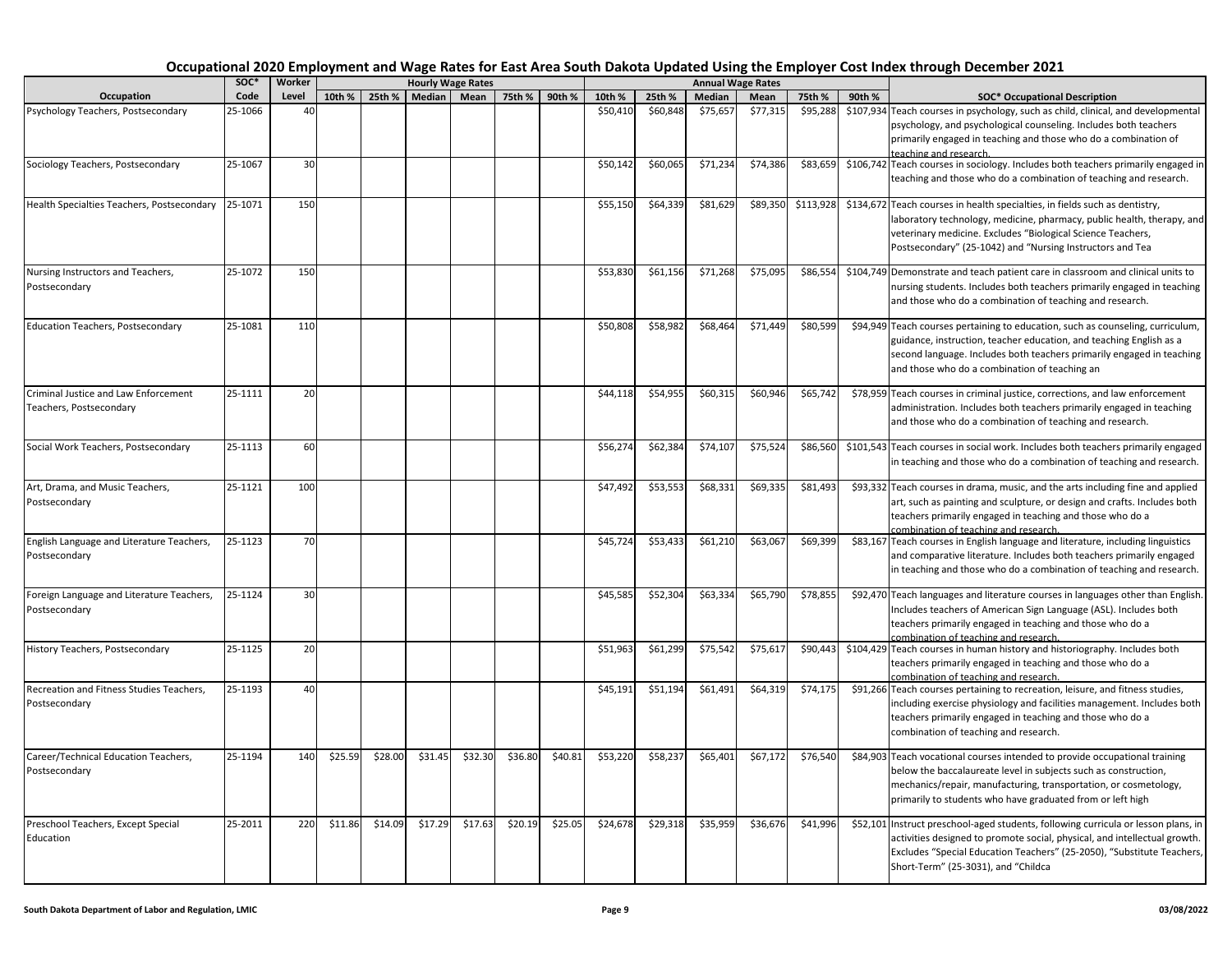|                                                                                                      | SOC*    | Worker |         |         |         | <b>Hourly Wage Rates</b> |         |         |          |          | <b>Annual Wage Rates</b> |          |          |          |                                                                                                                                                                                                                                                                                   |
|------------------------------------------------------------------------------------------------------|---------|--------|---------|---------|---------|--------------------------|---------|---------|----------|----------|--------------------------|----------|----------|----------|-----------------------------------------------------------------------------------------------------------------------------------------------------------------------------------------------------------------------------------------------------------------------------------|
| Occupation                                                                                           | Code    | Level  | 10th %  | 25th %  | Median  | Mean                     | 75th %  | 90th %  | 10th %   | 25th %   | Median                   | Mean     | 75th %   | 90th %   | <b>SOC* Occupational Description</b>                                                                                                                                                                                                                                              |
| Kindergarten Teachers, Except Special<br>Education                                                   | 25-2012 | 190    |         |         |         |                          |         |         | \$34,287 | \$38,385 | \$45,147                 | \$44,542 | \$51,120 |          | \$55,005 Teach academic and social skills to kindergarten students. Excludes<br>"Special Education Teachers" (25-2050) and "Substitute Teachers,                                                                                                                                  |
|                                                                                                      |         |        |         |         |         |                          |         |         |          |          |                          |          |          |          | Short-Term" (25-3031).                                                                                                                                                                                                                                                            |
| Elementary School Teachers, Except Special<br>Education                                              | 25-2021 | 1,250  |         |         |         |                          |         |         | \$35,442 | \$40,139 | \$46,936                 | \$46,974 | \$53,096 |          | \$61,608 Teach academic and social skills to students at the elementary school<br>level. Excludes "Special Education Teachers" (25-2050) and "Substitute<br>Teachers, Short-Term" (25-3031).                                                                                      |
| Middle School Teachers, Except Special and 25-2022<br>Career/Technical Education                     |         | 520    |         |         |         |                          |         |         | \$35,937 | \$41,204 | \$47,330                 | \$47,006 | \$52,735 |          | \$59,516 Teach one or more subjects to students at the middle, intermediate, or<br>junior high school level. Excludes "Career/Technical Education<br>Teachers, Middle School" (25-2023), "Special Education Teachers" (25-<br>2050), and "Substitute Teachers, Short Term" (25-30 |
| Secondary School Teachers, Except Special<br>and Career/Technical Education                          | 25-2031 | 1,070  |         |         |         |                          |         |         | \$35,410 | \$39,671 | \$46,778                 | \$47,560 | \$53,741 |          | \$64,003 Teach one or more subjects to students at the secondary school level.<br>Excludes "Career/Technical Education Teachers, Secondary School" (25<br>2032), "Special Education Teachers" (25-2050), and "Substitute<br>Teachers. Short-Term" (25-3031).                      |
| Career/Technical Education Teachers,<br>Secondary School                                             | 25-2032 | 100    |         |         |         |                          |         |         | \$37,629 | \$43,097 | \$47,734                 | \$47,311 | \$52,231 |          | \$55,868 Teach occupational, vocational, career, or technical subjects to<br>students at the secondary school level. Excludes "Special Education<br>Teachers" (25-2050), and "Substitute Teachers, Short-Term" (25-3031).                                                         |
| Special Education Teachers, Kindergarten<br>and Elementary School                                    | 25-2052 | 190    |         |         |         |                          |         |         | \$35,271 | \$38,653 | \$45,059                 | \$46,270 | \$52,660 |          | \$61,784 Teach elementary school subjects to educationally and physically<br>handicapped students. Includes teachers who specialize and work with<br>audibly and visually handicapped students and those who teach basic<br>academic and life processes skills to the mentally i  |
| Special Education Teachers, Middle School                                                            | 25-2057 | 70     |         |         |         |                          |         |         | \$38,473 | \$43,935 | \$48,883                 | \$48,952 | \$53,832 |          | \$61,974 Teach academic, social, and life skills to middle school students with<br>learning, emotional, or physical disabilities. Includes teachers who<br>specialize and work with students who are blind or have visual<br>impairments; students who are deaf or have hearing   |
| Special Education Teachers, Secondary<br>School                                                      | 25-2058 | 120    |         |         |         |                          |         |         | \$35,767 | \$39,143 | \$45,303                 | \$46,686 | \$52,843 |          | \$62,195 Teach academic, social, and life skills to secondary school students<br>with learning, emotional, or physical disabilities. Includes teachers who<br>specialize and work with students who are blind or have visual<br>impairments; students who are deaf or have heari  |
| Adult Basic Education, Adult Secondary<br>Education, and English as a Second<br>Language Instructors | 25-3011 | 80     | \$13.36 | \$14.17 | \$15.55 | \$16.84                  | \$19.54 | \$22.70 | \$27,777 | \$29,492 | \$32,350                 | \$35,026 | \$40,635 |          | \$47,220 Teach or instruct out-of-school youths and adults in basic education,<br>literacy, or English as a Second Language classes, or in classes for<br>earning a high school equivalency credential.                                                                           |
| Substitute Teachers, Short-Term                                                                      | 25-3031 | 540    | \$12.97 | \$13.63 | \$14.69 | \$14.74                  | \$15.74 | \$17.21 | \$26,970 | \$28,346 | \$30,544                 | \$30,654 | \$32,742 |          | \$35,785 Teach students on a short-term basis as a temporary replacement for a<br>regular classroom teacher, typically using the regular teacher's lesson<br>plan. Excludes long-term substitute teachers who perform all the<br>duties of a regular teacher; these teachers are  |
| Tutors and Teachers and Instructors, All<br>Other                                                    | 25-3097 | 70     |         |         |         |                          |         |         | \$26,756 | \$30,828 | \$41.965                 | \$46.730 | \$61,003 | \$71,689 |                                                                                                                                                                                                                                                                                   |
| Curators                                                                                             | 25-4012 | 20     | \$18.05 | \$21.12 | \$25.57 | \$26.83                  | \$31.85 | \$37.57 | \$37,532 | \$43,924 | \$53,179                 | \$55,806 | \$66,233 |          | \$78,144 Administer collections, such as artwork, collectibles, historic items, or<br>scientific specimens of museums or other institutions. May conduct<br>instructional, research, or public service activities of institution.                                                 |
| Librarians and Media Collections Specialists                                                         | 25-4022 | 170    | \$13.61 | \$15.80 | \$21.37 | \$22.42                  | \$27.22 | \$33.52 | \$28,313 | \$32,861 | \$44,444                 | \$46,635 | \$56,615 |          | \$69,720 Administer and maintain libraries or collections of information, for<br>public or private access through reference or borrowing. Work in a<br>variety of settings, such as educational institutions, museums, and<br>corporations, and with various types of informatio  |
| Library Technicians                                                                                  | 25-4031 | 170    | \$10.43 | \$11.18 | \$12.43 | \$13.29                  | \$14.93 | \$17.86 | \$21,694 | \$23,254 | \$25,853                 | \$27,654 | \$31,054 |          | \$37,154 Assist librarians by helping readers in the use of library catalogs,<br>databases, and indexes to locate books and other materials; and by<br>answering questions that require only brief consultation of standard<br>reference. Compile records; sort and shelve books  |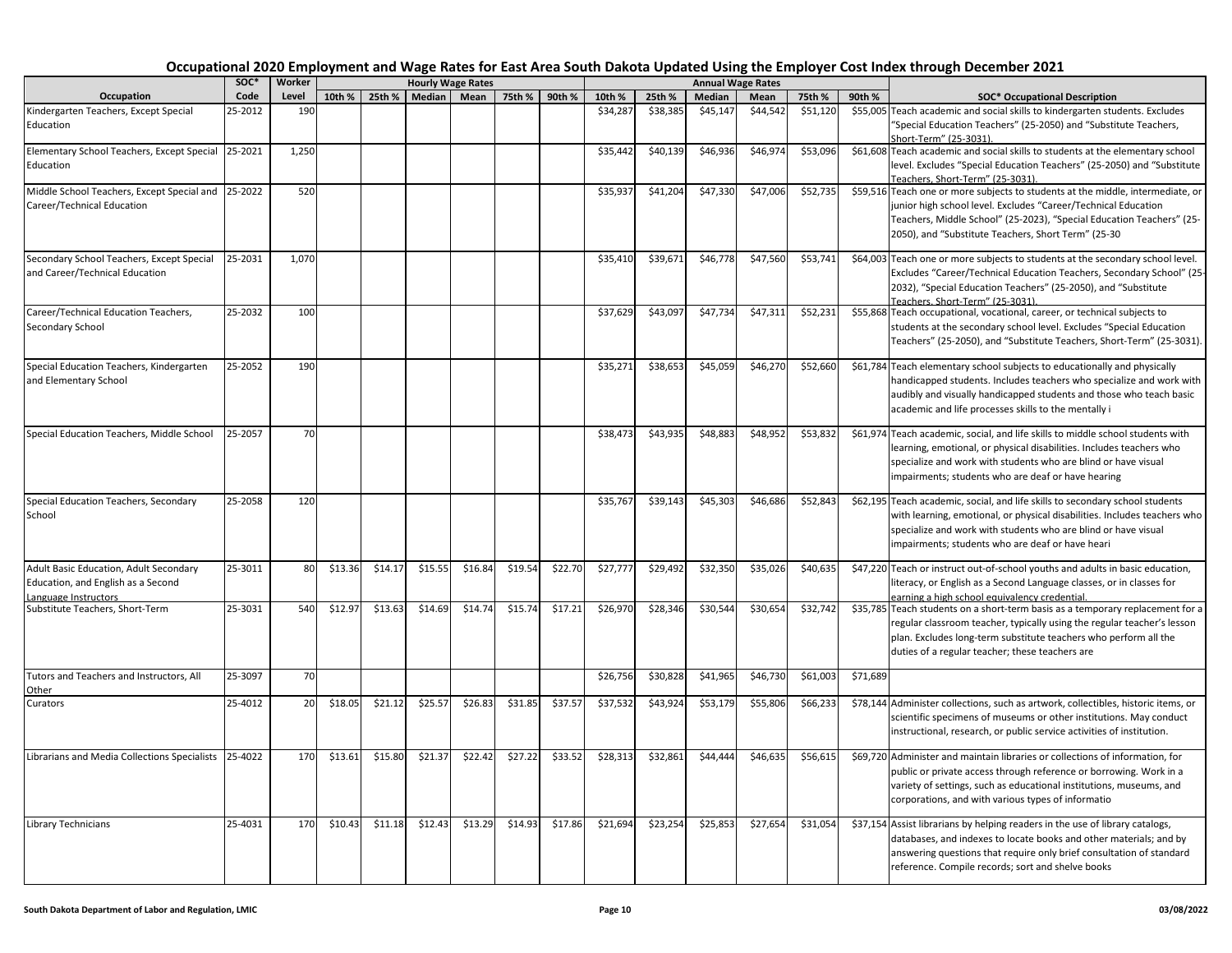|                                                       | soc*    | Worker |         |         |         | <b>Hourly Wage Rates</b> |         |         |          |          |          | <b>Annual Wage Rates</b> |          |          |                                                                                                                                                                                                                                                                                  |
|-------------------------------------------------------|---------|--------|---------|---------|---------|--------------------------|---------|---------|----------|----------|----------|--------------------------|----------|----------|----------------------------------------------------------------------------------------------------------------------------------------------------------------------------------------------------------------------------------------------------------------------------------|
| Occupation                                            | Code    | Level  | 10th %  | 25th %  | Median  | Mean                     | 75th %  | 90th %  | 10th %   | 25th %   | Median   | Mean                     | 75th %   | 90th %   | <b>SOC* Occupational Description</b>                                                                                                                                                                                                                                             |
| <b>Instructional Coordinators</b>                     | 25-9031 | 90     | \$21.52 | \$25.39 | \$29.69 | \$30.17                  | \$34.18 | \$40.47 | \$44,781 | \$52,808 | \$61,773 | \$62,748                 | \$71,090 |          | \$84,167 Develop instructional material, coordinate educational content, and<br>incorporate current technology into instruction in order to provide<br>guidelines to educators and instructors for developing curricula and<br>conducting courses. May train and coach teachers. |
| Teaching Assistants, Postsecondary                    | 25-9044 | 220    |         |         |         |                          |         |         | \$20,712 | \$25,519 | \$33,753 | \$35,022                 | \$41,073 |          | \$54,261 Assist faculty or other instructional staff in postsecondary institutions<br>by performing instructional support activities, such as developing<br>teaching materials, leading discussion groups, preparing and giving<br>examinations, and grading examinations or pap |
| Teaching Assistants, Except Postsecondary             | 25-9045 | 1,300  |         |         |         |                          |         |         | \$21.135 | \$23,206 | \$26,680 | \$27,067                 | \$30,532 | \$32,851 |                                                                                                                                                                                                                                                                                  |
| <b>Commercial and Industrial Designers</b>            | 27-1021 | 50     | \$16.77 | \$18.50 | \$22.27 | \$23.19                  | \$26.47 | \$32.56 | \$34,884 | \$38,492 | \$46,314 | \$48,242                 | \$55,067 |          | \$67,732 Design and develop manufactured products, such as cars, home<br>appliances, and children's toys. Combine artistic talent with research<br>on product use, marketing, and materials to create the most functional<br>ind appealing product design.                       |
| <b>Floral Designers</b>                               | 27-1023 | 70     | \$11.12 | \$12.78 | \$14.56 | \$15.31                  | \$16.46 | \$21.96 | \$23,128 | \$26,577 | \$30,282 | \$31,844                 | \$34,244 |          | \$45,664 Design, cut, and arrange live, dried, or artificial flowers and foliage.                                                                                                                                                                                                |
| <b>Graphic Designers</b>                              | 27-1024 | 290    | \$13.54 | \$14.75 | \$17.10 | \$18.10                  | \$21.43 | \$24.85 | \$28,170 | \$30,694 | \$35,578 | \$37,655                 | \$44,584 |          | \$51,706 Design or create graphics to meet specific commercial or promotional<br>needs, such as packaging, displays, or logos. May use a variety of<br>mediums to achieve artistic or decorative effects. Excludes "Web and<br>Digital Interface Designers" (15-1255).           |
| Merchandise Displayers and Window<br>Trimmers         | 27-1026 |        | \$10.22 | \$10.67 | \$11.41 | \$11.84                  | \$12.16 | \$12.97 | \$21,251 | \$22,184 | \$23,740 | \$24,640                 | \$25,297 |          | \$26,962 Plan and erect commercial displays, such as those in windows and<br>nteriors of retail stores and at trade exhibitions.                                                                                                                                                 |
| <b>Producers and Directors</b>                        | 27-2012 | 20     | \$14.71 | \$23.17 | \$26.32 | \$26.17                  | \$28.17 | \$32.88 | \$30,602 | \$48,207 | \$54,748 | \$54,420                 | \$58,599 |          | \$68,376 Produce or direct stage, television, radio, video, or film productions for<br>entertainment, information, or instruction. Responsible for creative<br>decisions, such as interpretation of script, choice of actors or guests,<br>set design, sound, special effects, a |
| <b>Coaches and Scouts</b>                             | 27-2022 | 350    |         |         |         |                          |         |         | \$25,052 | \$28,553 | \$33,586 | \$43,583                 | \$44,626 |          | \$65,595 Instruct or coach groups or individuals in the fundamentals of sports<br>for the primary purpose of competition. Demonstrate techniques and<br>methods of participation. May evaluate athletes' strengths and<br>weaknesses as possible recruits or to improve the athl |
| Choreographers                                        | 27-2032 | 70     | \$10.25 | \$11.83 | \$14.56 | \$15.01                  | \$17.76 | \$20.30 | \$21,310 | \$24,611 | \$30,288 | \$31,225                 | \$36,932 |          | \$42,216 Create new dance routines. Rehearse performance of routines. May<br>lirect and stage presentations.                                                                                                                                                                     |
| <b>Broadcast Announcers and Radio Disc</b><br>Jockeys | 27-3011 | 120    | \$10.91 | \$12.23 | \$15.22 | \$16.14                  | \$19.92 | \$22.64 | \$22,683 | \$25,443 | \$31,667 | \$33,559                 | \$41,437 |          | \$47,082 Speak or read from scripted materials, such as news reports or<br>commercial messages, on radio, television, or other communications<br>media. May play and queue music, announce artist or title of<br>performance, identify station, or interview guests. Excludes "N |
| News Analysts, Reporters, and Journalists             | 27-3023 | 50     | \$11.69 | \$13.98 | \$17.38 | \$17.27                  | \$20.18 | \$23.85 | \$24,309 | \$29,060 | \$36,145 | \$35,917                 | \$41,972 |          | \$49,605 Narrate or write news stories, reviews, or commentary for print,<br>broadcast, or other communications media such as newspapers,<br>magazines, radio, or television. May collect and analyze information<br>through interview, investigation, or observation.           |
| <b>Public Relations Specialists</b>                   | 27-3031 | 130    | \$18.34 | \$21.51 | \$25.98 | \$27.35                  | \$32.72 | \$39.36 | \$38,149 | \$44,754 | \$54,035 | \$56,898                 | \$68,054 |          | \$81,885 Promote or create an intended public image for individuals, groups, or<br>organizations. May write or select material for release to various<br>communications media. May specialize in using social media.                                                             |
| Editors                                               | 27-3041 | 20     | \$18.31 | \$21.34 | \$24.91 | \$25.21                  | \$29.45 | \$32.35 | \$38,089 | \$44,382 | \$51,802 | \$52,435                 | \$61,266 |          | \$67,289 Plan, coordinate, revise, or edit written material. May review proposals<br>and drafts for possible publication.                                                                                                                                                        |
| <b>Technical Writers</b>                              | 27-3042 | 30     | \$14.84 | \$18.97 | \$23.50 | \$23.17                  | \$28.00 | \$31.54 | \$30,864 | \$39,460 | \$48,875 | \$48,200                 | \$58,246 |          | \$65,598 Write technical materials, such as equipment manuals, appendices, or<br>operating and maintenance instructions. May assist in layout work.                                                                                                                              |
| Interpreters and Translators                          | 27-3091 | 60     | \$16.55 | \$18.84 | \$23.10 | \$23.37                  | \$27.47 | \$31.71 | \$34,412 | \$39,187 | \$48,056 | \$48,607                 | \$57,143 |          | \$65,957 Interpret oral or sign language, or translate written text from one<br>language into another.                                                                                                                                                                           |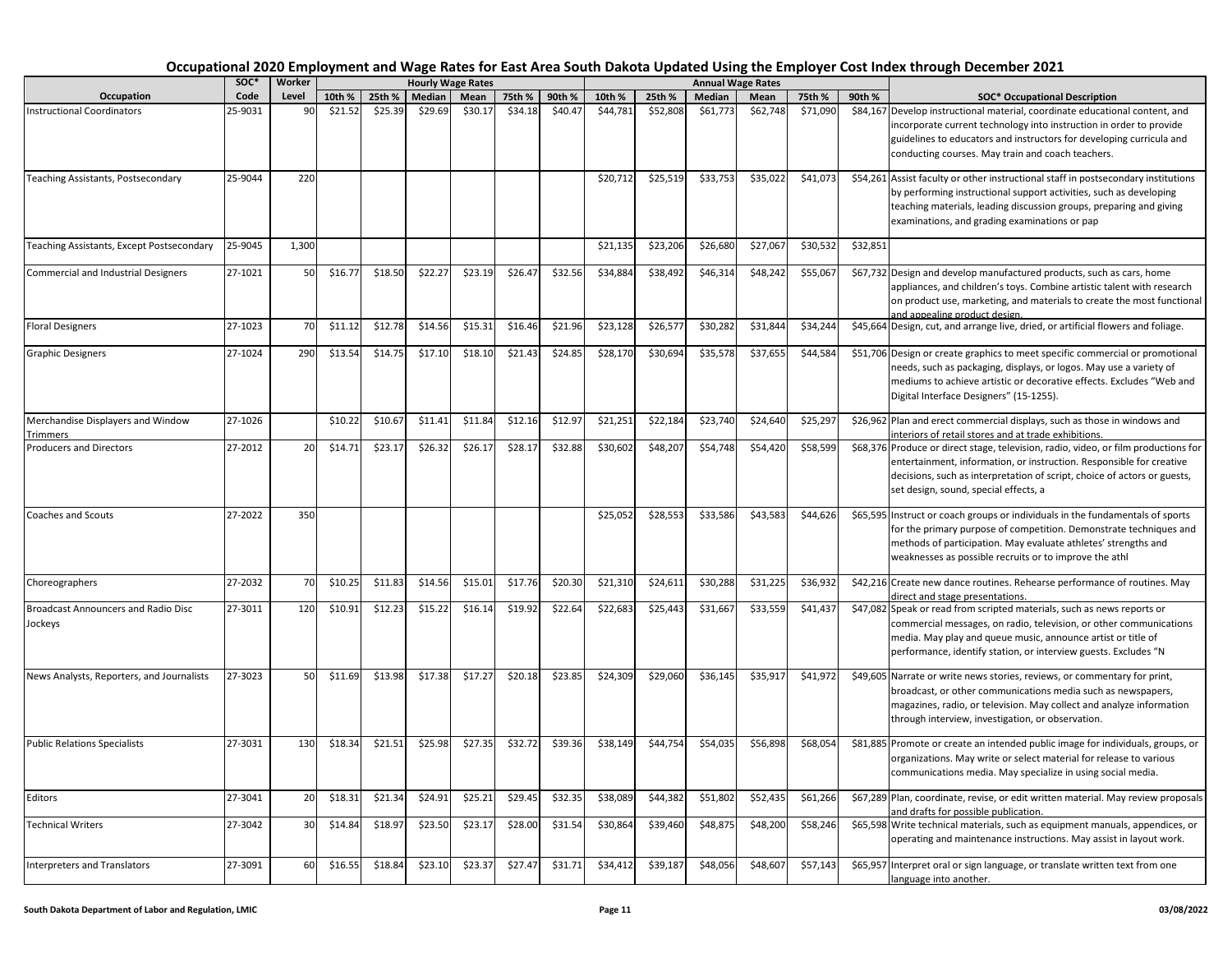| Occupation                          | SOC*    | Worker |         |         |          | <b>Hourly Wage Rates</b> |         |         |           |           |           | <b>Annual Wage Rates</b> |           |        |                                                                                                                                                                                                                                                                                   |
|-------------------------------------|---------|--------|---------|---------|----------|--------------------------|---------|---------|-----------|-----------|-----------|--------------------------|-----------|--------|-----------------------------------------------------------------------------------------------------------------------------------------------------------------------------------------------------------------------------------------------------------------------------------|
|                                     | Code    | Level  | 10th %  | 25th %  | Median   | Mean                     | 75th %  | 90th %  | 10th %    | 25th %    | Median    | Mean                     | 75th %    | 90th % | <b>SOC* Occupational Description</b>                                                                                                                                                                                                                                              |
| Photographers                       | 27-4021 | 30     | \$11.59 | \$16.00 | \$18.40  | \$17.87                  | \$20.56 | \$23.69 | \$24,116  | \$33,284  | \$38,267  | \$37,173                 | \$42,757  |        | \$49,267 Photograph people, landscapes, merchandise, or other subjects. May<br>use lighting equipment to enhance a subject's appearance. May use<br>editing software to produce finished images and prints. Includes<br>commercial and industrial photographers, scientific phot  |
| Chiropractors                       | 29-1011 | 40     | \$26.88 | \$28.91 | \$32.15  | \$36.04                  | \$40.93 | \$50.16 | \$55,908  | \$60,120  | \$66,879  | \$74,956                 | \$85,143  |        | \$104,320 Assess, treat, and care for patients by manipulation of spine and<br>musculoskeletal system. May provide spinal adjustment or address<br>sacral or pelvic misalignment.                                                                                                 |
| Dentists, General                   | 29-1021 | 100    | \$76.48 | \$92.77 | \$106.23 | \$111.18                 |         |         | \$159,088 | \$192,966 | \$220,964 | \$231,268                |           |        | Examine, diagnose, and treat diseases, injuries, and malformations of<br>teeth and gums. May treat diseases of nerve, pulp, and other dental<br>tissues affecting oral hygiene and retention of teeth. May fit dental<br>appliances or provide preventive care. Exclude           |
| <b>Dietitians and Nutritionists</b> | 29-1031 | 60     | \$22.02 | \$24.57 | \$27.33  | \$27.52                  | \$30.41 | \$32.72 | \$45,788  | \$51,095  | \$56,858  | \$57,242                 | \$63,246  |        | \$68,054 Plan and conduct food service or nutritional programs to assist in the<br>promotion of health and control of disease. May supervise activities of<br>a department providing quantity food services, counsel individuals, or<br>conduct nutritional research.             |
| Optometrists                        | 29-1041 | 50     | \$30.87 | \$35.43 | \$42.24  | \$42.78                  | \$49.51 | \$55.03 | \$64,217  | \$73,678  | \$87,854  | \$88,983                 | \$102,970 |        | \$114,456 Diagnose, manage, and treat conditions and diseases of the human eye<br>and visual system. Examine eyes and visual system, diagnose problems<br>or impairments, prescribe corrective lenses, and provide treatment.<br>May prescribe therapeutic drugs to treat specifi |
| Pharmacists                         | 29-1051 | 270    | \$50.06 | \$56.46 | \$61.44  | \$60.47                  | \$66.32 | \$71.52 | \$104,126 | \$117,435 | \$127,789 | \$125,781                | \$137,930 |        | \$148,749 Dispense drugs prescribed by physicians and other health practitioners<br>and provide information to patients about medications and their use.<br>May advise physicians and other health practitioners on the selection,<br>dosage, interactions, and side effects of m |
| <b>Physician Assistants</b>         | 29-1071 | 120    | \$44.26 | \$48.08 | \$53.59  | \$54.56                  | \$62.60 | \$68.96 | \$92,066  | \$100,014 | \$111,481 | \$113,476                | \$130,200 |        | \$143,436 Provide healthcare services typically performed by a physician, under<br>the supervision of a physician. Conduct complete physicals, provide<br>treatment, and counsel patients. May, in some cases, prescribe<br>medication. Must graduate from an accredited educatio |
| <b>Occupational Therapists</b>      | 29-1122 | 90     | \$29.65 | \$33.72 | \$37.62  | \$38.09                  | \$41.54 | \$49.43 | \$61,668  | \$70,131  | \$78,248  | \$79,237                 | \$86,403  |        | \$102,833 Assess, plan, and organize rehabilitative programs that help build or<br>restore vocational, homemaking, and daily living skills, as well as<br>general independence, to persons with disabilities or developmental<br>delays. Use therapeutic techniques, adapt the in |
| <b>Physical Therapists</b>          | 29-1123 | 240    | \$30.43 | \$35.25 | \$40.63  | \$40.73                  | \$47.00 | \$51.65 | \$63,291  | \$73,318  | \$84,510  | \$84,708                 | \$97,756  |        | \$107,428 Assess, plan, organize, and participate in rehabilitative programs that<br>improve mobility, relieve pain, increase strength, and improve or<br>correct disabling conditions resulting from disease or injury.                                                          |
| <b>Respiratory Therapists</b>       | 29-1126 | 60     | \$21.88 | \$23.73 | \$26.77  | \$26.95                  | \$30.32 | \$32.50 | \$45,520  | \$49,369  | \$55,697  | \$56,054                 | \$63,070  |        | \$67,602 Assess, treat, and care for patients with breathing disorders. Assume<br>primary responsibility for all respiratory care modalities, including the<br>supervision of respiratory therapy technicians. Initiate and conduct<br>therapeutic procedures; maintain patient   |
| Speech-Language Pathologists        | 29-1127 | 60     | \$22.67 | \$27.03 | \$31.46  | \$31.66                  | \$36.89 | \$41.03 | \$47,153  | \$56,221  | \$65,431  | \$65,858                 | \$76,718  |        | \$85,341 Assess and treat persons with speech, language, voice, and fluency<br>disorders. May select alternative communication systems and teach<br>their use. May perform research related to speech and language<br>problems.                                                   |
| Veterinarians                       | 29-1131 | 190    | \$27.46 | \$29.36 | \$32.51  | \$41.09                  | \$39.76 | \$50.35 | \$57,114  | \$61,054  | \$67,620  | \$85,457                 | \$82,697  |        | \$104,724 Diagnose, treat, or research diseases and injuries of animals. Includes<br>veterinarians who conduct research and development, inspect<br>ivestock, or care for pets and companion animals.                                                                             |
| <b>Registered Nurses</b>            | 29-1141 | 2.770  | \$22.24 | \$25.85 | \$29.60  | \$29.73                  | \$33.32 | \$38.60 | \$46,263  | \$53,766  | \$61,576  | \$61,821                 | \$69,300  |        | \$80,280 Assess patient health problems and needs, develop and implement<br>nursing care plans, and maintain medical records. Administer nursing<br>care to ill, injured, convalescent, or disabled patients. May advise<br>patients on health maintenance and disease preventio  |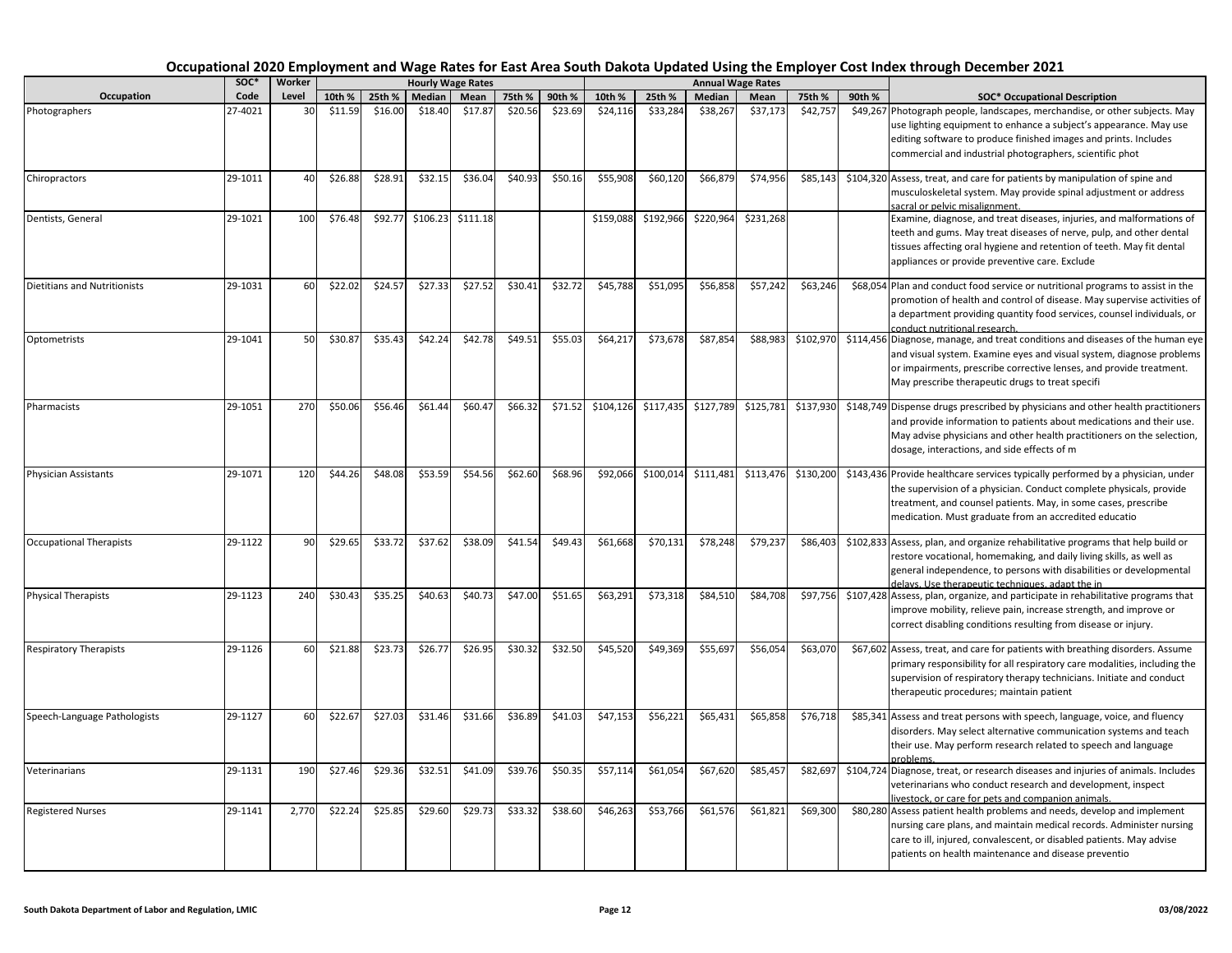|                                                                        | SOC*    | Worker |          |         |         | <b>Hourly Wage Rates</b> |          |         |           |                     |           | Annual Wage Rates |           |          |                                                                                                                                                                                                                                                                                   |
|------------------------------------------------------------------------|---------|--------|----------|---------|---------|--------------------------|----------|---------|-----------|---------------------|-----------|-------------------|-----------|----------|-----------------------------------------------------------------------------------------------------------------------------------------------------------------------------------------------------------------------------------------------------------------------------------|
| Occupation                                                             | Code    | Level  | 10th %   | 25th %  | Median  | Mean                     | 75th %   | 90th %  | 10th %    | 25th %              | Median    | Mean              | 75th %    | 90th %   | <b>SOC* Occupational Description</b>                                                                                                                                                                                                                                              |
| <b>Nurse Anesthetists</b>                                              | 29-1151 | 50     | \$82.08  | \$88.76 | \$97.25 | \$101.25                 | \$106.68 |         | \$170,717 | \$184,619           | \$202,287 | \$210,604         | \$221,890 |          | Administer anesthesia, monitor patient's vital signs, and oversee<br>patient recovery from anesthesia. May assist anesthesiologists,<br>surgeons, other physicians, or dentists. Must be registered nurses who<br>ave specialized graduate education.                             |
| <b>Nurse Practitioners</b>                                             | 29-1171 | 130    | \$40.13  | \$45.69 | \$52.42 | \$52.55                  | \$60.32  | \$66.84 | \$83,476  | \$95,026            | \$109,015 | \$109,307         | \$125,471 |          | \$139,038 Diagnose and treat acute, episodic, or chronic illness, independently or<br>as part of a healthcare team. May focus on health promotion and<br>disease prevention. May order, perform, or interpret diagnostic tests<br>such as lab work and x rays. May prescribe medi |
| <b>Family Medicine Physicians</b>                                      | 29-1215 | 90     | \$75.42  | \$92.41 |         | \$122.45                 |          |         | \$156,867 | \$192,219           |           | \$254,700         |           |          | Diagnose, treat, and provide preventive care to individuals and families<br>across the lifespan. May refer patients to specialists when needed for<br>further diagnosis or treatment. Excludes "General Internal Medicine<br>Physicians" (29-1216) and "Pediatricians,            |
| General Internal Medicine Physicians                                   | 29-1216 | 40     | \$86.87  |         |         | \$140.00                 |          |         | \$180,683 |                     |           | \$291,185         |           |          | Diagnose and provide nonsurgical treatment for a wide range of<br>diseases and injuries of internal organ systems. Provide care mainly for<br>adults and adolescents, and are based primarily in an outpatient care<br>setting. Excludes "Family Medicine Physicians" (           |
| <b>Obstetricians and Gynecologists</b>                                 | 29-1218 |        | \$97.41  |         |         | \$138.84                 |          |         | \$202,600 |                     |           | \$288,791         |           |          | Provide medical care related to pregnancy or childbirth. Diagnose,<br>treat, and help prevent diseases of women, particularly those affecting<br>the reproductive system. May also provide general care to women.<br>May perform both medical and gynecological surgery           |
| Pediatricians, General                                                 | 29-1221 | 10     | \$86.75  | \$98.68 |         | \$118.29                 |          |         |           | \$180,441 \$205,248 |           | \$246,039         |           |          | Diagnose, treat, and help prevent diseases and injuries in children. May<br>refer patients to specialists for further diagnosis or treatment, as<br>needed. Excludes "Family Medicine Physicians" (29-1215) and "General<br>Internal Medicine Physicians" (29-1216).              |
| Physicians, All Other and Ophthalmologists,<br><b>Except Pediatric</b> | 29-1228 | 70     | \$60.21  | \$84.62 |         | \$119.22                 |          |         | \$125,234 | \$176,005           |           | \$247,971         |           |          |                                                                                                                                                                                                                                                                                   |
| Surgeons, Except Ophthalmologists                                      | 29-1248 | 60     | \$101.17 |         |         | \$146.21                 |          |         | \$210,432 |                     |           | \$304,113         |           |          |                                                                                                                                                                                                                                                                                   |
| <b>Dental Hygienists</b>                                               | 29-1292 | 230    | \$29.71  | \$33.43 | \$36.42 | \$35.78                  | \$39.44  | \$41.24 | \$61,803  | \$69,537            | \$75,758  | \$74,430          | \$82,032  |          | \$85,798 Administer oral hygiene care to patients. Assess patient oral hygiene<br>problems or needs and maintain health records. Advise patients on<br>oral health maintenance and disease prevention. May provide<br>advanced care such as providing fluoride treatment or admi  |
| Clinical Laboratory Technologists and<br>Technicians                   | 29-2010 | 350    | \$12.79  | \$18.18 | \$23.17 | \$23.23                  | \$27.54  | \$32.55 | \$26,596  | \$37,803            | \$48,196  | \$48,306          | \$57,284  | \$67,697 |                                                                                                                                                                                                                                                                                   |
| Cardiovascular Technologists and<br>Technicians                        | 29-2031 | 30     | \$23.05  | \$26.82 | \$30.09 | \$29.91                  | \$33.74  | \$38.42 | \$47,942  | \$55,773            | \$62,592  | \$62,224          | \$70,169  |          | \$79,903 Conduct tests on pulmonary or cardiovascular systems of patients for<br>diagnostic, therapeutic, or research purposes. May conduct or assist in<br>electrocardiograms, cardiac catheterizations, pulmonary functions,<br>lung capacity, and similar tests.               |
| Diagnostic Medical Sonographers                                        | 29-2032 | 30     | \$24.27  | \$27.64 | \$32.75 | \$32.60                  | \$38.37  | \$41.22 | \$50,469  | \$57,479            | \$68,115  | \$67,821          | \$79,796  |          | \$85,736 Produce ultrasonic recordings of internal organs for use by physicians.<br>Includes vascular technologists. Excludes "Cardiovascular Technologists<br>and Technicians" (29-2031).                                                                                        |
| Nuclear Medicine Technologists                                         | 29-2033 | 20     | \$27.00  | \$28.70 | \$31.51 | \$32.79                  | \$36.93  | \$40.81 | \$56,147  | \$59,679            | \$65,550  | \$68,210          | \$76,802  |          | \$84,900 Prepare, administer, and measure radioactive isotopes in therapeutic,<br>diagnostic, and tracer studies using a variety of radioisotope<br>equipment. Prepare stock solutions of radioactive materials and<br>calculate doses to be administered by radiologists. Subje  |
| Radiologic Technologists and Technicians                               | 29-2034 | 240    | \$19.27  | \$22.08 | \$25.33 | \$26.10                  | \$29.97  | \$33.78 | \$40,084  | \$45,936            | \$52,684  | \$54,303          | \$62,331  |          | \$70,259 Take x-rays and CAT scans or administer nonradioactive materials into<br>patient's bloodstream for diagnostic or research purposes. Includes<br>radiologic technologists and technicians who specialize in other<br>scanning modalities. Excludes "Diagnostic Medical S  |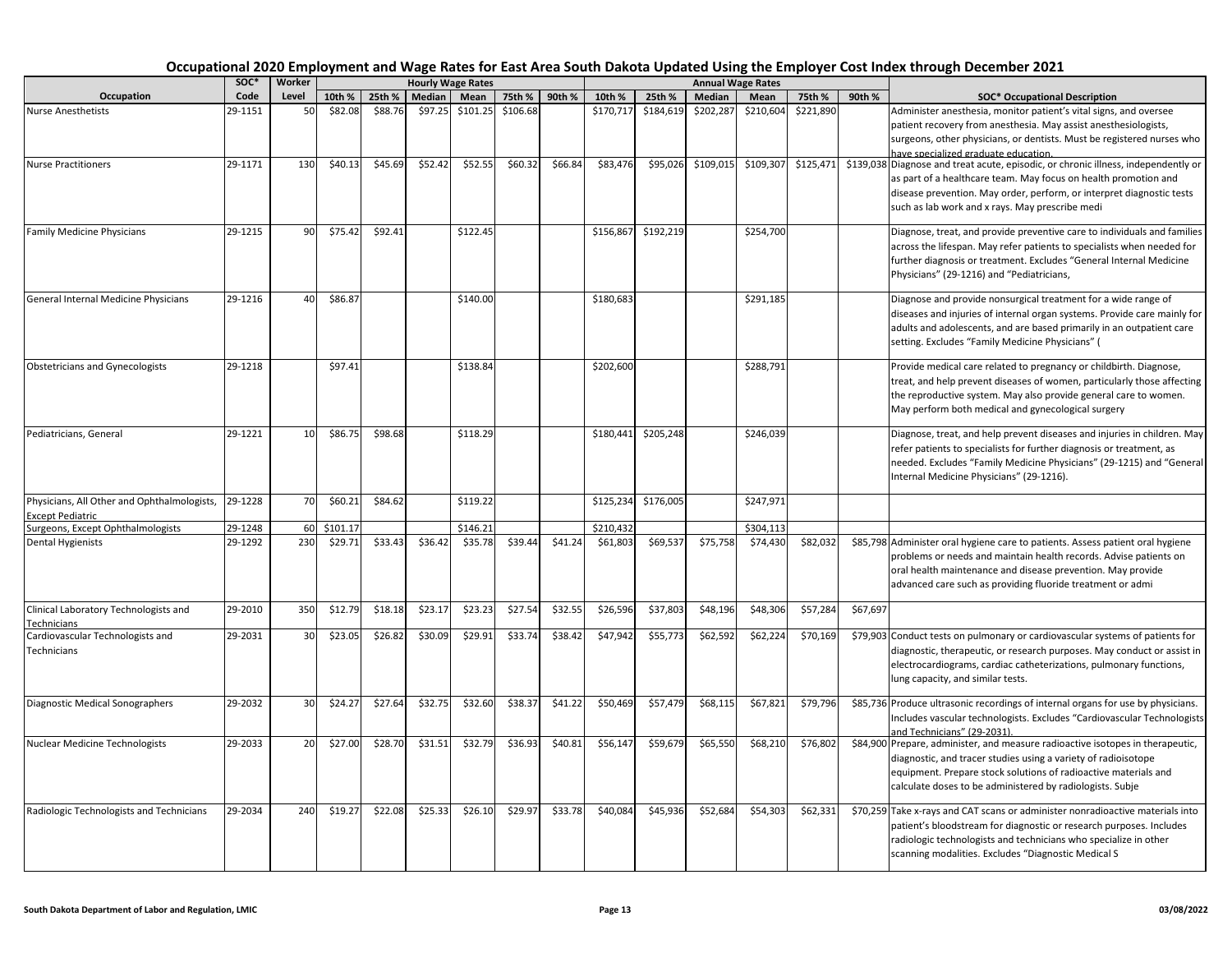|                                                                                                                                                   | SOC <sup>*</sup> | Worker |         |         |         | <b>Hourly Wage Rates</b> |         |         |          |          |          | <b>Annual Wage Rates</b> |          |          |                                                                                                                                                                                                                                                                                  |
|---------------------------------------------------------------------------------------------------------------------------------------------------|------------------|--------|---------|---------|---------|--------------------------|---------|---------|----------|----------|----------|--------------------------|----------|----------|----------------------------------------------------------------------------------------------------------------------------------------------------------------------------------------------------------------------------------------------------------------------------------|
| Occupation                                                                                                                                        | Code             | Level  | 10th %  | 25th %  | Median  | Mean                     | 75th %  | 90th %  | 10th %   | 25th %   | Median   | Mean                     | 75th %   | 90th %   | <b>SOC* Occupational Description</b>                                                                                                                                                                                                                                             |
| Magnetic Resonance Imaging Technologists                                                                                                          | 29-2035          | 40     | \$19.70 | \$23.68 | \$28.49 | \$27.34                  | \$31.85 | \$33.87 | \$40,965 | \$49,242 | \$59,250 | \$56,869                 | \$66,239 |          | \$70,446 Operate Magnetic Resonance Imaging (MRI) scanners. Monitor patient<br>safety and comfort, and view images of area being scanned to ensure<br>quality of pictures. May administer gadolinium contrast dosage<br>intravenously. May interview patient, explain MRI proced |
| <b>Emergency Medical Technicians and</b><br>Paramedics                                                                                            | 29-2040          | 310    | \$13.33 | \$14.73 | \$16.86 | \$16.75                  | \$18.94 | \$20.20 | \$27,729 | \$30,648 | \$35,066 | \$34,82                  | \$39,406 | \$42,023 |                                                                                                                                                                                                                                                                                  |
| Pharmacy Technicians                                                                                                                              | 29-2052          | 260    | \$13.52 | \$14.84 | \$16.92 | \$16.90                  | \$19.08 | \$20.49 | \$28,136 | \$30,861 | \$35,187 | \$35,164                 | \$39,685 |          | \$42,607 Prepare medications under the direction of a pharmacist. May<br>measure, mix, count out, label, and record amounts and dosages of<br>medications according to prescription orders.                                                                                      |
| <b>Surgical Technologists</b>                                                                                                                     | 29-2055          | 110    | \$16.46 | \$18.20 | \$21.16 | \$21.36                  | \$24.39 | \$26.56 | \$34,247 | \$37,846 | \$44,016 | \$44,418                 | \$50,727 |          | \$55,251 Assist in operations, under the supervision of surgeons, registered<br>nurses, or other surgical personnel. May help set up operating room,<br>prepare and transport patients for surgery, adjust lights and<br>equipment, pass instruments and other supplies to surge |
| Veterinary Technologists and Technicians                                                                                                          | 29-2056          | 70     | \$13.86 | \$15.32 | \$17.25 | \$17.11                  | \$19.06 | \$20.03 | \$28,822 | \$31,861 | \$35,878 | \$35.594                 | \$39,635 |          | \$41,663 Perform medical tests in a laboratory environment for use in the<br>treatment and diagnosis of diseases in animals. Prepare vaccines and<br>serums for prevention of diseases. Prepare tissue samples, take blood<br>samples, and execute laboratory tests, such as uri |
| <b>Ophthalmic Medical Technicians</b>                                                                                                             | 29-2057          | 20     | \$14.03 | \$15.88 | \$17.39 | \$17.82                  | \$19.18 | \$22.23 | \$29,183 | \$33,018 | \$36,164 | \$37,071                 | \$39,902 |          | \$46,241 Assist ophthalmologists by performing ophthalmic clinical functions.<br>May administer eye exams, administer eye medications, and instruct<br>the patient in care and use of corrective lenses.                                                                         |
| <b>Licensed Practical and Licensed Vocational</b><br><b>Nurses</b>                                                                                | 29-2061          | 650    | \$14.66 | \$16.77 | \$18.94 | \$19.11                  | \$21.86 | \$24.64 | \$30,478 | \$34,886 | \$39,402 | \$39,750                 | \$45,480 |          | \$51,249 Care for ill, injured, or convalescing patients or persons with disabilities<br>in hospitals, nursing homes, clinics, private homes, group homes, and<br>similar institutions. May work under the supervision of a registered<br>nurse. Licensing required.             |
| Opticians, Dispensing                                                                                                                             | 29-2081          | 120    | \$13.09 | \$14.43 | \$16.60 | \$16.51                  | \$18.79 | \$20.11 | \$27,234 | \$29,997 | \$34,531 | \$34,326                 | \$39,084 |          | \$41,820 Design, measure, fit, and adapt lenses and frames for client according<br>to written optical prescription or specification. Assist client with<br>inserting, removing, and caring for contact lenses. Assist client with<br>selecting frames. Measure customer for size |
| Medical Dosimetrists, Medical Records<br>Specialists, and Health Technologists and<br>Technicians, All Other                                      | 29-2098          | 250    | \$13.49 | \$15.37 | \$18.30 | \$19.91                  | \$22.92 | \$29.69 | \$28,075 | \$31,969 | \$38,067 | \$41,404                 | \$47,675 | \$61,772 |                                                                                                                                                                                                                                                                                  |
| <b>Athletic Trainers</b>                                                                                                                          | 29-9091          | 30     |         |         |         |                          |         |         | \$30,148 | \$36,095 | \$42,342 | \$43,942                 | \$52,729 |          | \$61,450 Evaluate and treat musculoskeletal injuries or illnesses. Provide<br>preventive, therapeutic, emergency, and rehabilitative care. Excludes<br>"Physical Therapists" (29-1123).                                                                                          |
| Health Information Technologists, Medical<br>Registrars, Surgical Assistants, and<br>Healthcare Practitioners and Technical<br>Workers, All Other | 29-9098          | 40     | \$17.70 | \$20.26 | \$26.07 | \$25.68                  | \$30.54 | \$34.15 | \$36,830 | \$42,154 | \$54,232 | \$53,425                 | \$63,529 | \$71,034 |                                                                                                                                                                                                                                                                                  |
| Home Health and Personal Care Aides                                                                                                               | 31-1120          | 910    | \$11.30 | \$12.32 | \$14.11 | \$14.44                  | \$16.58 | \$17.56 | \$23,512 | \$25,615 | \$29,358 | \$30,034                 | \$34,487 | \$36,515 |                                                                                                                                                                                                                                                                                  |
| <b>Nursing Assistants</b>                                                                                                                         | 31-1131          | 1,860  | \$11.25 | \$12.70 | \$14.83 | \$14.89                  | \$16.64 | \$18.97 | \$23,410 | \$26,411 | \$30,834 | \$30,979                 | \$34,609 |          | \$39,460 Provide or assist with basic care or support under the direction of<br>onsite licensed nursing staff. Perform duties such as monitoring of<br>health status, feeding, bathing, dressing, grooming, toileting, or<br>ambulation of patients in a health or nursing facil |
| <b>Occupational Therapy Assistants</b>                                                                                                            | 31-2011          | 30     | \$18.34 | \$20.82 | \$23.56 | \$23.17                  | \$26.14 | \$27.73 | \$38,145 | \$43,302 | \$48,988 | \$48,196                 | \$54,368 |          | \$57,681 Assist occupational therapists in providing occupational therapy<br>treatments and procedures. May, in accordance with State laws, assist<br>in development of treatment plans, carry out routine functions, direct<br>activity programs, and document the progress of  |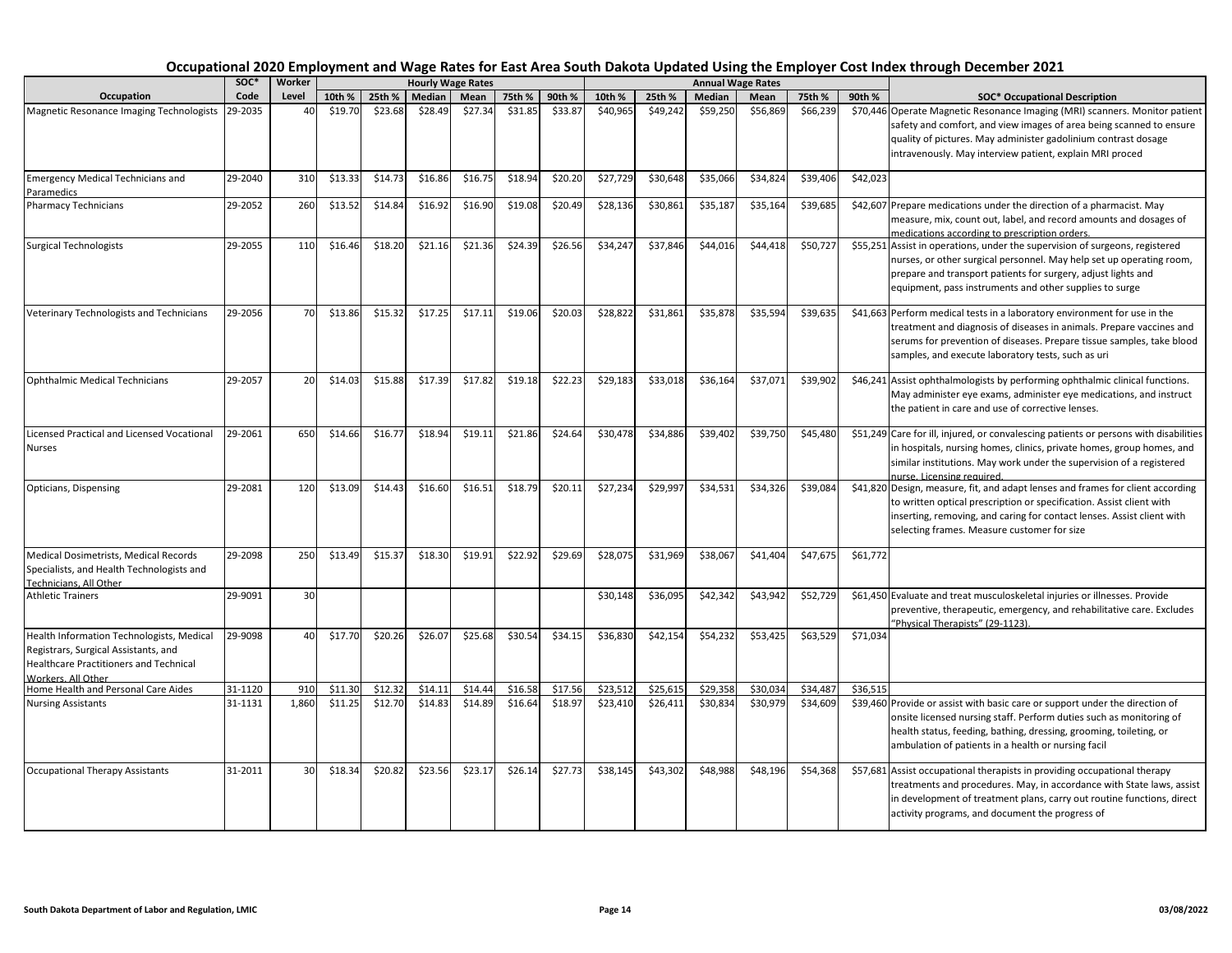|                                                                   | SOC <sup>*</sup> | Worker          |         |         |               | <b>Hourly Wage Rates</b> |         |         |          |          |          | <b>Annual Wage Rates</b> |          |          |                                                                                                                                                                                                                                                                                  |
|-------------------------------------------------------------------|------------------|-----------------|---------|---------|---------------|--------------------------|---------|---------|----------|----------|----------|--------------------------|----------|----------|----------------------------------------------------------------------------------------------------------------------------------------------------------------------------------------------------------------------------------------------------------------------------------|
| Occupation                                                        | Code             | Level           | 10th %  | 25th %  | <b>Median</b> | Mean                     | 75th %  | 90th %  | 10th %   | 25th %   | Median   | Mean                     | 75th %   | 90th %   | <b>SOC* Occupational Description</b>                                                                                                                                                                                                                                             |
| <b>Physical Therapist Assistants</b>                              | 31-2021          | 100             | \$18.32 | \$20.76 | \$23.94       | \$23.40                  | \$26.41 | \$27.94 | \$38,103 | \$43,175 | \$49,808 | \$48,673                 | \$54,928 |          | \$58,118 Assist physical therapists in providing physical therapy treatments and<br>procedures. May, in accordance with State laws, assist in the<br>development of treatment plans, carry out routine functions,<br>document the progress of treatment, and modify specific tre |
| <b>Physical Therapist Aides</b>                                   | 31-2022          |                 | \$15.23 | \$17.60 | \$20.23       | \$20.35                  | \$23.66 | \$26.62 | \$31,686 | \$36,601 | \$42,090 | \$42,341                 | \$49,193 |          | \$55,373 Under close supervision of a physical therapist or physical therapy<br>assistant, perform only delegated, selected, or routine tasks in specific<br>situations. These duties include preparing the patient and the<br>treatment area.                                   |
| Massage Therapists                                                | 31-9011          |                 | \$14.61 | \$16.38 | \$19.56       | \$20.22                  | \$24.50 | \$27.54 | \$30,371 | \$34,064 | \$40,67  | \$42,061                 | \$50,967 |          | \$57,282 Perform therapeutic massages of soft tissues and joints. May assist in<br>the assessment of range of motion and muscle strength, or propose<br>client therapy plans.                                                                                                    |
| <b>Dental Assistants</b>                                          | 31-9091          | 250             | \$15.4  | \$18.00 | \$20.15       | \$19.90                  | \$21.99 | \$24.92 | \$32,122 | \$37,441 | \$41,919 | \$41,401                 | \$45,737 |          | \$51,839 Perform limited clinical duties under the direction of a dentist. Clinical<br>duties may include equipment preparation and sterilization, preparing<br>patients for treatment, assisting the dentist during treatment, and<br>providing patients with instructions for  |
| <b>Medical Assistants</b>                                         | 31-9092          | 170             | \$12.98 | \$14.78 | \$16.65       | \$16.86                  | \$19.01 | \$21.29 | \$27,002 | \$30,755 | \$34,647 | \$35,086                 | \$39,532 |          | \$44,280 Perform administrative and certain clinical duties under the direction<br>of a physician. Administrative duties may include scheduling<br>appointments, maintaining medical records, billing, and coding<br>information for insurance purposes. Clinical duties may inc |
| <b>Medical Equipment Preparers</b>                                | 31-9093          | 20              | \$13.52 | \$14.47 | \$16.06       | \$16.76                  | \$18.89 | \$21.73 | \$28,109 | \$30,098 | \$33,411 | \$34,863                 | \$39,279 |          | \$45,202 Prepare, sterilize, install, or clean laboratory or healthcare equipment.<br>May perform routine laboratory tasks and operate or inspect<br>eauipment.                                                                                                                  |
| <b>Medical Transcriptionists</b>                                  | 31-9094          | 60              | \$13.51 | \$15.62 | \$18.37       | \$18.13                  | \$20.69 | \$22.57 | \$28,101 | \$32,480 | \$38,20  | \$37,700                 | \$43,037 |          | \$46,934 Transcribe medical reports recorded by physicians and other<br>healthcare practitioners using various electronic devices, covering<br>office visits, emergency room visits, diagnostic imaging studies,<br>operations, chart reviews, and final summaries. Transcribe d |
| <b>Pharmacy Aides</b>                                             | 31-9095          |                 | \$10.96 | \$11.80 | \$13.36       | \$13.89                  | \$15.44 | \$17.92 | \$22,809 | \$24,536 | \$27,807 | \$28,902                 | \$32,133 |          | \$37,285 Record drugs delivered to the pharmacy, store incoming merchandise,<br>and inform the supervisor of stock needs. May operate cash register<br>and accept prescriptions for filling.                                                                                     |
| Veterinary Assistants and Laboratory Animal 31-9096<br>Caretakers |                  |                 | \$10.77 | \$11.15 | \$12.72       | \$14.01                  | \$16.30 | \$20.28 | \$22,386 | \$23,191 | \$26,460 | \$29,147                 | \$33,913 |          | \$42,181 Feed, water, and examine pets and other nonfarm animals for signs of<br>illness, disease, or injury in laboratories and animal hospitals and<br>clinics. Clean and disinfect cages and work areas, and sterilize<br>laboratory and surgical equipment. May provide rout |
| Phlebotomists                                                     | 31-9097          | 160             | \$11.64 | \$12.91 | \$14.79       | \$15.12                  | \$16.71 | \$19.40 | \$24,207 | \$26,863 | \$30,777 | \$31,455                 | \$34,763 |          | \$40,335 Draw blood for tests, transfusions, donations, or research. May explain<br>the procedure to patients and assist in the recovery of patients with<br>adverse reactions                                                                                                   |
| First-Line Supervisors of Correctional<br>Officers                | 33-1011          | 20              | \$22.68 | \$27.38 | \$32.82       | \$32.03                  | \$36.39 | \$41.77 | \$47,175 | \$56,935 | \$68,283 | \$66,632                 | \$75,698 |          | \$86,893 Directly supervise and coordinate activities of correctional officers and                                                                                                                                                                                               |
| First-Line Supervisors of Police and                              | 33-1012          | 50              | \$27.16 | \$31.25 | \$37.59       | \$38.69                  | \$43.92 | \$46.91 | \$56,481 | \$65,009 | \$78,185 | \$80,469                 | \$91,346 |          | \$97,577 Directly supervise and coordinate activities of members of police force.                                                                                                                                                                                                |
| Detectives<br>First-Line Supervisors of Firefighting and          | 33-1021          | 20              | \$29.19 | \$33.24 | \$39.53       | \$39.04                  | \$44.58 | \$50.19 | \$60,716 | \$69,152 | \$82,223 | \$81,209                 | \$92,720 |          | \$104,405 Directly supervise and coordinate activities of workers engaged in                                                                                                                                                                                                     |
| <b>Prevention Workers</b>                                         |                  |                 |         |         |               |                          |         |         |          |          |          |                          |          |          | firefighting and fire prevention and control.                                                                                                                                                                                                                                    |
| Miscellaneous First-Line Supervisors,                             | 33-1090          | 30              | \$20.08 | \$25.13 | \$29.39       | \$29.05                  | \$32.49 | \$35.71 | \$41,753 | \$52,260 | \$61,139 | \$60,43                  | \$67,597 | \$74,277 |                                                                                                                                                                                                                                                                                  |
| <b>Protective Service Workers</b><br>Firefighters                 | 33-2011          | 120             | \$16.60 | \$18.82 | \$21.09       | \$21.42                  | \$24.62 | \$27.42 | \$34,525 | \$39,150 | \$43,87  | \$44,54                  | \$51,225 |          | \$57,038 Control and extinguish fires or respond to emergency situations where<br>life, property, or the environment is at risk. Duties may include fire<br>prevention, emergency medical service, hazardous material response,<br>search and rescue, and disaster assistance.   |
| Fire Inspectors and Investigators                                 | 33-2021          | 10 <sup>1</sup> | \$21.68 | \$24.05 | \$25.99       | \$28.69                  | \$30.14 | \$46.86 | \$45,098 | \$50,027 | \$54,048 | \$59,678                 | \$62,684 |          | \$97,470 Inspect buildings to detect fire hazards and enforce local ordinances<br>and State laws, or investigate and gather facts to determine cause of<br>fires and explosions.                                                                                                 |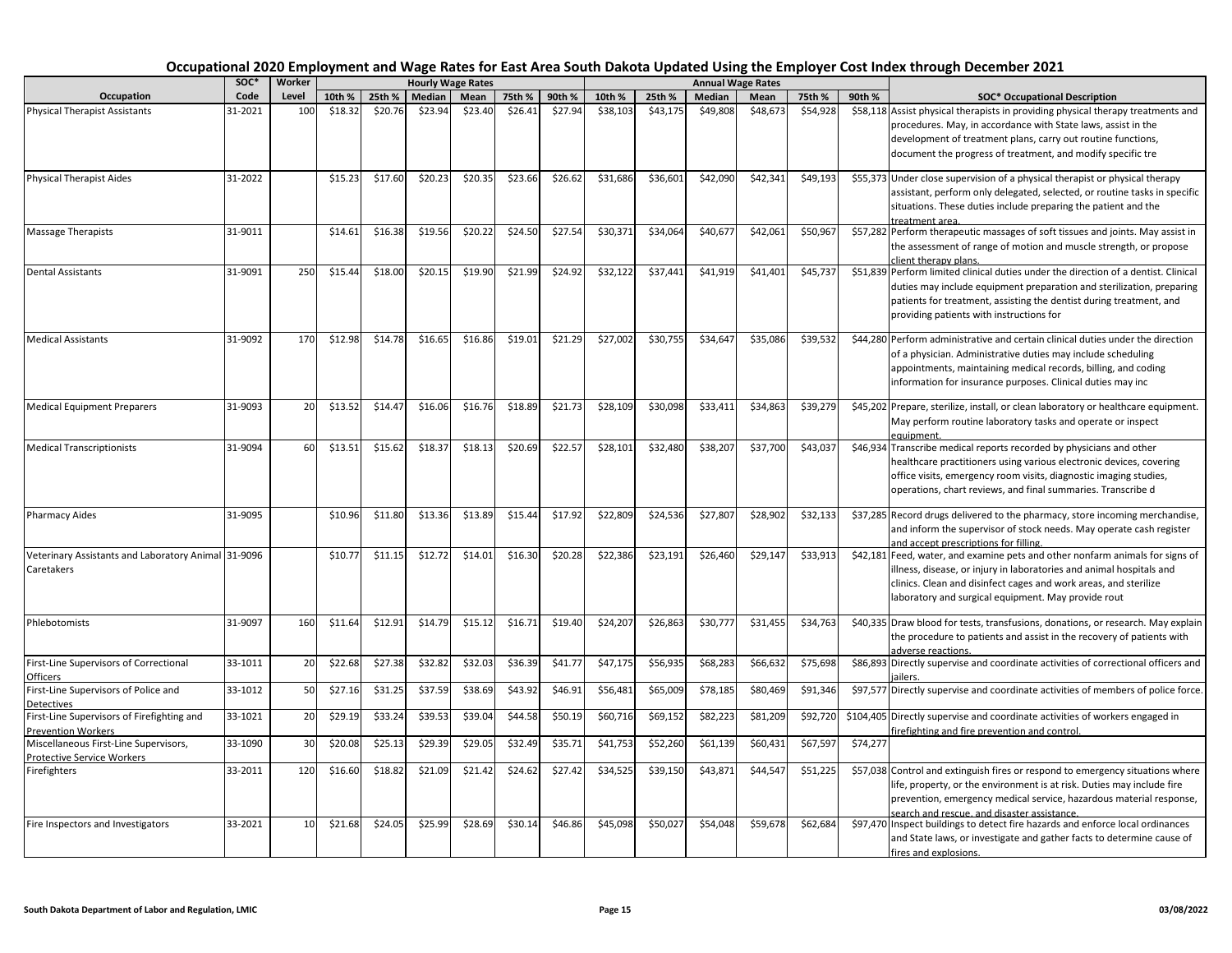|                                                                                            | SOC*    | Worker |         |         |         | <b>Hourly Wage Rates</b> |         |         |          |          |          | <b>Annual Wage Rates</b> |          |        |                                                                                                                                                                                                                                                                                  |
|--------------------------------------------------------------------------------------------|---------|--------|---------|---------|---------|--------------------------|---------|---------|----------|----------|----------|--------------------------|----------|--------|----------------------------------------------------------------------------------------------------------------------------------------------------------------------------------------------------------------------------------------------------------------------------------|
| <b>Occupation</b>                                                                          | Code    | Level  | 10th %  | 25th %  | Median  | Mean                     | 75th %  | 90th %  | 10th %   | 25th %   | Median   | Mean                     | 75th %   | 90th % | <b>SOC* Occupational Description</b>                                                                                                                                                                                                                                             |
| Correctional Officers and Jailers                                                          | 33-3012 | 410    | \$15.18 | \$17.22 | \$20.03 | \$20.34                  | \$22.57 | \$25.77 | \$31.581 | \$35,816 | \$41,681 | \$42,304                 | \$46,944 |        | \$53,605 Guard inmates in penal or rehabilitative institutions in accordance with<br>established regulations and procedures. May guard prisoners in transit<br>between jail, courtroom, prison, or other point. Includes deputy<br>sheriffs and police who spend the majority of |
| Detectives and Criminal Investigators                                                      | 33-3021 | 60     | \$22.42 | \$25.90 | \$30.59 | \$31.38                  | \$34.71 | \$39.39 | \$46,636 | \$53,862 | \$63,632 | \$65,277                 | \$72,201 |        | \$81,911 Conduct investigations related to suspected violations of federal, state,<br>or local laws to prevent or solve crimes. Excludes "Private Detectives<br>and Investigators" (33-9021).                                                                                    |
| <b>Fish and Game Wardens</b>                                                               | 33-3031 | 50     | \$22.63 | \$25.19 | \$26.76 | \$27.05                  | \$29.26 | \$32.20 | \$47,083 | \$52,392 | \$55,650 | \$56,264                 | \$60,859 |        | \$66,971 Patrol assigned area to prevent fish and game law violations.<br>Investigate reports of damage to crops or property by wildlife. Compile<br>biological data                                                                                                             |
| Police and Sheriff's Patrol Officers                                                       | 33-3051 | 460    | \$18.00 | \$20.88 | \$25.09 | \$25.09                  | \$29.04 | \$33.60 | \$37,438 | \$43,433 | \$52,173 | \$52,18                  | \$60,395 |        | \$69,868 Maintain order and protect life and property by enforcing local, tribal,<br>State, or Federal laws and ordinances. Perform a combination of the<br>following duties: patrol a specific area; direct traffic; issue traffic<br>summonses; investigate accidents; apprehe |
| <b>Animal Control Workers</b>                                                              | 33-9011 | 20     | \$12.60 | \$14.45 | \$15.99 | \$17.18                  | \$18.88 | \$25.37 | \$26,212 | \$30,067 | \$33,272 | \$35,742                 | \$39,276 |        | \$52,779 Handle animals for the purpose of investigations of mistreatment, or<br>control of abandoned, dangerous, or unattended animals.                                                                                                                                         |
| <b>Security Guards</b>                                                                     | 33-9032 | 220    | \$12.92 | \$14.47 | \$16.90 | \$17.69                  | \$20.03 | \$24.03 | \$26,889 | \$30,097 | \$35,140 | \$36,797                 | \$41,668 |        | \$49,977 Guard, patrol, or monitor premises to prevent theft, violence, or<br>infractions of rules. May operate x-ray and metal detector equipment.<br>Excludes "Police Officers" (33-3050) and "Transportation Security<br>Screeners" (33-9093).                                |
| Lifeguards, Ski Patrol, and Other                                                          | 33-9092 | 210    | \$10.49 | \$10.7  | \$11.69 | \$11.93                  | \$12.74 | \$13.39 | \$21,826 | \$22,400 | \$24,306 | \$24,82                  | \$26,502 |        | \$27,832 Monitor recreational areas, such as pools, beaches, or ski slopes, to                                                                                                                                                                                                   |
| <b>Recreational Protective Service Workers</b><br><b>Transportation Security Screeners</b> | 33-9093 | 20     | \$19.85 | \$20.85 | \$22.80 | \$22.33                  | \$23.48 | \$25.67 | \$41,292 | \$43,356 | \$47,423 | \$46,463                 | \$48,843 |        | provide assistance and protection to participants.<br>\$53,396 Conduct screening of passengers, baggage, or cargo to ensure                                                                                                                                                      |
|                                                                                            |         |        |         |         |         |                          |         |         |          |          |          |                          |          |        | compliance with Transportation Security Administration (TSA)<br>regulations. May operate basic security equipment such as x-ray<br>machines and hand wands at screening checkpoints.                                                                                             |
| First-Line Supervisors of Food Preparation                                                 | 35-1012 | 560    | \$14.84 | \$16.60 | \$18.83 | \$18.90                  | \$20.83 | \$22.40 | \$30,854 | \$34,537 | \$39,176 | \$39,314                 | \$43,326 |        | \$46,587 Directly supervise and coordinate activities of workers engaged in                                                                                                                                                                                                      |
| and Serving Workers<br>Cooks, Fast Food                                                    | 35-2011 | 460    | \$10.67 | \$10.96 | \$12.03 | \$12.61                  | \$13.72 | \$15.93 | \$22,187 | \$22,807 | \$25,018 | \$26,245                 | \$28,528 |        | preparing and serving food.<br>\$33,138 Prepare and cook food in a fast food restaurant with a limited menu.<br>Duties of these cooks are limited to preparation of a few basic items<br>and normally involve operating large-volume single-purpose cooking                      |
| Cooks, Institution and Cafeteria                                                           | 35-2012 | 850    | \$11.44 | \$12.5  | \$14.44 | \$14.62                  | \$16.35 | \$17.91 | \$23,781 | \$26,155 | \$30,050 | \$30,40                  | \$33,990 |        | \$37,245 Prepare and cook large quantities of food for institutions, such as                                                                                                                                                                                                     |
| Cooks, Restaurant                                                                          | 35-2014 | 340    | \$12.10 | \$13.69 | \$15.41 | \$15.34                  | \$16.94 | \$18.62 | \$25,153 | \$28,483 | \$32,062 | \$31,924                 | \$35,228 |        | schools, hospitals, or cafeterias.<br>\$38,732 Prepare, season, and cook dishes such as soups, meats, vegetables, or<br>desserts in restaurants. May order supplies, keep records and                                                                                            |
| Cooks, Short Order                                                                         | 35-2015 | 370    | \$10.61 | \$10.79 | \$12.24 | \$12.88                  | \$14.92 | \$16.36 | \$22,072 | \$22,443 | \$25,462 | \$26,787                 | \$31,028 |        | accounts, price items on menu, or plan menu.<br>\$34,026 Prepare and cook to order a variety of foods that require only a short<br>preparation time. May take orders from customers and serve patrons<br>at counters or tables. Excludes "Cooks, Fast Food" (35-2011).           |
| <b>Food Preparation Workers</b>                                                            | 35-2021 | 740    | \$10.62 | \$10.89 | \$12.00 | \$12.65                  | \$13.41 | \$16.01 | \$22,092 | \$22,633 | \$24,954 | \$26,307                 | \$27,877 |        | \$33,284 Perform a variety of food preparation duties other than cooking, such<br>as preparing cold foods and shellfish, slicing meat, and brewing coffee                                                                                                                        |
| <b>Bartenders</b>                                                                          | 35-3011 | 1,470  | \$10.39 | \$10.47 | \$10.66 | \$11.45                  | \$11.98 | \$13.52 | \$21,623 | \$21,770 | \$22,160 | \$23,81                  | \$24,908 |        | or tea.<br>\$28,124 Mix and serve drinks to patrons, directly or through waitstaff.                                                                                                                                                                                              |
| Fast Food and Counter Workers                                                              | 35-3023 | 4,230  | \$10.49 | \$10.73 | \$11.72 | \$12.22                  | \$13.06 | \$14.79 | \$21,818 | \$22,331 | \$24,377 | \$25,421                 | \$27,151 |        | \$30,775 Perform duties such as taking orders and serving food and beverages.<br>Serve customers at counter or from a steam table. May take payment.<br>May prepare food and beverages. Counter attendants who also wait<br>tables are included in "Waiters and Waitresses" (35- |
| <b>Waiters and Waitresses</b>                                                              | 35-3031 | 1,580  | \$10.35 | \$10.58 | \$10.89 | \$12.16                  | \$12.43 | \$17.09 | \$21,532 | \$22,009 | \$22,639 | \$25,308                 | \$25,846 |        | \$35,564 Take orders and serve food and beverages to patrons at tables in<br>dining establishment. Excludes "Fast Food and Counter Workers" (35-<br>3023).                                                                                                                       |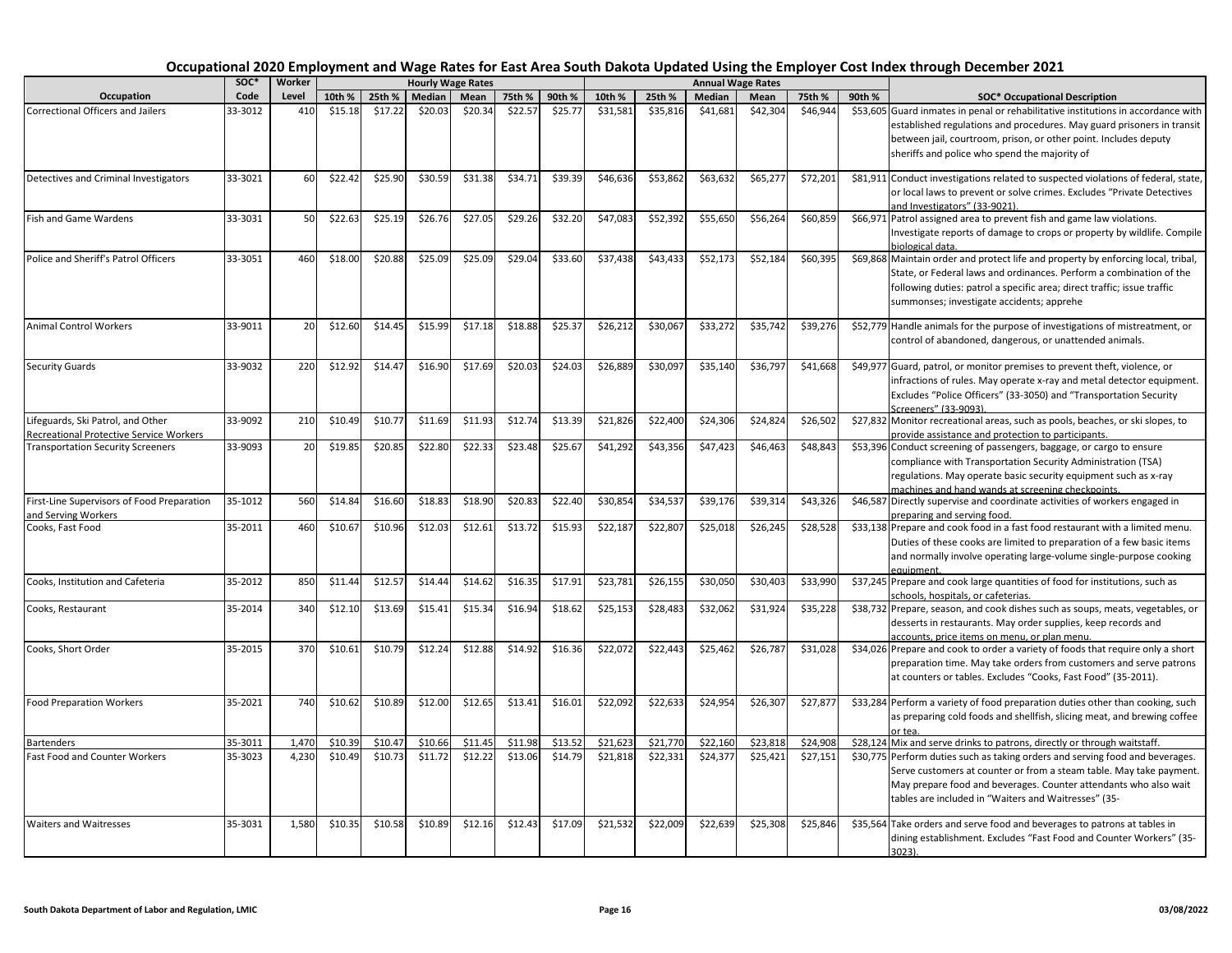|                                                                                                                            | SOC*    | Worker |         |         |         | <b>Hourly Wage Rates</b> |         |         |          |          |          | <b>Annual Wage Rates</b> |          |          |                                                                                                                                                                                                                                                                                  |
|----------------------------------------------------------------------------------------------------------------------------|---------|--------|---------|---------|---------|--------------------------|---------|---------|----------|----------|----------|--------------------------|----------|----------|----------------------------------------------------------------------------------------------------------------------------------------------------------------------------------------------------------------------------------------------------------------------------------|
| Occupation                                                                                                                 | Code    | Level  | 10th %  | 25th %  | Median  | Mean                     | 75th %  | 90th %  | 10th %   | 25th %   | Median   | Mean                     | 75th %   | 90th %   | <b>SOC* Occupational Description</b>                                                                                                                                                                                                                                             |
| Dining Room and Cafeteria Attendants and<br><b>Bartender Helpers</b>                                                       | 35-9011 | 740    | \$10.66 | \$11.25 | \$12.66 | \$12.94                  | \$14.28 | \$15.97 | \$22,174 | \$23,404 | \$26,321 | \$26,918                 | \$29,689 |          | \$33,228 Facilitate food service. Clean tables; remove dirty dishes; replace soiled<br>table linens; set tables; replenish supply of clean linens, silverware,<br>glassware, and dishes; supply service bar with food; and serve items<br>such as water, condiments, and coffee  |
| <b>Dishwashers</b>                                                                                                         | 35-9021 | 500    | \$10.52 | \$10.64 | \$10.88 | \$11.46                  | \$11.98 | \$13.17 | \$21,890 | \$22,148 | \$22,62  | \$23,826                 | \$24,908 |          | \$27,381 Clean dishes, kitchen, food preparation equipment, or utensils.                                                                                                                                                                                                         |
| Hosts and Hostesses, Restaurant, Lounge,<br>and Coffee Shop                                                                | 35-9031 |        | \$10.45 | \$10.53 | \$10.85 | \$11.34                  | \$11.98 | \$12.99 | \$21,731 | \$21,913 | \$22,572 | \$23,575                 | \$24,905 |          | \$27,006 Welcome patrons, seat them at tables or in lounge, and help ensure<br>quality of facilities and service.                                                                                                                                                                |
| First-Line Supervisors of Housekeeping and<br>Janitorial Workers                                                           | 37-1011 | 140    | \$15.01 | \$16.76 | \$19.77 | \$20.15                  | \$23.46 | \$26.79 | \$31,240 | \$34,863 | \$41,121 | \$41,917                 | \$48,785 |          | \$55,739 Directly supervise and coordinate work activities of cleaning personnel<br>in hotels, hospitals, offices, and other establishments.                                                                                                                                     |
| First-Line Supervisors of Landscaping, Lawn 37-1012<br>Service, and Groundskeeping Workers                                 |         | 60     | \$20.04 | \$23.26 | \$27.11 | \$26.96                  | \$31.47 | \$34.27 | \$41,703 | \$48,372 | \$56,389 | \$56,077                 | \$65,468 |          | \$71,277 Directly supervise and coordinate activities of workers engaged in<br>landscaping or groundskeeping activities. Work may involve reviewing<br>contracts to ascertain service, machine, and workforce requirements;<br>answering inquiries from potential customers rega |
| Janitors and Cleaners, Except Maids and<br><b>Housekeeping Cleaners</b>                                                    | 37-2011 | 2,420  | \$11.13 | \$12.44 | \$14.55 | \$14.89                  | \$16.65 | \$19.55 | \$23,142 | \$25,877 | \$30,260 | \$30,983                 | \$34,633 |          | \$40,657 Keep buildings in clean and orderly condition. Perform heavy cleaning<br>duties, such as cleaning floors, shampooing rugs, washing walls and<br>glass, and removing rubbish. Duties may include tending furnace and<br>boiler, performing routine maintenance activitie |
| Maids and Housekeeping Cleaners                                                                                            | 37-2012 | 1,110  | \$10.57 | \$10.96 | \$12.19 | \$12.68                  | \$13.56 | \$15.88 | \$21,970 | \$22,803 | \$25,346 | \$26,380                 | \$28,200 |          | \$33,045 Perform any combination of light cleaning duties to maintain private<br>households or commercial establishments, such as hotels and<br>hospitals, in a clean and orderly manner. Duties may include making<br>beds, replenishing linens, cleaning rooms and halls, and  |
| <b>Pest Control Workers</b>                                                                                                | 37-2021 | 20     | \$14.16 | \$14.96 | \$16.28 | \$16.90                  | \$18.77 | \$21.26 | \$29,453 | \$31,107 | \$33,865 | \$35,154                 | \$39,033 |          | \$44,222 Apply or release chemical solutions or toxic gases and set traps to kill<br>or remove pests and vermin that infest buildings and surrounding<br>areas.                                                                                                                  |
| Landscaping and Groundskeeping Workers                                                                                     | 37-3011 | 900    | \$11.14 | \$12.58 | \$15.00 | \$15.53                  | \$17.51 | \$20.99 | \$23,161 | \$26,168 | \$31,219 | \$32,308                 | \$36,429 |          | \$43,662 Landscape or maintain grounds of property using hand or power tools<br>or equipment. Workers typically perform a variety of tasks, which may<br>include any combination of the following: sod laying, mowing,<br>trimming, planting, watering, fertilizing, digging, ra |
| Pesticide Handlers, Sprayers, and<br>Applicators, Vegetation                                                               | 37-3012 | 340    | \$15.17 | \$17.31 | \$19.32 | \$19.55                  | \$21.28 | \$25.31 | \$31,557 | \$36,006 | \$40,172 | \$40,666                 | \$44,255 |          | \$52,636 Mix or apply pesticides, herbicides, fungicides, or insecticides through<br>sprays, dusts, vapors, soil incorporation, or chemical application on<br>trees, shrubs, lawns, or crops. Usually requires specific training and<br>state or federal certification. Crop dus |
| First-Line Supervisors of Gambling Services<br>Workers                                                                     | 39-1013 | 10     | \$18.31 | \$19.82 | \$22.24 | \$22.88                  | \$25.78 | \$28.75 | \$38,065 | \$41,240 | \$46,240 | \$47,596                 | \$53,612 |          | \$59,801 Directly supervise and coordinate activities of workers in assigned<br>gambling areas. May circulate among tables, observe operations, and<br>ensure that stations and games are covered for each shift. May verify<br>and pay off jackpots. May reset slot machines af |
| First-Line Supervisors of Personal Service<br>and Entertainment and Recreation Workers,<br><b>Except Gambling Services</b> | 39-1098 | 120    | \$17.17 | \$18.34 | \$20.30 | \$20.99                  | \$23.27 | \$27.02 | \$35,721 | \$38,156 | \$42,213 | \$43,665                 | \$48,410 | \$56,204 |                                                                                                                                                                                                                                                                                  |
| <b>Animal Caretakers</b>                                                                                                   | 39-2021 | 100    | \$10.93 | \$11.67 | \$12.91 | \$13.98                  | \$15.58 | \$19.25 | \$22,725 | \$24,263 | \$26,860 | \$29,067                 | \$32,403 |          | \$40,050 Feed, water, groom, bathe, exercise, or otherwise provide care to<br>promote and maintain the well-being of pets and other animals that<br>are not raised for consumption, such as dogs, cats, race horses,<br>ornamental fish or birds, zoo animals, and mice. Work in |
| Ushers, Lobby Attendants, and Ticket Takers 39-3031                                                                        |         |        | \$10.47 | \$10.57 | \$10.72 | \$11.07                  | \$10.99 | \$12.58 | \$21,769 | \$21,985 | \$22,291 | \$23,032                 | \$22,858 |          | \$26,160 Assist patrons at entertainment events by performing duties, such as<br>collecting admission tickets and passes from patrons, assisting in<br>finding seats, searching for lost articles, and helping patrons locate<br>such facilities as restrooms and telephones.    |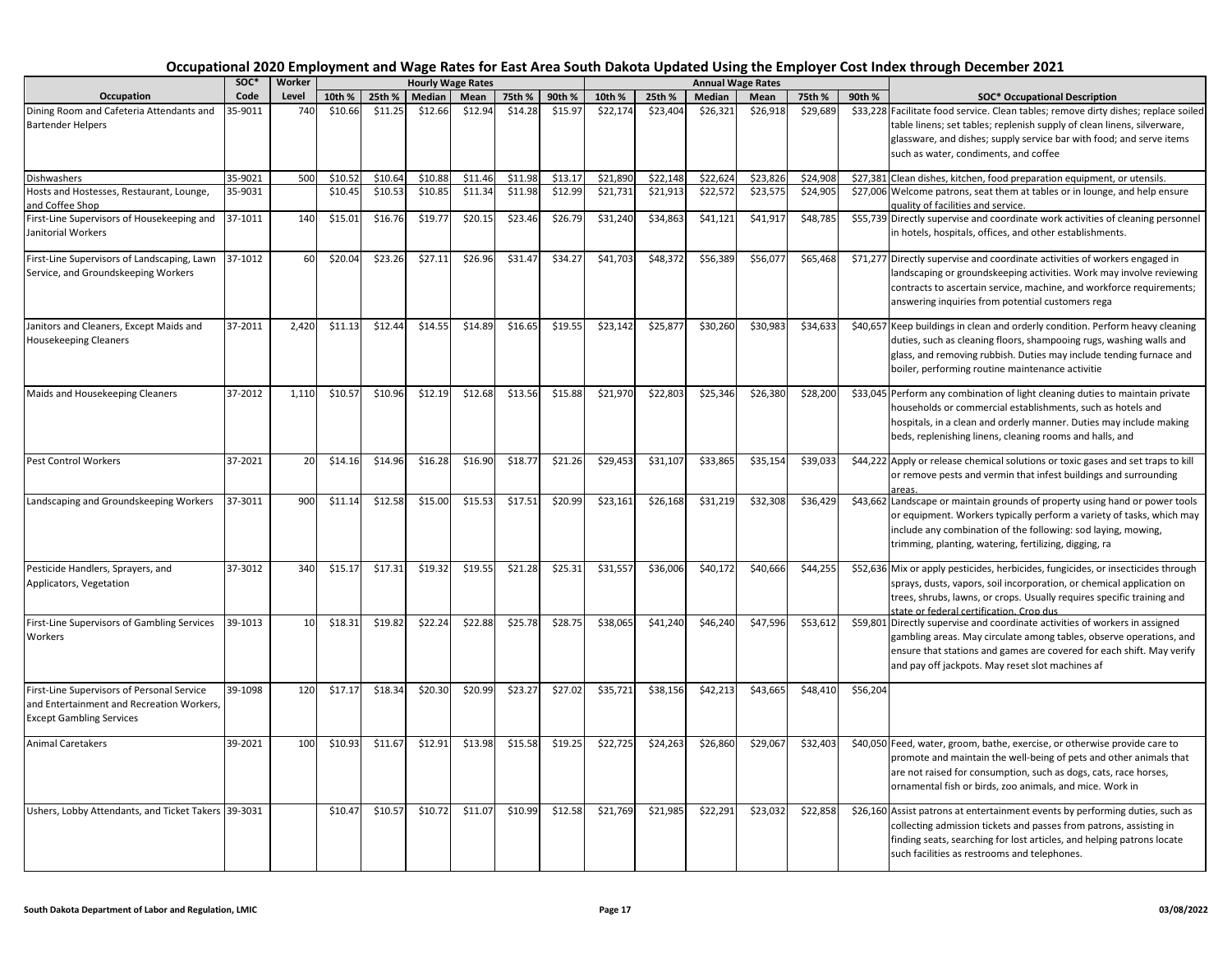|                                                           | soc*    | Worker |         |         |         | <b>Hourly Wage Rates</b> |         |         |          |          |          | <b>Annual Wage Rates</b> |           |          |                                                                                                                                                                                                                                                                                  |
|-----------------------------------------------------------|---------|--------|---------|---------|---------|--------------------------|---------|---------|----------|----------|----------|--------------------------|-----------|----------|----------------------------------------------------------------------------------------------------------------------------------------------------------------------------------------------------------------------------------------------------------------------------------|
| <b>Occupation</b>                                         | Code    | Level  | 10th %  | 25th %  | Median  | Mean                     | 75th %  | 90th %  | 10th %   | 25th %   | Median   | Mean                     | 75th %    | 90th %   | <b>SOC* Occupational Description</b>                                                                                                                                                                                                                                             |
| Amusement and Recreation Attendants                       | 39-3091 | 630    | \$10.52 | \$10.75 | \$11.54 | \$11.95                  | \$12.82 | \$13.69 | \$21,881 | \$22,380 | \$23,990 | \$24,867                 | \$26,678  |          | \$28,493 Perform a variety of attending duties at amusement or recreation<br>facility. May schedule use of recreation facilities, maintain and provide<br>equipment to participants of sporting events or recreational pursuits,<br>or operate amusement concessions and rides.  |
| <b>Funeral Attendants</b>                                 | 39-4021 | 60     | \$10.53 | \$12.37 | \$18.13 | \$16.57                  | \$20.18 | \$21.41 | \$21,914 | \$25,734 | \$37,709 | \$34,454                 | \$41,969  |          | \$44,525 Perform a variety of tasks during funeral, such as placing casket in<br>parlor or chapel prior to service, arranging floral offerings or lights<br>around casket, directing or escorting mourners, closing casket, and<br>issuing and storing funeral equipment.        |
| Morticians, Undertakers, and Funeral<br>Arrangers         | 39-4031 |        | \$16.32 | \$17.76 | \$20.53 | \$21.71                  | \$25.35 | \$27.95 | \$33,947 | \$36,932 | \$42,697 | \$45,144                 | \$52,722  |          | \$58,142 Perform various tasks to arrange and direct individual funeral services,<br>such as coordinating transportation of body to mortuary, interviewing<br>family or other authorized person to arrange details, selecting<br>pallbearers, aiding with the selection of offic |
| Hairdressers, Hairstylists, and<br>Cosmetologists         | 39-5012 | 170    | \$12.97 | \$14.82 | \$18.24 | \$18.42                  | \$21.53 | \$25.33 | \$26,969 | \$30,814 | \$37,941 | \$38,304                 | \$44,795  |          | \$52,676 Provide beauty services, such as cutting, coloring, and styling hair, and<br>massaging and treating scalp. May shampoo hair, apply makeup, dress<br>wigs, remove hair, and provide nail and skincare services. Excludes<br>"Makeup Artists, Theatrical and Performance" |
| Tour and travel guides                                    | 39-7010 | 70     | \$10.86 | \$11.47 | \$13.43 | \$13.67                  | \$15.63 | \$16.83 | \$22,589 | \$23,847 | \$27,933 | \$28,427                 | \$32,510  | \$35,007 |                                                                                                                                                                                                                                                                                  |
| Childcare Workers                                         | 39-9011 | 460    | \$10.61 | \$10.95 | \$11.99 | \$12.37                  | \$13.21 | \$14.85 | \$22,080 | \$22,790 | \$24,923 | \$25,746                 | \$27,478  |          | \$30,890 Attend to children at schools, businesses, private households, and<br>childcare institutions. Perform a variety of tasks, such as dressing,<br>feeding, bathing, and overseeing play. Excludes "Preschool Teachers,<br>Except Special Education" (25-2011) and "Teachin |
| <b>Exercise Trainers and Group Fitness</b><br>Instructors | 39-9031 | 320    | \$10.91 | \$11.97 | \$13.67 | \$15.25                  | \$17.02 | \$22.86 | \$22,688 | \$24,887 | \$28,429 | \$31,712                 | \$35,392  |          | \$47,548 Instruct or coach groups or individuals in exercise activities for the<br>primary purpose of personal fitness. Demonstrate techniques and<br>form, observe participants, and explain to them corrective measures<br>necessary to improve their skills. Develop and impl |
| <b>Recreation Workers</b>                                 | 39-9032 | 260    | \$13.67 | \$15.76 | \$18.72 | \$19.62                  | \$21.67 | \$27.53 | \$28,429 | \$32,796 | \$38,949 | \$40,792                 | \$45,090  |          | \$57,270 Conduct recreation activities with groups in public, private, or<br>volunteer agencies or recreation facilities. Organize and promote<br>activities, such as arts and crafts, sports, games, music, dramatics,<br>social recreation, camping, and hobbies, taking into  |
| <b>Residential Advisors</b>                               | 39-9041 | 720    | \$12.19 | \$13.85 | \$15.38 | \$15.49                  | \$16.91 | \$19.64 | \$25,344 | \$28,795 | \$31,976 | \$32,206                 | \$35,157  |          | \$40,855 Coordinate activities in resident facilities in secondary and college<br>dormitories, group homes, or similar establishments. Order supplies<br>and determine need for maintenance, repairs, and furnishings. May<br>maintain household records and assign rooms. May a |
| First-Line Supervisors of Retail Sales<br>Workers         | 41-1011 | 1,160  | \$15.70 | \$18.80 | \$23.68 | \$25.59                  | \$30.48 | \$39.59 | \$32,659 | \$39,104 | \$49,261 | \$53,228                 | \$63,397  |          | \$82,335 Directly supervise and coordinate activities of retail sales workers in an<br>establishment or department. Duties may include management<br>functions, such as purchasing, budgeting, accounting, and personnel<br>work, in addition to supervisory duties.             |
| First-Line Supervisors of Non-Retail Sales<br>Workers     | 41-1012 | 130    | \$32.37 | \$38.66 | \$47.62 | \$47.37                  | \$54.33 | \$62.71 | \$67,319 | \$80,405 | \$99,040 | \$98,523                 | \$113,007 |          | \$130,450 Directly supervise and coordinate activities of sales workers other than<br>retail sales workers. May perform duties such as budgeting,<br>accounting, and personnel work, in addition to supervisory duties.                                                          |
| Cashiers                                                  | 41-2011 | 3,470  | \$10.46 | \$11.00 | \$12.19 | \$12.62                  | \$13.45 | \$15.75 | \$21,760 | \$22,888 | \$25,342 | \$26,246                 | \$27,965  |          | \$32,759 Receive and disburse money in establishments other than financial<br>institutions. May use electronic scanners, cash registers, or related<br>equipment. May process credit or debit card transactions and validate<br>checks. Excludes "Gaming Cage Persons and Booth  |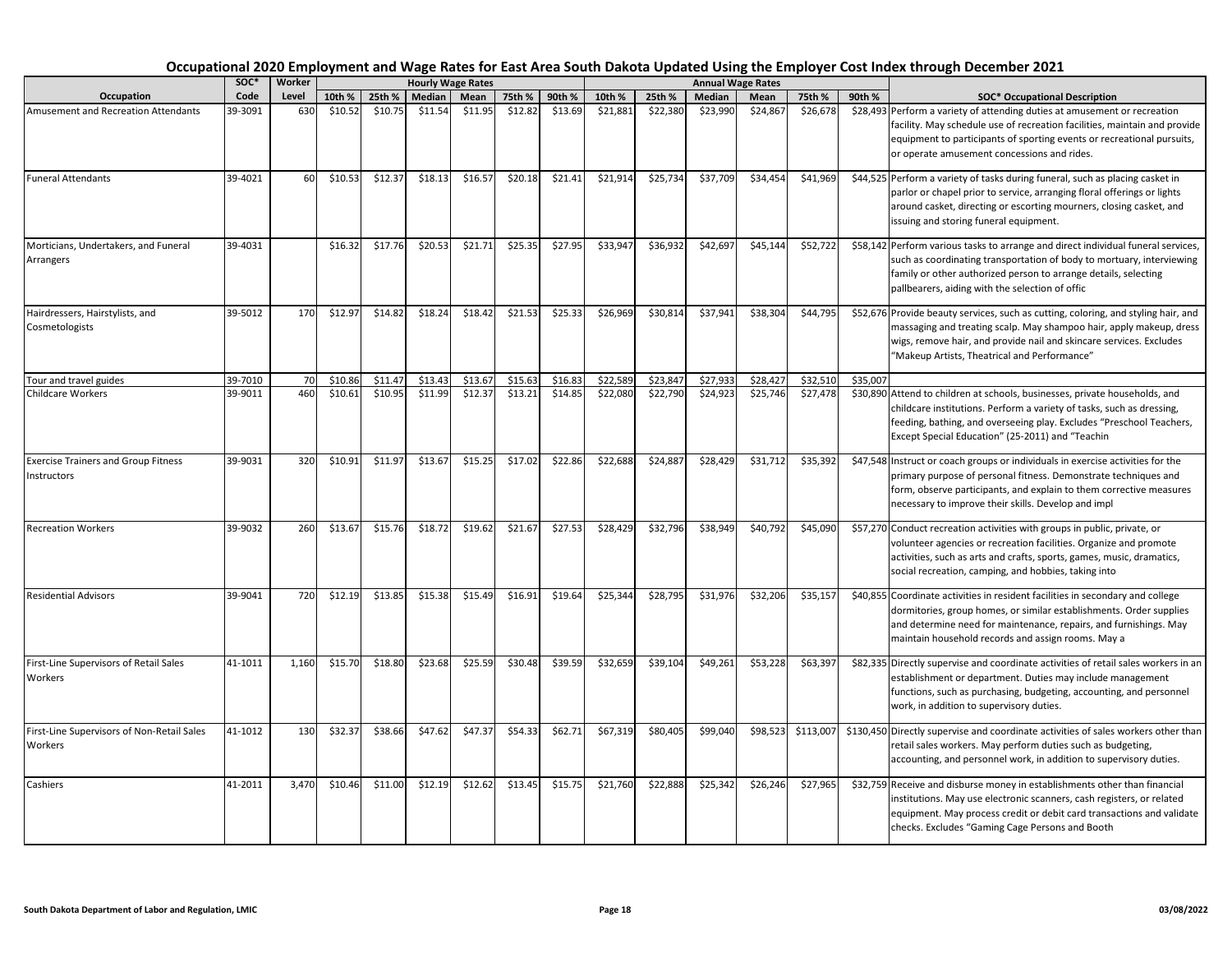|                                                                                                        | soc*    | Worker |         |         |         | <b>Hourly Wage Rates</b> |         |         |          |          |          | <b>Annual Wage Rates</b> |           |        |                                                                                                                                                                                                                                                                                   |
|--------------------------------------------------------------------------------------------------------|---------|--------|---------|---------|---------|--------------------------|---------|---------|----------|----------|----------|--------------------------|-----------|--------|-----------------------------------------------------------------------------------------------------------------------------------------------------------------------------------------------------------------------------------------------------------------------------------|
| Occupation                                                                                             | Code    | Level  | 10th %  | 25th %  | Median  | Mean                     | 75th %  | 90th %  | 10th %   | 25th %   | Median   | Mean                     | 75th %    | 90th % | <b>SOC* Occupational Description</b>                                                                                                                                                                                                                                              |
| <b>Counter and Rental Clerks</b>                                                                       | 41-2021 | 120    | \$10.33 | \$10.43 | \$16.07 | \$20.15                  | \$23.01 | \$45.62 | \$21,483 | \$21,690 | \$33,425 | \$41,912                 | \$47,847  |        | \$94,904 Receive orders, generally in person, for repairs, rentals, and services.<br>May describe available options, compute cost, and accept payment.<br>Excludes "Fast Food and Counter Workers" (35-3023), "Hotel, Motel,<br>and Resort Desk Clerks" (43-4081), "Order Clerks  |
| Parts Salespersons                                                                                     | 41-2022 | 430    | \$11.81 | \$14.08 | \$17.36 | \$18.32                  | \$22.01 | \$26.21 | \$24,568 | \$29,300 | \$36,110 | \$38,101                 | \$45,790  |        | \$54,501 Sell spare and replacement parts and equipment in repair shop or parts<br>store.                                                                                                                                                                                         |
| Retail Salespersons                                                                                    | 41-2031 | 3,800  | \$10.45 | \$11.38 | \$13.66 | \$15.99                  | \$18.40 | \$25.60 | \$21,747 | \$23,679 | \$28,42  | \$33,26:                 | \$38,287  |        | \$53,244 Sell merchandise, such as furniture, motor vehicles, appliances, or<br>apparel to consumers. Excludes "Cashiers" (41-2011)                                                                                                                                               |
| <b>Advertising Sales Agents</b>                                                                        | 41-3011 | 120    | \$14.75 | \$17.60 | \$22.11 | \$23.34                  | \$27.23 | \$35.63 | \$30,687 | \$36,606 | \$45,99  | \$48,556                 | \$56,626  |        | \$74,116 Sell or solicit advertising space, time, or media in publications, signage,<br>TV, radio, or Internet establishments or public spaces.                                                                                                                                   |
| nsurance Sales Agents                                                                                  | 41-3021 | 650    | \$19.73 | \$23.89 | \$29.46 | \$34.51                  | \$47.41 | \$54.04 | \$41,049 | \$49,697 | \$61,273 | \$71,782                 | \$98,620  |        | \$112,397 Sell life, property, casualty, health, automotive, or other types of<br>insurance. May refer clients to independent brokers, work as an<br>independent broker, or be emploved by an insurance company.                                                                  |
| Securities, Commodities, and Financial<br>Services Sales Agents                                        | 41-3031 | 120    | \$17.90 | \$20.72 | \$27.51 | \$31.28                  | \$36.70 | \$51.99 | \$37,233 | \$43,110 | \$57,228 | \$65,058                 | \$76,343  |        | \$108,133 Buy and sell securities or commodities in investment and trading firms,<br>or provide financial services to businesses and individuals. May advise<br>customers about stocks, bonds, mutual funds, commodities, and<br>market conditions.                               |
| <b>Travel Agents</b>                                                                                   | 41-3041 | 50     | \$10.78 | \$13.79 | \$15.38 | \$16.31                  | \$17.05 | \$23.19 | \$22,412 | \$28,692 | \$31,97  | \$33,933                 | \$35,464  |        | \$48,234 Plan and sell transportation and accommodations for customers.<br>Determine destination, modes of transportation, travel dates, costs,<br>and accommodations required. May also describe, plan, and arrange<br>itineraries and sell tour packages. May assist in resolv  |
| Sales Representatives of Services, Except<br>Advertising, Insurance, Financial Services,<br>and Travel | 41-3091 | 80     | \$17.57 | \$18.88 | \$21.03 | \$25.25                  | \$31.32 | \$40.91 | \$36,563 | \$39,259 | \$43,742 | \$52,502                 | \$65,149  |        | \$85,107 Sell services to individuals or businesses. May describe options or<br>resolve client problems. Excludes "Advertising Sales Agents" (41-3011),<br>"Insurance Sales Agents" (41-3021), "Securities, Commodities, and<br>Financial Services Sales Agents" (41-3031), "Tra  |
| Sales Representatives, Wholesale and<br>Manufacturing, Technical and Scientific<br>Products            | 41-4011 | 480    | \$28.40 | \$32.65 | \$40.20 | \$43.62                  | \$49.91 | \$57.41 | \$59,083 | \$67,917 | \$83,630 | \$90,723                 | \$103,815 |        | \$119,407 Sell goods for wholesalers or manufacturers where technical or<br>scientific knowledge is required in such areas as biology, engineering,<br>chemistry, and electronics, normally obtained from at least 2 years of<br>post-secondary education. Excludes "Sales Engine |
| Sales Representatives, Wholesale and<br>Manufacturing, Except Technical and<br>Scientific Products     | 41-4012 | 1,370  | \$18.65 | \$22.81 | \$30.45 | \$31.44                  | \$38.56 | \$45.34 | \$38,793 | \$47,447 | \$63,336 | \$65,400                 | \$80,222  |        | \$94,302 Sell goods for wholesalers or manufacturers to businesses or groups of<br>individuals. Work requires substantial knowledge of items sold.                                                                                                                                |
| Real Estate Sales Agents                                                                               | 41-9022 |        | \$18.09 | \$19.63 | \$28.32 | \$31.93                  | \$43.11 | \$50.35 | \$37,624 | \$40,843 | \$58,91  | \$66,401                 | \$89,668  |        | \$104,732 Rent, buy, or sell property for clients. Perform duties such as study<br>property listings, interview prospective clients, accompany clients to<br>property site, discuss conditions of sale, and draw up real estate<br>contracts. Includes agents who represent buyer |
| Sales Engineers                                                                                        | 41-9031 | 10     | \$37.55 | \$40.20 | \$44.62 | \$58.09                  | \$82.64 | \$93.54 | \$78,097 | \$83,614 | \$92,808 | \$120,825                | \$171,884 |        | \$194,563 Sell business goods or services, the selling of which requires a technical<br>background equivalent to a baccalaureate degree in engineering.<br>Excludes "Engineers" (17-2011 through 17-2199) whose primary<br>function is not marketing or sales.                    |
| Sales and Related Workers, All Other                                                                   | 41-9099 | 160    | \$10.62 | \$11.49 | \$13.18 | \$14.57                  | \$16.86 | \$20.76 | \$22,090 | \$23,897 | \$27,405 | \$30,301                 | \$35,068  |        | \$43,184 All sales and related workers not listed separately.                                                                                                                                                                                                                     |
| First-Line Supervisors of Office and<br>Administrative Support Workers                                 | 43-1011 | 420    | \$16.42 | \$19.50 | \$24.91 | \$24.94                  | \$30.37 | \$33.74 | \$34,164 | \$40,567 | \$51,815 | \$51,884                 | \$63,168  |        | \$70,179 Directly supervise and coordinate the activities of clerical and<br>administrative support workers.                                                                                                                                                                      |
| <b>Bill and Account Collectors</b>                                                                     | 43-3011 | 450    | \$14.12 | \$15.75 | \$17.87 | \$17.74                  | \$19.75 | \$21.26 | \$29,364 | \$32,753 | \$37,154 | \$36,896                 | \$41,071  |        | \$44,229 Locate and notify customers of delinquent accounts by mail,<br>telephone, or personal visit to solicit payment. Duties include receiving<br>payment and posting amount to customer's account, preparing<br>statements to credit department if customer fails to respond  |
| <b>Billing and Posting Clerks</b>                                                                      | 43-3021 | 120    | \$12.01 | \$13.92 | \$16.12 | \$16.94                  | \$19.76 | \$23.76 | \$24,990 | \$28,959 | \$33,52  | \$35,239                 | \$41,102  |        | \$49,407 Compile, compute, and record billing, accounting, statistical, and other<br>numerical data for billing purposes. Prepare billing invoices for services<br>rendered or for delivery or shipment of goods. Excludes "Medical<br>Records Specialists" (29-2072).            |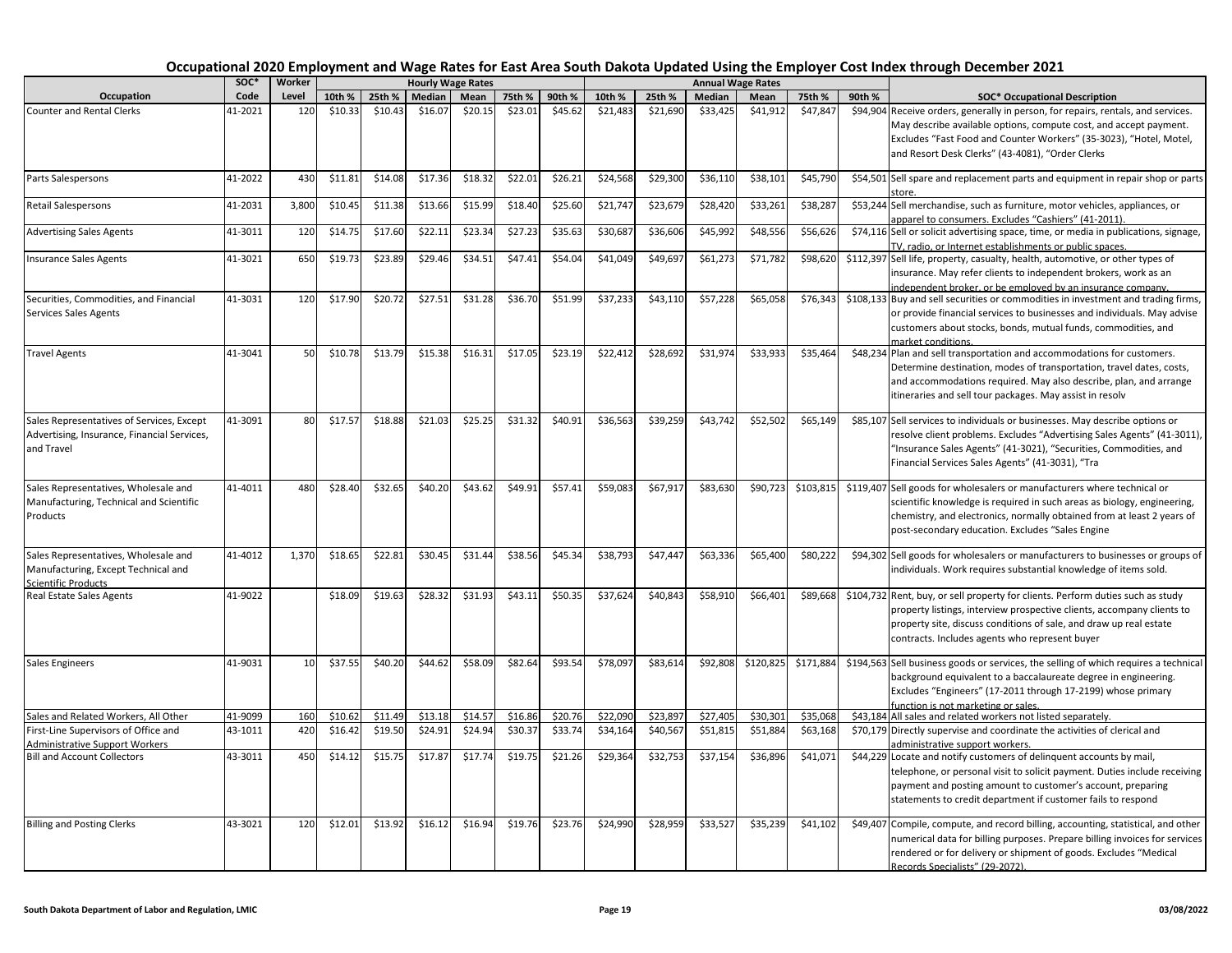|                                                  | SOC*    | Worker          |         |         |         | <b>Hourly Wage Rates</b> |         |         |          |          |          | <b>Annual Wage Rates</b> |          |        |                                                                                                                                                                                                                                                                                  |
|--------------------------------------------------|---------|-----------------|---------|---------|---------|--------------------------|---------|---------|----------|----------|----------|--------------------------|----------|--------|----------------------------------------------------------------------------------------------------------------------------------------------------------------------------------------------------------------------------------------------------------------------------------|
| Occupation                                       | Code    | Level           | 10th %  | 25th %  | Median  | Mean                     | 75th %  | 90th %  | 10th %   | 25th %   | Median   | Mean                     | 75th %   | 90th % | <b>SOC* Occupational Description</b>                                                                                                                                                                                                                                             |
| Bookkeeping, Accounting, and Auditing<br>Clerks  | 43-3031 | 3,030           | \$13.17 | \$14.89 | \$17.66 | \$17.88                  | \$20.73 | \$24.32 | \$27,397 | \$30,960 | \$36,718 | \$37,185                 | \$43,120 |        | \$50,578 Compute, classify, and record numerical data to keep financial records<br>complete. Perform any combination of routine calculating, posting, and<br>verifying duties to obtain primary financial data for use in maintaining<br>accounting records. May also check the  |
| <b>Gambling Cage Workers</b>                     | 43-3041 | 30 <sup>1</sup> | \$10.95 | \$11.93 | \$13.58 | \$14.44                  | \$16.03 | \$19.72 | \$22,770 | \$24,800 | \$28,250 | \$30,043                 | \$33,351 |        | \$41,032 In a gambling establishment, conduct financial transactions for<br>patrons. Accept patron's credit application and verify credit references<br>to provide check-cashing authorization or to establish house credit<br>accounts. May reconcile daily summaries of transa |
| Payroll and Timekeeping Clerks                   | 43-3051 | 80              | \$15.36 | \$17.36 | \$19.29 | \$19.79                  | \$21.43 | \$25.89 | \$31,946 | \$36,095 | \$40,112 | \$41,170                 | \$44,569 |        | \$53,858 Compile and record employee time and payroll data. May compute<br>employees' time worked, production, and commission. May compute<br>and post wages and deductions, or prepare paychecks. Excludes<br>"Bookkeeping, Accounting, and Auditing Clerks" (43-3031).         |
| <b>Procurement Clerks</b>                        | 43-3061 | 30              | \$14.96 | \$17.06 | \$19.35 | \$19.57                  | \$22.07 | \$23.83 | \$31,121 | \$35,476 | \$40,252 | \$40,686                 | \$45,900 |        | \$49,566 Compile information and records to draw up purchase orders for<br>procurement of materials and services. Excludes "Wholesale and Retail<br>Buvers. Except Farm Products" (13-1022).                                                                                     |
| Tellers                                          | 43-3071 | 700             | \$11.31 | \$13.15 | \$15.43 | \$15.31                  | \$17.81 | \$19.63 | \$23,516 | \$27,348 | \$32,089 | \$31,851                 | \$37,051 |        | \$40,823 Receive and pay out money. Keep records of money and negotiable<br>instruments involved in a financial institution's various transactions.                                                                                                                              |
| Court, Municipal, and License Clerks             | 43-4031 | 290             | \$12.91 | \$14.77 | \$16.82 | \$17.53                  | \$19.59 | \$24.03 | \$26,857 | \$30,721 | \$34,989 | \$36,454                 | \$40,748 |        | \$49,979 Perform clerical duties for courts of law, municipalities, or<br>governmental licensing agencies and bureaus. May prepare docket of<br>cases to be called; secure information for judges and court; prepare<br>draft agendas or bylaws for town or city council; answer |
| <b>Customer Service Representatives</b>          | 43-4051 | 1.740           | \$11.52 | \$13.70 | \$16.31 | \$16.64                  | \$19.28 | \$22.07 | \$23,972 | \$28,488 | \$33,923 | \$34,605                 | \$40,103 |        | \$45,894 Interact with customers to provide basic or scripted information in<br>response to routine inquiries about products and services. May handle<br>and resolve general complaints. Excludes individuals whose duties are<br>primarily installation, sales, repair, and tec |
| Eligibility Interviewers, Government<br>Programs | 43-4061 | 120             | \$13.97 | \$18.47 | \$19.41 | \$19.62                  | \$22.46 | \$23.29 | \$29,060 | \$38,424 | \$40,361 | \$40,817                 | \$46,717 |        | \$48,440 Determine eligibility of persons applying to receive assistance from<br>government programs and agency resources, such as welfare,<br>unemployment benefits, social security, and public housing.                                                                       |
| Hotel, Motel, and Resort Desk Clerks             | 43-4081 | 350             | \$10.31 | \$10.94 | \$11.95 | \$12.32                  | \$13.03 | \$15.20 | \$21,451 | \$22,746 | \$24,857 | \$25,623                 | \$27,107 |        | \$31,633 Accommodate hotel, motel, and resort patrons by registering and<br>assigning rooms to guests, issuing room keys or cards, transmitting and<br>receiving messages, keeping records of occupied rooms and guests'<br>accounts, making and confirming reservations, and pr |
| Interviewers, Except Eligibility and Loan        | 43-4111 | 130             | \$11.95 | \$13.96 | \$16.47 | \$16.54                  | \$19.41 | \$21.11 | \$24,844 | \$29,040 | \$34,245 | \$34,404                 | \$40,356 |        | \$43,915 Interview persons by telephone, mail, in person, or by other means for<br>the purpose of completing forms, applications, or questionnaires. Ask<br>specific questions, record answers, and assist persons with completing<br>form. May sort, classify, and file forms.  |
| Loan Interviewers and Clerks                     | 43-4131 | 550             | \$14.31 | \$17.03 | \$18.94 | \$18.85                  | \$20.87 | \$24.27 | \$29,765 | \$35,428 | \$39,391 | \$39,226                 | \$43,416 |        | \$50,468 Interview loan applicants to elicit information; investigate applicants'<br>backgrounds and verify references; prepare loan request papers; and<br>forward findings, reports, and documents to appraisal department.<br>Review loan papers to ensure completeness, and  |
| <b>Order Clerks</b>                              | 43-4151 | 70              | \$12.96 | \$14.59 | \$17.39 | \$18.13                  | \$20.83 | \$25.53 | \$26,942 | \$30,356 | \$36,170 | \$37,709                 | \$43,316 |        | \$53,098 Receive and process incoming orders for materials, merchandise,<br>classified ads, or services such as repairs, installations, or rental of<br>facilities. Generally receives orders via mail, phone, fax, or other<br>electronic means. Duties include informing custo |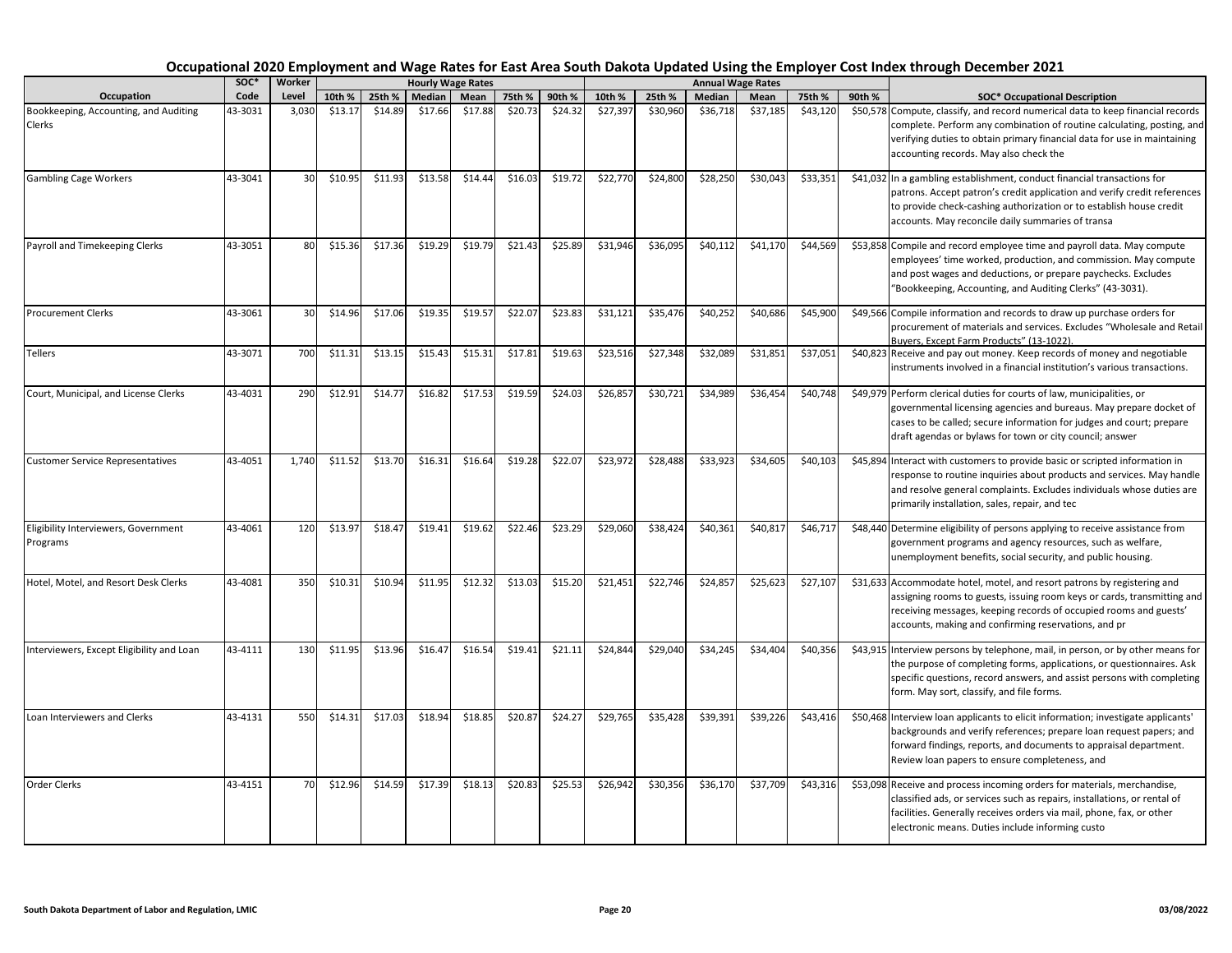|                                                                              | soc*    | Worker |         |         |         | <b>Hourly Wage Rates</b> |         |         |          |          |          | <b>Annual Wage Rates</b> |          |        |                                                                                                                                                                                                                                                                                  |
|------------------------------------------------------------------------------|---------|--------|---------|---------|---------|--------------------------|---------|---------|----------|----------|----------|--------------------------|----------|--------|----------------------------------------------------------------------------------------------------------------------------------------------------------------------------------------------------------------------------------------------------------------------------------|
| Occupation                                                                   | Code    | Level  | 10th %  | 25th %  | Median  | Mean                     | 75th %  | 90th %  | 10th %   | 25th %   | Median   | Mean                     | 75th %   | 90th % | <b>SOC* Occupational Description</b>                                                                                                                                                                                                                                             |
| Human Resources Assistants, Except Payroll<br>and Timekeeping                | 43-4161 | 60     | \$13.60 | \$15.03 | \$17.80 | \$18.48                  | \$20.51 | \$25.00 | \$28,290 | \$31,266 | \$37,036 | \$38,449                 | \$42,663 |        | \$51,987 Compile and keep personnel records. Record data for each employee,<br>such as address, weekly earnings, absences, amount of sales or<br>production, supervisory reports, and date of and reason for<br>termination. May prepare reports for employment records, file em |
| Receptionists and Information Clerks                                         | 43-4171 | 1,710  | \$10.97 | \$12.71 | \$14.64 | \$14.88                  | \$16.57 | \$19.67 | \$22,819 | \$26,440 | \$30,466 | \$30,949                 | \$34,472 |        | \$40,923 Answer inquiries and provide information to the general public,<br>customers, visitors, and other interested parties regarding activities<br>conducted at establishment and location of departments, offices, and<br>employees within the organization. Excludes "Switc |
| Cargo and Freight Agents                                                     | 43-5011 | 60     | \$17.73 | \$19.01 | \$21.11 | \$24.87                  | \$31.44 | \$36.57 | \$36,887 | \$39,539 | \$43,921 | \$51,73                  | \$65,402 |        | \$76,065 Expedite and route movement of incoming and outgoing cargo and<br>freight shipments in airline, train, and trucking terminals and shipping<br>docks. Take orders from customers and arrange pickup of freight and<br>cargo for delivery to loading platform. Prepare an |
| <b>Couriers and Messengers</b>                                               | 43-5021 | 10     | \$13.12 | \$14.09 | \$15.80 | \$15.99                  | \$18.21 | \$20.06 | \$27,296 | \$29,312 | \$32,861 | \$33,270                 | \$37,882 |        | \$41,729 Pick up and deliver messages, documents, packages, and other items<br>between offices or departments within an establishment or directly to<br>other business concerns, traveling by foot, bicycle, motorcycle,<br>automobile, or public conveyance. Excludes "Light Tr |
| <b>Public Safety Telecommunicators</b>                                       | 43-5031 | 170    | \$13.95 | \$15.37 | \$17.74 | \$17.88                  | \$20.02 | \$23.05 | \$29,024 | \$31,969 | \$36,891 | \$37,182                 | \$41,648 |        | \$47,945 Operate telephone, radio, or other communication systems to receive<br>and communicate requests for emergency assistance at 9-1-1 public<br>safety answering points and emergency operations centers. Take<br>information from the public and other sources regarding c |
| Dispatchers, Except Police, Fire, and<br>Ambulance                           | 43-5032 |        | \$10.10 | \$13.20 | \$15.32 | \$16.17                  | \$19.71 | \$24.37 | \$21,001 | \$27,450 | \$31,873 | \$33,64                  | \$41,009 |        | \$50,684 Schedule and dispatch workers, work crews, equipment, or service<br>vehicles for conveyance of materials, freight, or passengers, or for<br>normal installation, service, or emergency repairs rendered outside the<br>place of business. Duties may include using radi |
| Meter Readers, Utilities                                                     | 43-5041 | 30     | \$16.90 | \$19.4  | \$25.41 | \$24.66                  | \$30.29 | \$32.65 | \$35,163 | \$40,491 | \$52,862 | \$51,294                 | \$63,000 |        | \$67,906 Read meter and record consumption of electricity, gas, water, or                                                                                                                                                                                                        |
| Postal Service Clerks                                                        | 43-5051 | 190    | \$14.65 | \$19.26 | \$22.07 | \$22.94                  | \$26.62 | \$32.14 | \$30,468 | \$40,061 | \$45,910 | \$47,707                 | \$55,370 |        | \$66,848 Perform any combination of tasks in a United States Postal Service<br>(USPS) post office, such as receive letters and parcels; sell postage and<br>revenue stamps, postal cards, and stamped envelopes; fill out and sell<br>money orders; place mail in pigeon holes o |
| <b>Postal Service Mail Carriers</b>                                          | 43-5052 | 380    | \$19.69 | \$20.19 | \$26.19 | \$27.28                  | \$33.18 | \$36.03 | \$40,965 | \$41,998 | \$54,456 | \$56,73                  | \$69,002 |        | \$74,958 Sort and deliver mail for the United States Postal Service (USPS).<br>Deliver mail on established route by vehicle or on foot. Includes postal<br>service mail carriers employed by USPS contractors.                                                                   |
| Postal Service Mail Sorters, Processors, and<br>Processing Machine Operators | 43-5053 | 50     | \$18.06 | \$19.26 | \$22.57 | \$23.58                  | \$25.66 | \$32.13 | \$37,559 | \$40,064 | \$46,953 | \$49,029                 | \$53,358 |        | \$66,835 Prepare incoming and outgoing mail for distribution for the United<br>States Postal Service (USPS). Examine, sort, and route mail. Load,<br>operate, and occasionally adjust and repair mail processing, sorting,<br>and canceling machinery. Keep records of shipments |
| Production, Planning, and Expediting Clerks                                  | 43-5061 | 260    | \$16.96 | \$18.56 | \$21.58 | \$22.25                  | \$25.39 | \$28.90 | \$35,270 | \$38,590 | \$44,898 | \$46,275                 | \$52,803 |        | \$60,127 Coordinate and expedite the flow of work and materials within or<br>between departments of an establishment according to production<br>schedule. Duties include reviewing and distributing production, work,<br>and shipment schedules; conferring with department supe |
| Shipping, Receiving, and Inventory Clerks                                    | 43-5071 | 860    | \$13.81 | \$15.67 | \$18.16 | \$18.22                  | \$20.41 | \$23.94 | \$28,727 | \$32,586 | \$37,781 | \$37,902                 | \$42,458 |        | \$49,798 Verify and maintain records on incoming and outgoing shipments<br>involving inventory. Duties include verifying and recording incoming<br>merchandise or material and arranging for the transportation of<br>products. May prepare items for shipment. Excludes "Weighe |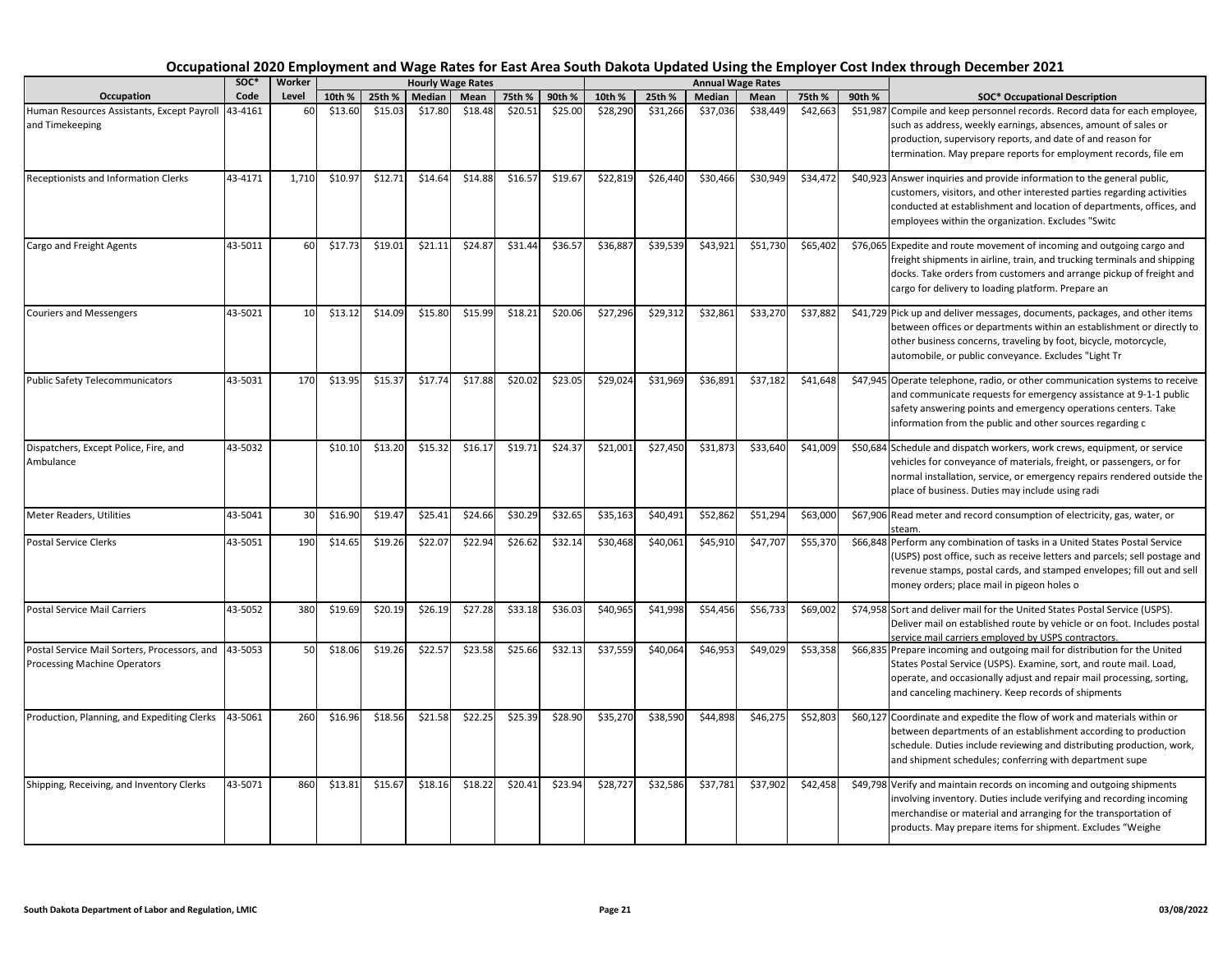|                                                                                    | soc*    | Worker |         |         |         | <b>Hourly Wage Rates</b> |         |         |          |          |          | <b>Annual Wage Rates</b> |          |        |                                                                                                                                                                                                                                                                                  |
|------------------------------------------------------------------------------------|---------|--------|---------|---------|---------|--------------------------|---------|---------|----------|----------|----------|--------------------------|----------|--------|----------------------------------------------------------------------------------------------------------------------------------------------------------------------------------------------------------------------------------------------------------------------------------|
| Occupation                                                                         | Code    | Level  | 10th %  | 25th %  | Median  | Mean                     | 75th %  | 90th %  | 10th %   | 25th %   | Median   | Mean                     | 75th %   | 90th % | <b>SOC*</b> Occupational Description                                                                                                                                                                                                                                             |
| Weighers, Measurers, Checkers, and<br>Samplers, Recordkeeping                      | 43-5111 | 90     | \$13.79 | \$14.94 | \$17.09 | \$18.84                  | \$20.62 | \$29.39 | \$28,699 | \$31,072 | \$35,544 | \$39,185                 | \$42,875 |        | \$61,128 Weigh, measure, and check materials, supplies, and equipment for the<br>purpose of keeping relevant records. Duties are primarily clerical by<br>nature. Includes workers who collect and keep record of samples of<br>products or materials. Excludes "Inspectors, Tes |
| <b>Executive Secretaries and Executive</b><br><b>Administrative Assistants</b>     | 43-6011 | 640    | \$16.84 | \$17.94 | \$19.69 | \$20.27                  | \$22.11 | \$25.91 | \$35,027 | \$37,315 | \$40,950 | \$42,160                 | \$45,998 |        | \$53,895 Provide high-level administrative support by conducting research,<br>preparing statistical reports, and handling information requests, as well<br>as performing routine administrative functions such as preparing<br>correspondence, receiving visitors, arranging con |
| Legal Secretaries and Administrative<br>Assistants                                 | 43-6012 | 310    | \$11.96 | \$13.78 | \$18.82 | \$18.56                  | \$23.57 | \$25.55 | \$24,881 | \$28,678 | \$39,153 | \$38,601                 | \$49,012 |        | \$53,149 Perform secretarial duties using legal terminology, procedures, and<br>documents. Prepare legal papers and correspondence, such as<br>summonses, complaints, motions, and subpoenas. May also assist with<br>egal research.                                             |
| Medical Secretaries and Administrative<br>Assistants                               | 43-6013 | 10     | \$17.62 | \$19.05 | \$21.18 | \$21.20                  | \$23.87 | \$25.56 | \$36,654 | \$39,621 | \$44,054 | \$44,087                 | \$49,660 |        | \$53,168 Perform secretarial duties using specific knowledge of medical<br>terminology and hospital, clinic, or laboratory procedures. Duties may<br>include scheduling appointments, billing patients, and compiling and<br>recording medical charts, reports, and corresponden |
| Secretaries and Administrative Assistants,<br>Except Legal, Medical, and Executive | 43-6014 | 1,650  | \$11.36 | \$13.23 | \$15.15 | \$15.45                  | \$17.55 | \$20.06 | \$23,633 | \$27,529 | \$31,514 | \$32,124                 | \$36,494 |        | \$41,728 Perform routine administrative functions such as drafting<br>correspondence, scheduling appointments, organizing and maintaining<br>paper and electronic files, or providing information to callers. Excludes<br>legal, medical, and executive secretaries (43-6011 thr |
| Insurance Claims and Policy Processing<br>Clerks                                   | 43-9041 | 160    | \$11.79 | \$13.94 | \$16.39 | \$17.77                  | \$21.77 | \$25.45 | \$24,525 | \$29,003 | \$34,090 | \$36,967                 | \$45,286 |        | \$52,947 Process new insurance policies, modifications to existing policies, and<br>claims forms. Obtain information from policyholders to verify the<br>accuracy and completeness of information on claims forms,<br>applications and related documents, and company records. U |
| Mail Clerks and Mail Machine Operators,<br><b>Except Postal Service</b>            | 43-9051 | 80     | \$10.81 | \$11.86 | \$14.01 | \$15.11                  | \$17.64 | \$20.18 | \$22,486 | \$24,669 | \$29,125 | \$31,419                 | \$36,698 |        | \$41,976 Prepare incoming and outgoing mail for distribution. Time-stamp,<br>open, read, sort, and route incoming mail; and address, seal, stamp,<br>fold, stuff, and affix postage to outgoing mail or packages. Duties may<br>also include keeping necessary records and compl |
| Office Clerks, General                                                             | 43-9061 | 670    | \$10.13 | \$10.72 | \$12.19 | \$12.91                  | \$14.32 | \$16.34 | \$21,075 | \$22,292 | \$25,361 | \$26,852                 | \$29,787 |        | \$33,995 Perform duties too varied and diverse to be classified in any specific<br>office clerical occupation, requiring knowledge of office systems and<br>procedures. Clerical duties may be assigned in accordance with the<br>office procedures of individual establishments |
| Office Machine Operators, Except Computer 43-9071                                  |         |        | \$10.40 | \$11.67 | \$14.45 | \$14.76                  | \$17.76 | \$19.79 | \$21,625 | \$24,281 | \$30,060 | \$30,707                 | \$36,940 |        | \$41,156 Operate one or more of a variety of office machines, such as<br>photocopying, photographic, and duplicating machines, or other office<br>machines. Excludes "Billing and Posting Clerks" (43-3021) and "Mail<br>Clerks and Mail Machine Operators, Except Postal Servic |
| Office and Administrative Support Workers,<br>All Other                            | 43-9199 | 50     | \$16.45 | \$21.85 | \$24.00 | \$23.31                  | \$26.16 | \$27.46 | \$34,217 | \$45,436 | \$49,926 | \$48,494                 | \$54,415 |        | \$57,109 All office and administrative support workers not listed separately.                                                                                                                                                                                                    |
| First-Line Supervisors of Farming, Fishing,<br>and Forestry Workers                | 45-1011 | 30     | \$21.87 | \$23.89 | \$27.21 | \$27.72                  | \$30.73 | \$32.87 | \$45,497 | \$49,691 | \$56,604 | \$57,655                 | \$63,924 |        | \$68,378 Directly supervise and coordinate the activities of agricultural, forestry,<br>aquacultural, and related workers. Excludes "First-Line Supervisors of<br>Landscaping, Lawn Service, and Groundskeeping Workers" (37-1012).                                              |
| <b>Agricultural Inspectors</b>                                                     | 45-2011 | 40     | \$17.72 | \$19.36 | \$24.88 | \$26.35                  | \$31.62 | \$39.17 | \$36,863 | \$40,252 | \$51,751 | \$54,806                 | \$65,753 |        | \$81,456 Inspect agricultural commodities, processing equipment, and facilities,<br>and fish and logging operations, to ensure compliance with regulations<br>and laws governing health, quality, and safety.                                                                    |
| Graders and Sorters, Agricultural Products                                         | 45-2041 | 150    | \$12.29 | \$13.71 | \$15.16 | \$15.23                  | \$16.75 | \$19.18 | \$25,568 | \$28,509 | \$31,539 | \$31,672                 | \$34,841 |        | \$39,877 Grade, sort, or classify unprocessed food and other agricultural<br>products by size, weight, color, or condition. Excludes "Agricultural<br>Inspectors" (45-2011).                                                                                                     |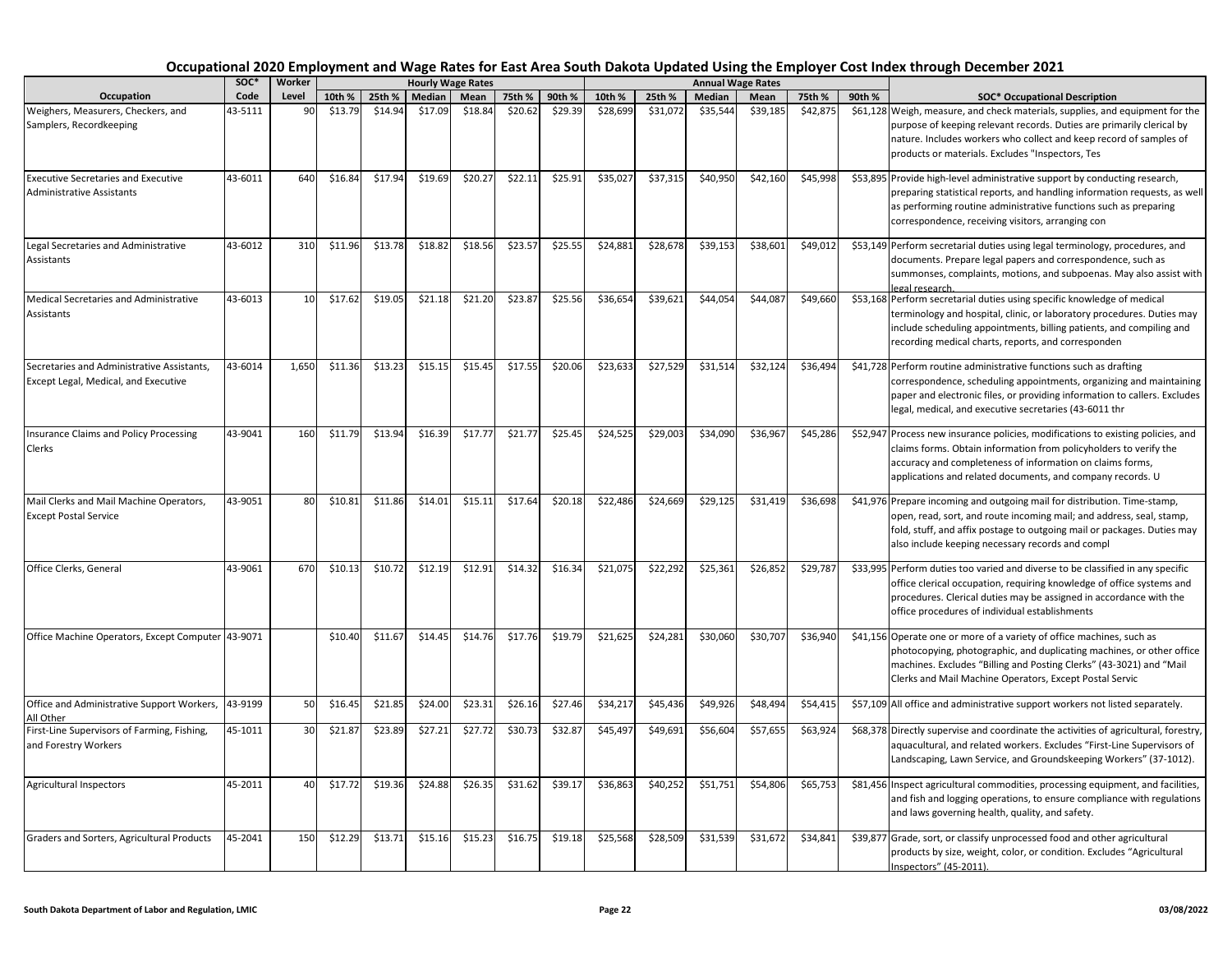|                                                                                  | soc*    | Worker |         |         |         | <b>Hourly Wage Rates</b> |         |         |          |          |          | <b>Annual Wage Rates</b> |          |        |                                                                                                                                                                                                                                                                                         |
|----------------------------------------------------------------------------------|---------|--------|---------|---------|---------|--------------------------|---------|---------|----------|----------|----------|--------------------------|----------|--------|-----------------------------------------------------------------------------------------------------------------------------------------------------------------------------------------------------------------------------------------------------------------------------------------|
| Occupation                                                                       | Code    | Level  | 10th %  | 25th %  | Median  | Mean                     | 75th %  | 90th %  | 10th %   | 25th %   | Median   | Mean                     | 75th %   | 90th % | <b>SOC* Occupational Description</b>                                                                                                                                                                                                                                                    |
| <b>Agricultural Equipment Operators</b>                                          | 45-2091 |        | \$13.77 | \$15.34 | \$19.04 | \$19.18                  | \$23.36 | \$25.66 | \$28,635 | \$31,924 | \$39,602 | \$39,890                 | \$48,587 |        | \$53,381 Drive and control equipment to support agricultural activities such as<br>tilling soil; planting, cultivating, and harvesting crops; feeding and<br>herding livestock; or removing animal waste. May perform tasks such<br>as crop baling or hay bucking. May operate s        |
| Farmworkers, Farm, Ranch, and<br><b>Aquacultural Animals</b>                     | 45-2093 | 120    | \$10.32 | \$13.41 | \$15.60 | \$16.86                  | \$21.58 | \$24.89 | \$21,466 | \$27,890 | \$32,437 | \$35,07                  | \$44,900 |        | \$51,771 Attend to live farm, ranch, open range or aquacultural animals that<br>may include cattle, sheep, swine, goats, horses and other equines,<br>poultry, rabbits, finfish, shellfish, and bees. Attend to animals produced<br>for animal products, such as meat, fur, skin        |
| Forest and Conservation Workers                                                  | 45-4011 | 370    | \$12.03 | \$13.52 | \$15.36 | \$15.41                  | \$17.43 | \$19.35 | \$25,024 | \$28,111 | \$31,964 | \$32,05                  | \$36,268 |        | \$40,232 Under supervision, perform manual labor necessary to develop,<br>maintain, or protect areas such as forests, forested areas, woodlands,<br>wetlands, and rangelands through such activities as raising and<br>transporting seedlings; combating insects, pests, and dis        |
| First-Line Supervisors of Construction Trades 47-1011<br>and Extraction Workers  |         | 370    | \$25.15 | \$28.10 | \$31.40 | \$32.41                  | \$36.16 | \$41.79 | \$52,316 | \$58,456 | \$65,319 | \$67,413                 | \$75,196 |        | \$86,942 Directly supervise and coordinate activities of construction or<br>extraction workers.                                                                                                                                                                                         |
| Carpenters                                                                       | 47-2031 | 1,000  | \$13.99 | \$15.99 | \$18.65 | \$19.23                  | \$21.78 | \$26.17 | \$29,100 | \$33,251 | \$38,796 | \$40,000                 | \$45,319 |        | \$54,438 Construct, erect, install, or repair structures and fixtures made of wood<br>and comparable materials, such as concrete forms; building<br>frameworks, including partitions, joists, studding, and rafters; and<br>wood stairways, window and door frames, and hardwood        |
| Cement Masons and Concrete Finishers                                             | 47-2051 | 580    | \$14.36 | \$16.80 | \$18.45 | \$18.20                  | \$20.08 | \$21.82 | \$29,880 | \$34,952 | \$38,366 | \$37,858                 | \$41,781 |        | \$45,373 Smooth and finish surfaces of poured concrete, such as floors, walks,<br>sidewalks, roads, or curbs using a variety of hand and power tools.<br>Align forms for sidewalks, curbs, or gutters; patch voids; and use saws<br>to cut expansion ioints. Installers of morta        |
| <b>Construction Laborers</b>                                                     | 47-2061 | 460    | \$13.41 | \$15.42 | \$18.33 | \$18.38                  | \$21.09 | \$24.61 | \$27,891 | \$32,072 | \$38,121 | \$38,23                  | \$43,854 |        | \$51,204 Perform tasks involving physical labor at construction sites. May<br>operate hand and power tools of all types: air hammers, earth<br>tampers, cement mixers, small mechanical hoists, surveying and<br>measuring equipment, and a variety of other equipment and instr        |
| Operating Engineers and Other Construction 47-2073<br><b>Equipment Operators</b> |         | 770    | \$17.61 | \$20.28 | \$23.80 | \$24.15                  | \$27.90 | \$32.01 | \$36,628 | \$42,191 | \$49,500 | \$50,22                  | \$58,019 |        | \$66,573 Operate one or several types of power construction equipment, such<br>as motor graders, bulldozers, scrapers, compressors, pumps, derricks,<br>shovels, tractors, or front-end loaders to excavate, move, and grade<br>earth, erect structures, or pour concrete or oth        |
| Drywall and Ceiling Tile Installers                                              | 47-2081 | 50     | \$13.96 | \$15.59 | \$17.92 | \$18.10                  | \$20.37 | \$23.82 | \$29,037 | \$32,408 | \$37,276 | \$37,64                  | \$42,369 |        | \$49,542 Apply plasterboard or other wallboard to ceilings or interior walls of<br>buildings. Apply or mount acoustical tiles or blocks, strips, or sheets of<br>shock-absorbing materials to ceilings and walls of buildings to reduce<br>or reflect sound. Materials may be of        |
| Electricians                                                                     | 47-2111 | 690    | \$15.83 | \$18.55 | \$22.88 | \$23.54                  | \$27.28 | \$32.77 | \$32,930 | \$38,594 | \$47,596 | \$48,950                 | \$56,723 |        | \$68,151 Install, maintain, and repair electrical wiring, equipment, and fixtures.<br>Ensure that work is in accordance with relevant codes. May install or<br>service street lights, intercom systems, or electrical control systems.<br><b>Excludes "Security and Fire Alarm Syst</b> |
| Painters, Construction and Maintenance                                           | 47-2141 | 80     | \$12.85 | \$14.39 | \$17.28 | \$17.52                  | \$20.43 | \$24.02 | \$26,729 | \$29,946 | \$35,935 | \$36,448                 | \$42,507 |        | \$49,966 Paint walls, equipment, buildings, bridges, and other structural<br>surfaces, using brushes, rollers, and spray guns. May remove old paint<br>to prepare surface prior to painting. May mix colors or oils to obtain<br>desired color or consistency. Excludes "Paperha        |
| Pipelayers                                                                       | 47-2151 | 50     | \$13.88 | \$16.35 | \$19.24 | \$19.83                  | \$23.43 | \$26.81 | \$28,871 | \$34,003 | \$40,019 | \$41,247                 | \$48,739 |        | \$55,764 Lay pipe for storm or sanitation sewers, drains, and water mains.<br>Perform any combination of the following tasks: grade trenches or<br>culverts, position pipe, or seal joints. Excludes "Welders, Cutters,<br>Solderers, and Brazers" (51-4121).                           |
| Plumbers, Pipefitters, and Steamfitters                                          | 47-2152 | 320    | \$17.31 | \$18.7  | \$21.81 | \$23.57                  | \$28.50 | \$33.00 | \$36,001 | \$39,057 | \$45,348 | \$49,02                  | \$59,283 |        | \$68,640 Assemble, install, alter, and repair pipelines or pipe systems that carry<br>water, steam, air, or other liquids or gases. May install heating and<br>cooling equipment and mechanical control systems. Includes<br>sprinklerfitters.                                          |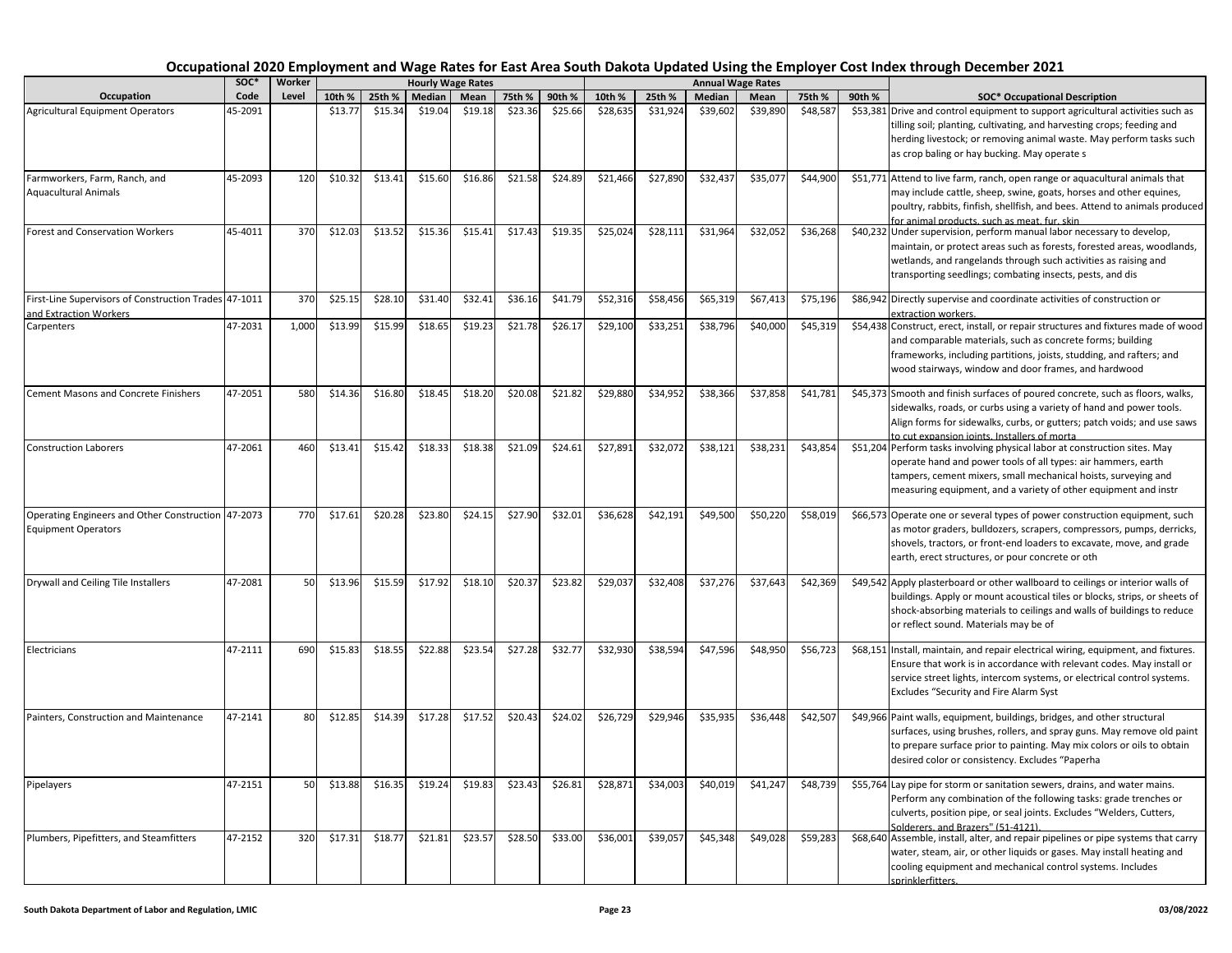# **10th % 25th % Median Mean 75th % 90th % 10th % 25th % Median Mean 75th % 90th % SOC\* Occupational Description Level Occupation SOC\* Code Worker Hourly Wage Rates Annual Wage Rates** frameworks. May erect metal storage tanks and assemble

| Occupational 2020 Employment and Wage Rates for East Area South Dakota Updated Using the Employer Cost Index through December 2021 |
|------------------------------------------------------------------------------------------------------------------------------------|
|------------------------------------------------------------------------------------------------------------------------------------|

| Roofers                                                                          | 47-2181 | 80              | \$13.44 | \$14.28 | \$15.65 | \$16.38 | \$18.17 | \$20.58 | \$27,965 | \$29,686 | \$32,555 | \$34,056 | \$37,790 |          | \$42,800 Cover roofs of structures with shingles, slate, asphalt, aluminum,<br>wood, or related materials. May spray roofs, sidings, and walls with<br>material to bind, seal, insulate, or soundproof sections of structures.                                                   |
|----------------------------------------------------------------------------------|---------|-----------------|---------|---------|---------|---------|---------|---------|----------|----------|----------|----------|----------|----------|----------------------------------------------------------------------------------------------------------------------------------------------------------------------------------------------------------------------------------------------------------------------------------|
| <b>Structural Iron and Steel Workers</b>                                         | 47-2221 | 390             | \$13.61 | \$14.79 | \$17.10 | \$19.19 | \$22.41 | \$28.06 | \$28,313 | \$30,768 | \$35,554 | \$39,901 | \$46,611 |          | \$58,351 Raise, place, and unite iron or steel girders, columns, and other<br>structural members to form completed structures or structural<br>frameworks. May erect metal storage tanks and assemble<br>prefabricated metal buildings. Excludes "Reinforcing Iron and Rebar     |
| Helpers--Brickmasons, Blockmasons,<br>Stonemasons, and Tile and Marble Setters   | 47-3011 |                 | \$10.68 | \$11.16 | \$11.97 | \$12.18 | \$12.79 | \$13.89 | \$22,205 | \$23,218 | \$24,909 | \$25,321 | \$26,599 |          | \$28,877 Help brickmasons, blockmasons, stonemasons, or tile and marble<br>setters by performing duties requiring less skill. Duties include using,<br>supplying, or holding materials or tools, and cleaning work area and<br>equipment. Construction laborers who do not prima |
| Helpers--Carpenters                                                              | 47-3012 |                 | \$9.83  | \$9.85  | \$12.10 | \$13.41 | \$17.25 | \$19.31 | \$20,450 | \$20,484 | \$25,181 | \$27,893 | \$35,895 |          | \$40,165 Help carpenters by performing duties requiring less skill. Duties include<br>using, supplying, or holding materials or tools, and cleaning work area<br>and equipment. Construction laborers who do not primarily assist<br>carpenters are classified under "Constructi |
| Helpers--Pipelayers, Plumbers, Pipefitters,<br>and Steamfitters                  | 47-3015 |                 | \$13.25 | \$13.83 | \$14.80 | \$14.82 | \$15.77 | \$16.35 | \$27,566 | \$28,775 | \$30,787 | \$30,820 | \$32,800 |          | \$34,007 Help plumbers, pipefitters, steamfitters, or pipelayers by performing<br>duties requiring less skill. Duties include using, supplying, or holding<br>materials or tools, and cleaning work area and equipment.<br>Construction laborers who do not primarily assist plu |
| Construction and Building Inspectors                                             | 47-4011 | 40              | \$17.79 | \$19.67 | \$23.32 | \$24.88 | \$28.53 | \$33.60 | \$36,999 | \$40,916 | \$48,506 | \$51,740 | \$59,350 |          | \$69,890 Inspect structures using engineering skills to determine structural<br>soundness and compliance with specifications, building codes, and<br>other regulations. Inspections may be general in nature or may be<br>limited to a specific area, such as electrical systems |
| Highway Maintenance Workers                                                      | 47-4051 | 670             | \$14.04 | \$16.46 | \$18.55 | \$18.70 | \$20.79 | \$24.15 | \$29,221 | \$34,233 | \$38,588 | \$38,902 | \$43,239 |          | \$50,237 Maintain highways, municipal and rural roads, airport runways, and<br>rights-of-way. Duties include patching broken or eroded pavement and<br>repairing guard rails, highway markers, and snow fences. May also<br>mow or clear brush from along road, or plow snow fro |
| Excavating and Loading Machine and<br>Dragline Operators, Surface Mining         | 47-5022 | 90              | \$16.86 | \$18.39 | \$20.83 | \$21.83 | \$25.40 | \$29.32 | \$35,083 | \$38,251 | \$43,327 | \$45,390 | \$52,833 |          | \$60,998 Operate or tend machinery at surface mining site, equipped with<br>scoops, shovels, or buckets to excavate and load loose materials.                                                                                                                                    |
| <b>Underground Mining Machine Operators</b><br>and Extraction Workers, All Other | 47-5098 |                 | \$17.44 | \$18.99 | \$21.73 | \$22.14 | \$25.07 | \$28.14 | \$36,295 | \$39,491 | \$45,206 | \$46,062 | 552,131  | \$58,538 |                                                                                                                                                                                                                                                                                  |
| First-Line Supervisors of Mechanics,<br>Installers, and Repairers                | 49-1011 | 350             | \$24.43 | \$28.72 | \$34.03 | \$34.99 | \$41.03 | \$48.40 | \$50,822 | \$59,753 | \$70,778 | \$72,767 | \$85,330 |          | \$100,664 Directly supervise and coordinate the activities of mechanics, installers,<br>and repairers. May also advise customers on recommended services.<br>Excludes team or work leaders.                                                                                      |
| Computer, Automated Teller, and Office<br><b>Machine Repairers</b>               | 49-2011 | 70              | \$17.64 | \$19.72 | \$23.10 | \$23.27 | \$26.22 | \$30.71 | \$36,694 | \$41,003 | \$48,051 | \$48,396 | \$54,539 |          | \$63,872 Repair, maintain, or install computers, word processing systems,<br>automated teller machines, and electronic office machines, such as<br>duplicating and fax machines.                                                                                                 |
| Telecommunications Equipment Installers<br>and Repairers, Except Line Installers | 49-2022 | 30 <sup>1</sup> | \$23.46 | \$27.33 | \$30.86 | \$31.22 | \$35.77 | \$40.65 | \$48,804 | \$56,853 | \$64,188 | \$64,939 | \$74,391 |          | \$84,558 Install, set up, rearrange, or remove switching, distribution, routing,<br>and dialing equipment used in central offices or headends. Service or<br>repair telephone, cable television, Internet, and other communications<br>equipment on customers' property. May ins |
| Electrical and Electronics Repairers,<br>Commercial and Industrial Equipment     | 49-2094 | 160             | \$14.47 | \$16.91 | \$21.34 | \$23.93 | \$26.41 | \$36.38 | \$30,099 | \$35,176 | \$44,400 | \$49,758 | \$54,947 |          | \$75,669 Repair, test, adjust, or install electronic equipment, such as industrial<br>controls, transmitters, and antennas. Excludes "Avionics Technicians"<br>(49-2091), "Electrical and Electronics Installers and Repairers,<br>Transportation Equipment" (49-2093), and "Ele |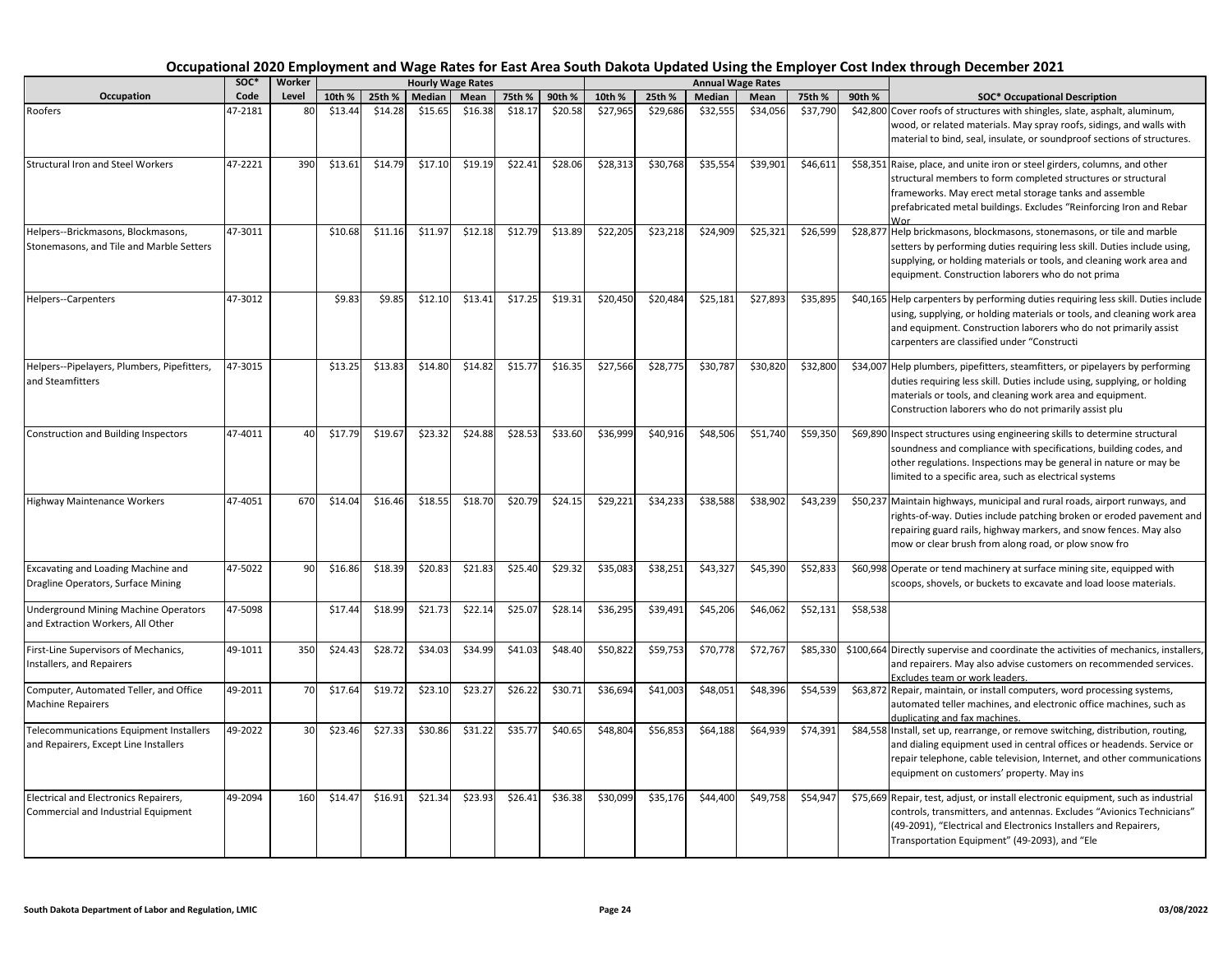| Occupation                                                                      | SOC*    | Worker |         |         |         | <b>Hourly Wage Rates</b> |         |         |          |          |          | <b>Annual Wage Rates</b> |          |        |                                                                                                                                                                                                                                                                                  |
|---------------------------------------------------------------------------------|---------|--------|---------|---------|---------|--------------------------|---------|---------|----------|----------|----------|--------------------------|----------|--------|----------------------------------------------------------------------------------------------------------------------------------------------------------------------------------------------------------------------------------------------------------------------------------|
|                                                                                 | Code    | Level  | 10th %  | 25th %  | Median  | Mean                     | 75th %  | 90th %  | 10th %   | 25th %   | Median   | Mean                     | 75th %   | 90th % | <b>SOC* Occupational Description</b>                                                                                                                                                                                                                                             |
| Audiovisual Equipment Installers and<br>Repairers                               | 49-2097 |        | \$13.38 | \$13.95 | \$14.91 | \$15.84                  | \$15.87 | \$18.93 | \$27,825 | \$29,019 | \$31,009 | \$32,935                 | \$32,999 |        | \$39,374 Install, repair, or adjust audio or television receivers, stereo systems,<br>camcorders, video systems, or other electronic entertainment<br>equipment in homes or other venues. May perform routine<br>maintenance. Excludes "Audio and Video Technicians" (27-4011).  |
| <b>Aircraft Mechanics and Service Technicians</b>                               | 49-3011 | 10     | \$18.52 | \$22.73 | \$28.23 | \$27.14                  | \$31.55 | \$33.89 | \$38,504 | \$47,290 | \$58,703 | \$56,464                 | \$65,628 |        | \$70,483 Diagnose, adjust, repair, or overhaul aircraft engines and assemblies,<br>such as hydraulic and pneumatic systems. Excludes "Avionics<br>Fechnicians" (49-2091).                                                                                                        |
| Automotive Body and Related Repairers                                           | 49-3021 | 240    | \$11.24 | \$12.45 | \$17.08 | \$19.25                  | \$24.33 | \$29.94 | \$23,384 | \$25,909 | \$35,540 | \$40,045                 | \$50,608 |        | \$62,276 Repair and refinish automotive vehicle bodies and straighten vehicle<br>frames. Excludes "Automotive Glass Installers and Repairers" (49-3022)<br>and "Coating, Painting, and Spraying Machine Setters, Operators, and<br>Tenders" (51-9124)                            |
| Automotive Service Technicians and<br>Mechanics                                 | 49-3023 | 650    | \$14.66 | \$17.11 | \$20.47 | \$21.44                  | \$25.77 | \$30.39 | \$30,486 | \$35,605 | \$42,582 | \$44,586                 | \$53,611 |        | \$63,212 Diagnose, adjust, repair, or overhaul automotive vehicles. Excludes<br>"Automotive Body and Related Repairers" (49-3021), "Bus and Truck<br>Mechanics and Diesel Engine Specialists" (49-3031), and "Electronic<br>Equipment Installers and Repairers, Motor Vehicles"  |
| Bus and Truck Mechanics and Diesel Engine<br><b>Specialists</b>                 | 49-3031 | 230    | \$16.97 | \$18.90 | \$22.09 | \$22.04                  | \$25.20 | \$28.51 | \$35,287 | \$39,304 | \$45,959 | \$45,842                 | \$52,424 |        | \$59,312 Diagnose, adjust, repair, or overhaul buses and trucks, or maintain and<br>repair any type of diesel engines. Includes mechanics working primarily<br>with automobile or marine diesel engines.                                                                         |
| Farm Equipment Mechanics and Service<br>Technicians                             | 49-3041 | 310    | \$16.30 | \$18.92 | \$22.75 | \$22.79                  | \$26.17 | \$30.39 | \$33,900 | \$39,340 | \$47,322 | \$47,388                 | \$54,427 |        | \$63,213 Diagnose, adjust, repair, or overhaul farm machinery and vehicles, such<br>as tractors, harvesters, dairy equipment, and irrigation systems.<br>Excludes "Bus and Truck Mechanics and Diesel Engine Specialists" (49-<br>3031)                                          |
| Mobile Heavy Equipment Mechanics, Except 49-3042<br>Engines                     |         | 120    | \$20.57 | \$22.93 | \$26.53 | \$28.88                  | \$34.76 | \$41.08 | \$42,793 | \$47,705 | \$55,177 | \$60,074                 | \$72,316 |        | \$85,453 Diagnose, adjust, repair, or overhaul mobile mechanical, hydraulic, and<br>pneumatic equipment, such as cranes, bulldozers, graders, and<br>conveyors, used in construction, logging, and mining. Excludes "Bus<br>and Truck Mechanics and Diesel Engine Specialists" ( |
| <b>Motorcycle Mechanics</b>                                                     | 49-3052 | 80     | \$11.31 | \$12.80 | \$17.21 | \$17.03                  | \$19.58 | \$21.71 | \$23,525 | \$26,615 | \$35,797 | \$35,414                 | \$40,727 |        | \$45,148 Diagnose, adjust, repair, or overhaul motorcycles, scooters, mopeds,<br>dirt bikes, or similar motorized vehicles.                                                                                                                                                      |
| Outdoor Power Equipment and Other Small<br><b>Engine Mechanics</b>              | 49-3053 |        | \$13.06 | \$14.17 | \$15.94 | \$16.47                  | \$18.51 | \$20.22 | \$27,174 | \$29,478 | \$33,161 | \$34,265                 | \$38,500 |        | \$42,063 Diagnose, adjust, repair, or overhaul small engines used to power lawn<br>mowers, chain saws, recreational sporting equipment, and related<br>eauipment.                                                                                                                |
| <b>Tire Repairers and Changers</b>                                              | 49-3093 | 200    | \$13.26 | \$14.33 | \$16.11 | \$17.05                  | \$19.76 | \$23.59 | \$27,593 | \$29,815 | \$33,521 | \$35,469                 | \$41.105 |        | \$49,063 Repair and replace tires.                                                                                                                                                                                                                                               |
| <b>Mechanical Door Repairers</b>                                                | 49-9011 |        | \$21.35 | \$23.28 | \$26.50 | \$25.64                  | \$29.97 | \$32.32 | \$44,414 | \$48,430 | \$55,124 | \$53,337                 | \$62,330 |        | \$67,228 Install, service, or repair automatic door mechanisms and hydraulic<br>doors. Includes garage door mechanics.                                                                                                                                                           |
| Control and Valve Installers and Repairers,<br><b>Except Mechanical Door</b>    | 49-9012 | 130    | \$28.56 | \$35.55 | \$39.73 | \$39.31                  | \$44.74 | \$50.63 | \$59,406 | \$73,936 | \$82,641 | \$81,760                 | \$93,069 |        | \$105,321 Install, repair, and maintain mechanical regulating and controlling<br>devices, such as electric meters, gas regulators, thermostats, safety<br>and flow valves, and other mechanical governors.                                                                       |
| Heating, Air Conditioning, and Refrigeration<br><b>Mechanics and Installers</b> | 49-9021 | 370    | \$15.85 | \$21.15 | \$23.59 | \$24.03                  | \$25.99 | \$34.37 | \$32,957 | \$44,001 | \$49,059 | \$49,98                  | \$54,062 |        | \$71,500 Install or repair heating, central air conditioning, HVAC, or refrigeration<br>systems, including oil burners, hot-air furnaces, and heating stoves.                                                                                                                    |
| <b>Home Appliance Repairers</b>                                                 | 49-9031 | 20     | \$13.56 | \$14.33 | \$15.62 | \$15.97                  | \$17.95 | \$19.87 | \$28,203 | \$29,807 | \$32,480 | \$33,225                 | \$37,326 |        | \$41,325 Repair, adjust, or install all types of electric or gas household<br>appliances, such as refrigerators, washers, dryers, and ovens.                                                                                                                                     |
| Industrial Machinery Mechanics                                                  | 49-9041 | 780    | \$18.49 | \$21.61 | \$24.62 | \$25.53                  | \$29.01 | \$34.89 | \$38,480 | \$44,950 | \$51,222 | \$53,097                 | \$60,341 |        | \$72,567 Repair, install, adjust, or maintain industrial production and processing<br>machinery or refinery and pipeline distribution systems. May also<br>install, dismantle, or move machinery and heavy equipment according<br>to plans. Excludes "Mobile Heavy Equipment Mec |
| Maintenance Workers, Machinery                                                  | 49-9043 | 10     | \$13.41 | \$14.08 | \$15.18 | \$15.46                  | \$16.57 | \$19.20 | \$27,901 | \$29,281 | \$31,584 | \$32,157                 | \$34,449 |        | \$39,930 Lubricate machinery, change parts, or perform other routine<br>machinery maintenance. Excludes "Maintenance and Repair Workers,<br>General" (49-9071).                                                                                                                  |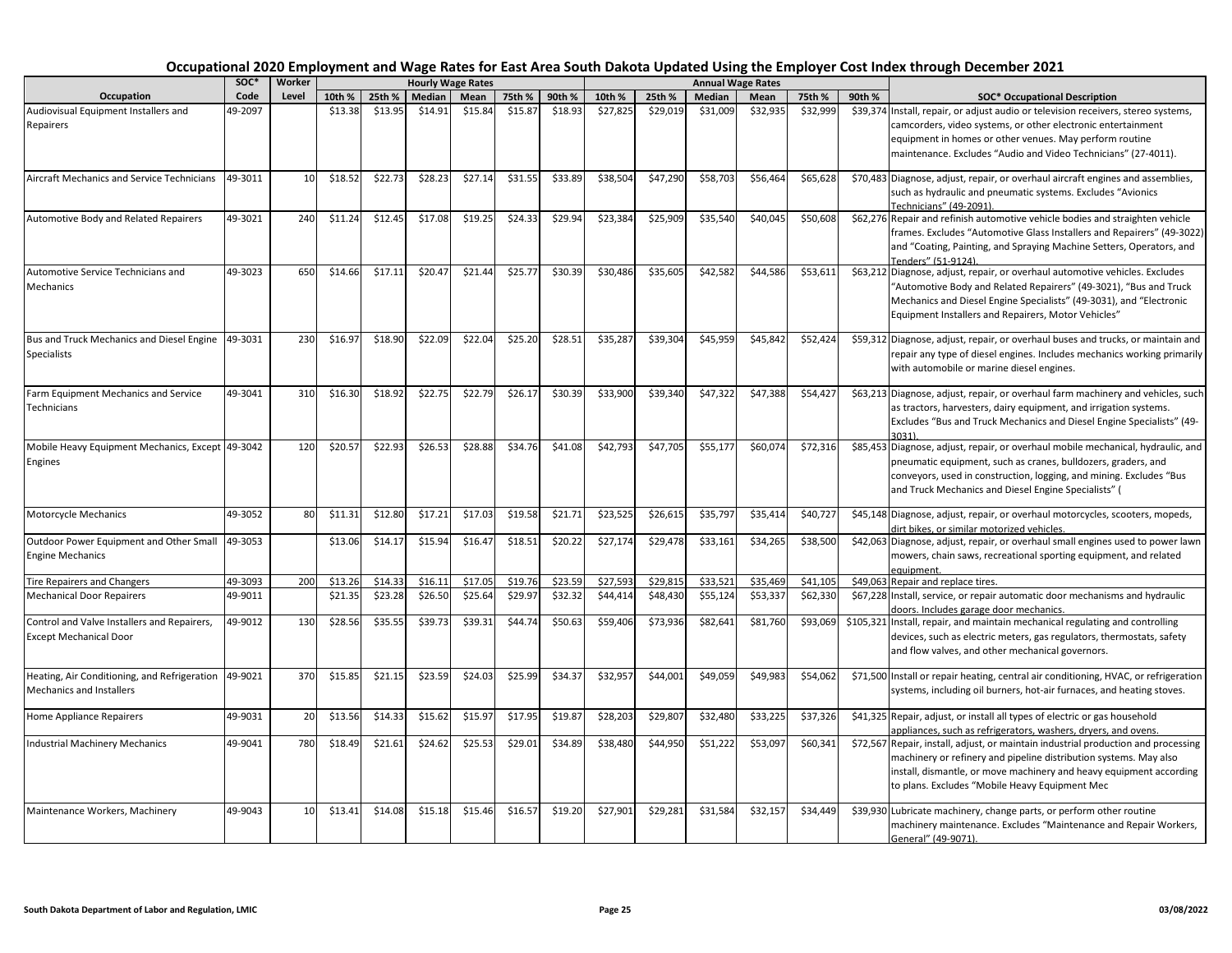|                                                                                                                    | soc*    | Worker |         |         | <b>Hourly Wage Rates</b> |         |         |         |          |          | <b>Annual Wage Rates</b> |          |          |          |                                                                                                                                                                                                                                                                                  |
|--------------------------------------------------------------------------------------------------------------------|---------|--------|---------|---------|--------------------------|---------|---------|---------|----------|----------|--------------------------|----------|----------|----------|----------------------------------------------------------------------------------------------------------------------------------------------------------------------------------------------------------------------------------------------------------------------------------|
| Occupation                                                                                                         | Code    | Level  | 10th %  | 25th %  | Median                   | Mean    | 75th %  | 90th %  | 10th %   | 25th %   | Median                   | Mean     | 75th %   | 90th %   | <b>SOC* Occupational Description</b>                                                                                                                                                                                                                                             |
| Electrical Power-Line Installers and                                                                               | 49-9051 | 180    | \$28.92 | \$34.70 | \$39.73                  | \$39.93 | \$46.80 | \$51.88 | \$60,161 | \$72,186 | \$82,649                 | \$83,056 | \$97,334 |          | \$107,900 Install or repair cables or wires used in electrical power or distribution                                                                                                                                                                                             |
| Repairers                                                                                                          |         |        |         |         |                          |         |         |         |          |          |                          |          |          |          | systems. May erect poles and light or heavy duty transmission towers.                                                                                                                                                                                                            |
|                                                                                                                    |         |        |         |         |                          |         |         |         |          |          |                          |          |          |          | Excludes "Electrical and Electronics Repairers, Powerhouse, Substation,<br>and Relay" (49-2095).                                                                                                                                                                                 |
| Telecommunications Line Installers and<br>Repairers                                                                | 49-9052 | 260    | \$17.79 | \$20.29 | \$24.05                  | \$24.99 | \$28.88 | \$34.83 | \$36,993 | \$42,197 | \$50,033                 | \$51,974 | \$60,075 |          | \$72,443 Install and repair telecommunications cable, including fiber optics.                                                                                                                                                                                                    |
| <b>Medical Equipment Repairers</b>                                                                                 | 49-9062 |        | \$17.34 | \$21.43 | \$28.61                  | \$28.44 | \$33.12 | \$41.28 | \$36.059 | \$44.567 | \$59.51                  | \$59.15  | \$68,890 |          | \$85,875 Test, adjust, or repair biomedical or electromedical equipment.                                                                                                                                                                                                         |
| Maintenance and Repair Workers, General                                                                            | 49-9071 | 1,030  | \$15.27 | \$17.39 | \$19.54                  | \$20.13 | \$22.85 | \$25.95 | \$31,767 | \$36,160 | \$40,647                 | \$41,873 | \$47,532 |          | \$53,974 Perform work involving the skills of two or more maintenance or craft                                                                                                                                                                                                   |
|                                                                                                                    |         |        |         |         |                          |         |         |         |          |          |                          |          |          |          | occupations to keep machines, mechanical equipment, or the structure<br>of a building in repair. Duties may involve pipe fitting; HVAC<br>maintenance; insulating; welding; machining; carpent                                                                                   |
| Wind Turbine Service Technicians                                                                                   | 49-9081 | 70     | \$22.17 | \$24.76 | \$28.94                  | \$29.74 | \$33.25 | \$39.62 | \$46,130 | \$51,490 | \$60,212                 | \$61,841 | \$69,160 |          | \$82,406 Inspect, diagnose, adjust, or repair wind turbines. Perform<br>maintenance on wind turbine equipment including resolving electrical,<br>mechanical, and hydraulic malfunctions.                                                                                         |
| Coin, Vending, and Amusement Machine                                                                               | 49-9091 | 60     | \$14.26 | \$15.99 | \$18.19                  | \$18.43 | \$20.74 | \$24.22 | \$29,646 | \$33,244 | \$37,826                 | \$38,346 | \$43,136 |          | \$50,376 Install, service, adjust, or repair coin, vending, or amusement machines                                                                                                                                                                                                |
| Servicers and Repairers                                                                                            |         |        |         |         |                          |         |         |         |          |          |                          |          |          |          | including video games, juke boxes, pinball machines, or slot machines.                                                                                                                                                                                                           |
| Installation, Maintenance, and Repair<br>Workers. All Other                                                        | 49-9099 | 50     | \$17.7  | \$19.63 | \$25.71                  | \$24.21 | \$28.29 | \$29.78 | \$36,895 | \$40,840 | \$53,479                 | \$50,354 | \$58,835 |          | \$61,934 All installation, maintenance, and repair workers not listed separately.                                                                                                                                                                                                |
| First-Line Supervisors of Production and<br><b>Operating Workers</b>                                               | 51-1011 | 770    | \$23.1  | \$26.89 | \$30.76                  | \$31.45 | \$34.79 | \$41.54 | \$48,120 | \$55,927 | \$63,989                 | \$65,402 | \$72,373 |          | \$86,407 Directly supervise and coordinate the activities of production and<br>operating workers, such as inspectors, precision workers, machine<br>setters and operators, assemblers, fabricators, and plant and system<br>operators. Excludes team or work leaders.            |
| Electrical, electronic, and electromechanical 51-2028<br>assemblers, except coil winders, tapers, and<br>finishers |         | 1,020  | \$12.92 | \$13.83 | \$15.27                  | \$15.78 | \$16.88 | \$20.24 | \$26,873 | \$28,780 | \$31,762                 | \$32,825 | \$35,092 | \$42,108 |                                                                                                                                                                                                                                                                                  |
| <b>Engine and Other Machine Assemblers</b>                                                                         | 51-2031 | 520    | \$15.06 | \$17.05 | \$18.74                  | \$18.63 | \$20.45 | \$22.43 | \$31,343 | \$35,452 | \$38,986                 | \$38,768 | \$42,537 |          | \$46,654 Construct, assemble, or rebuild machines, such as engines, turbines,<br>and similar equipment used in such industries as construction,                                                                                                                                  |
| Miscellaneous Assemblers and Fabricators                                                                           | 51-2090 | 1,880  | \$11.76 | \$13.76 | \$16.16                  | \$16.55 | \$19.3  | \$21.80 | \$24,466 | \$28,617 | \$33,605                 | \$34,43  | \$40,197 | \$45,339 | extraction, textiles, and paper manufacturing.                                                                                                                                                                                                                                   |
| <b>Bakers</b>                                                                                                      | 51-3011 | 90     | \$10.09 | \$11.27 | \$12.65                  | \$13.46 | \$15.29 | \$18.33 | \$20,987 | \$23,445 | \$26,30                  | \$27,987 | \$31,793 |          | \$38,139 Mix and bake ingredients to produce breads, rolls, cookies, cakes, pies,                                                                                                                                                                                                |
|                                                                                                                    |         |        |         |         |                          |         |         |         |          |          |                          |          |          |          | pastries, or other baked goods. Pastry chefs in restaurants and hotels<br>are included with "Chefs and Head Cooks" (35-1011).                                                                                                                                                    |
| <b>Butchers and Meat Cutters</b>                                                                                   | 51-3021 |        | \$13.28 | \$14.50 | \$16.48                  | \$17.51 | \$20.38 | \$24.38 | \$27,623 | \$30,150 | \$34,274                 | \$36,427 | \$42,391 |          | \$50,720 Cut, trim, or prepare consumer-sized portions of meat for use or sale in<br>retail establishments.                                                                                                                                                                      |
| Meat, Poultry, and Fish Cutters and<br>Trimmers                                                                    | 51-3022 | 720    | \$13.5  | \$14.38 | \$15.73                  | \$16.22 | \$18.0  | \$20.3  | \$28,236 | \$29,914 | \$32,713                 | \$33,748 | \$37,57  |          | \$42,373 Use hands or hand tools to perform routine cutting and trimming of<br>meat, poultry, and seafood.                                                                                                                                                                       |
| Slaughterers and Meat Packers                                                                                      | 51-3023 | 500    | \$13.5  | \$14.45 | \$15.93                  | \$16.31 | \$18.42 | \$20.25 | \$28,234 | \$30,073 | \$33,137                 | \$33,912 | \$38,308 |          | \$42,134 Perform nonroutine or precision functions involving the preparation of<br>large portions of meat. Work may include specialized slaughtering<br>tasks, cutting standard or premium cuts of meat for marketing, making<br>sausage, or wrapping meats. Work typically occu |
| Food and Tobacco Roasting, Baking, and<br>Drying Machine Operators and Tenders                                     | 51-3091 | 40     | \$17.25 | \$21.50 | \$23.72                  | \$23.05 | \$25.90 | \$27.22 | \$35,873 | \$44,711 | \$49,328                 | \$47,953 | \$53,886 |          | \$56,620 Operate or tend food or tobacco roasting, baking, or drying equipment,<br>including hearth ovens, kiln driers, roasters, char kilns, and vacuum                                                                                                                         |
| <b>Food Batchmakers</b>                                                                                            | 51-3092 | 120    | \$13.36 | \$15.16 | \$17.82                  | \$17.71 | \$20.17 | \$22.51 | \$27,787 | \$31,533 | \$37,065                 | \$36,840 | \$41,951 |          | drving equipment.<br>\$46,803 Set up and operate equipment that mixes or blends ingredients used in<br>the manufacturing of food products. Includes candy makers and<br>cheese makers.                                                                                           |
| Food Cooking Machine Operators and<br>Tenders                                                                      | 51-3093 | 120    | \$13.25 | \$14.47 | \$16.54                  | \$16.80 | \$19.26 | \$20.91 | \$27,569 | \$30,117 | \$34,423                 | \$34,946 | \$40,043 |          | \$43,486 Operate or tend cooking equipment, such as steam cooking vats, deep<br>fry cookers, pressure cookers, kettles, and boilers, to prepare food<br>products. Excludes "Food and Tobacco Roasting, Baking, and Drying<br>Machine Operators and Tenders" (51-3091).           |
| Extruding and Drawing Machine Setters,<br>Operators, and Tenders, Metal and Plastic                                | 51-4021 | 70     | \$15.61 | \$18.06 | \$21.10                  | \$20.74 | \$24.07 | \$26.00 | \$32,462 | \$37,546 | \$43,899                 | \$43,132 | \$50,056 |          | \$54,079 Set up, operate, or tend machines to extrude or draw thermoplastic or<br>metal materials into tubes, rods, hoses, wire, bars, or structural<br>shapes.                                                                                                                  |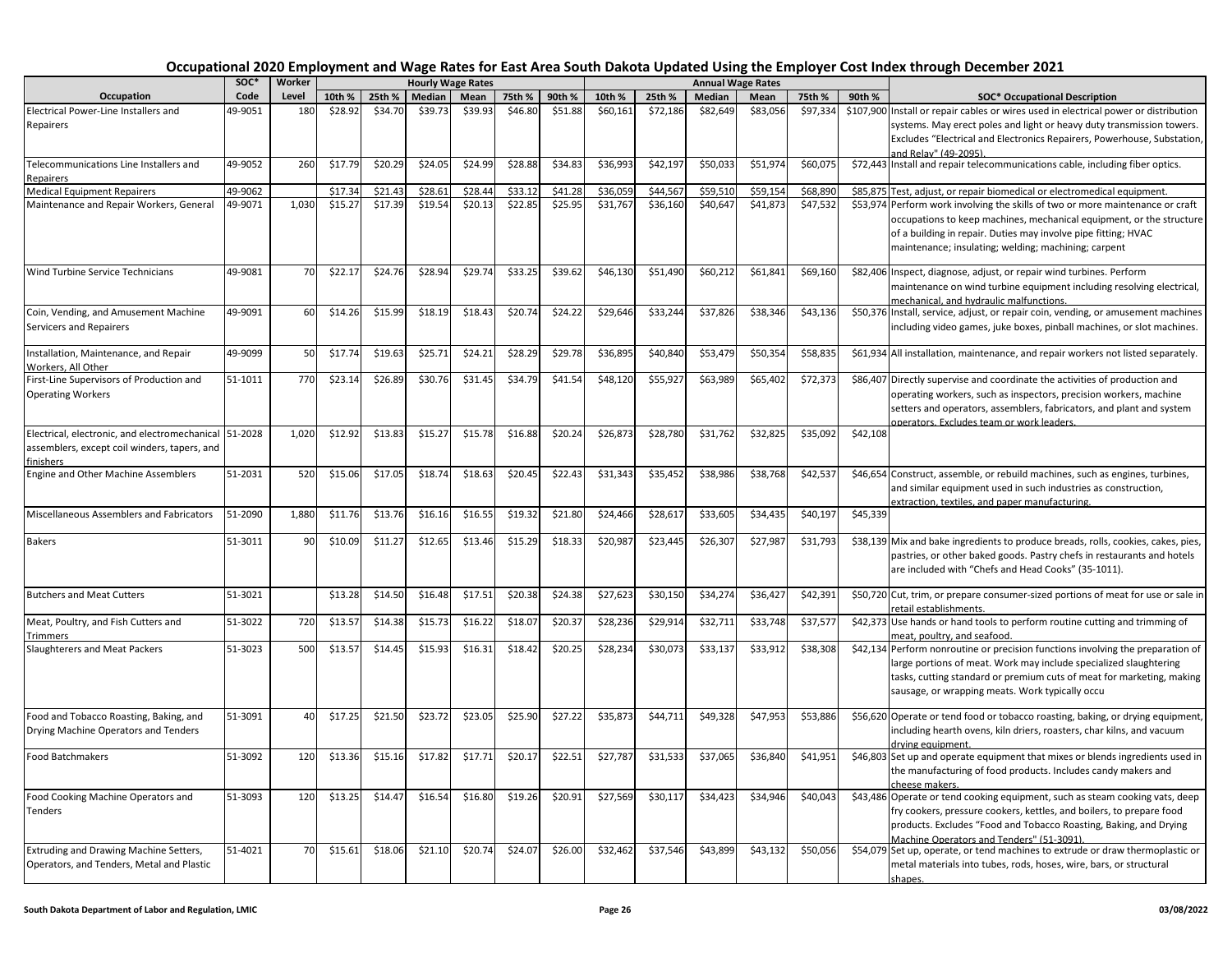| Occupation                                                   | soc*    | Worker | <b>Hourly Wage Rates</b> |         |         |         |         |         |          |          |          | <b>Annual Wage Rates</b> |          |        |                                                                                                                                                |
|--------------------------------------------------------------|---------|--------|--------------------------|---------|---------|---------|---------|---------|----------|----------|----------|--------------------------|----------|--------|------------------------------------------------------------------------------------------------------------------------------------------------|
|                                                              | Code    | Level  | 10th %                   | 25th %  | Median  | Mean    | 75th %  | 90th %  | 10th %   | 25th %   | Median   | Mean                     | 75th %   | 90th % | <b>SOC* Occupational Description</b>                                                                                                           |
| Cutting, Punching, and Press Machine                         | 51-4031 | 620    | \$14.70                  | \$17.10 | \$19.89 | \$19.88 | \$23.30 | \$25.78 | \$30,565 | \$35,582 | \$41,379 | \$41,353                 | \$48,457 |        | \$53,613 Set up, operate, or tend machines to saw, cut, shear, slit, punch, crimp,                                                             |
| Setters, Operators, and Tenders, Metal and<br><b>Plastic</b> |         |        |                          |         |         |         |         |         |          |          |          |                          |          |        | notch, bend, or straighten metal or plastic material.                                                                                          |
| Grinding, Lapping, Polishing, and Buffing                    | 51-4033 | 190    | \$14.01                  | \$15.51 | \$18.56 | \$18.82 | \$21.99 | \$25.18 | \$29,159 | \$32,269 | \$38,610 | \$39,131                 | \$45,732 |        | \$52,362 Set up, operate, or tend grinding and related tools that remove excess                                                                |
| Machine Tool Setters, Operators, and                         |         |        |                          |         |         |         |         |         |          |          |          |                          |          |        | material or burrs from surfaces, sharpen edges or corners, or buff,                                                                            |
| Tenders, Metal and Plastic                                   |         |        |                          |         |         |         |         |         |          |          |          |                          |          |        | hone, or polish metal or plastic work pieces.                                                                                                  |
| Lathe and Turning Machine Tool Setters,                      | 51-4034 | 20     | \$16.89                  | \$18.1  | \$20.25 | \$20.95 | \$23.68 | \$26.93 | \$35,124 | \$37,807 | \$42,121 | \$43,583                 | \$49,265 |        | \$56,015 Set up, operate, or tend lathe and turning machines to turn, bore,                                                                    |
| Operators, and Tenders, Metal and Plastic                    |         |        |                          |         |         |         |         |         |          |          |          |                          |          |        | thread, form, or face metal or plastic materials, such as wire, rod, or<br>bar stock.                                                          |
| Milling and Planing Machine Setters,                         | 51-4035 | 20     | \$14.85                  | \$16.81 | \$18.66 | \$19.26 | \$20.44 | \$27.88 | \$30,880 | \$34,963 | \$38,794 | \$40,060                 | \$42,504 |        | \$57,983 Set up, operate, or tend milling or planing machines to mill, plane,                                                                  |
| Operators, and Tenders, Metal and Plastic                    |         |        |                          |         |         |         |         |         |          |          |          |                          |          |        | shape, groove, or profile metal or plastic work pieces.                                                                                        |
| Machinists                                                   | 51-4041 | 560    | \$14.71                  | \$16.73 | \$21.06 | \$21.47 | \$25.45 | \$29.77 | \$30,590 | \$34,794 | \$43,807 | \$44,649                 | \$52,946 |        | \$61,931 Set up and operate a variety of machine tools to produce precision                                                                    |
|                                                              |         |        |                          |         |         |         |         |         |          |          |          |                          |          |        | parts and instruments out of metal. Includes precision instrument                                                                              |
|                                                              |         |        |                          |         |         |         |         |         |          |          |          |                          |          |        | makers who fabricate, modify, or repair mechanical instruments. May                                                                            |
|                                                              |         |        |                          |         |         |         |         |         |          |          |          |                          |          |        | also fabricate and modify parts to make or repair mac                                                                                          |
| Metal-Refining Furnace Operators and                         | 51-4051 | 50     | \$14.85                  | \$17.01 | \$19.42 | \$19.87 | \$22.69 | \$26.22 | \$30,890 | \$35,363 | \$40,385 | \$41,335                 | \$47,197 |        | \$54,526 Operate or tend furnaces, such as gas, oil, coal, electric-arc or electric                                                            |
| Tenders                                                      |         |        |                          |         |         |         |         |         |          |          |          |                          |          |        | induction, open-hearth, or oxygen furnaces, to melt and refine metal                                                                           |
|                                                              |         |        |                          |         |         |         |         |         |          |          |          |                          |          |        | before casting or to produce specified types of steel. Excludes "Heat<br>Treating Equipment Setters, Operators, a                              |
| Molding, Coremaking, and Casting Machine                     | 51-4072 | 280    | \$12.26                  | \$13.93 | \$15.59 | \$16.59 | \$18.76 | \$23.83 | \$25,498 | \$28,976 | \$32,435 | \$34,510                 | \$39,01  |        | \$49,588 Set up, operate, or tend metal or plastic molding, casting, or                                                                        |
| Setters, Operators, and Tenders, Metal and                   |         |        |                          |         |         |         |         |         |          |          |          |                          |          |        | coremaking machines to mold or cast metal or thermoplastic parts or                                                                            |
| Plastic                                                      |         |        |                          |         |         |         |         |         |          |          |          |                          |          |        | products.                                                                                                                                      |
| Multiple Machine Tool Setters, Operators,                    | 51-4081 | 150    | \$18.88                  | \$22.23 | \$24.54 | \$24.35 | \$26.85 | \$30.33 | \$39,272 | \$46,235 | \$51,038 | \$50,656                 | \$55,841 |        | \$63,088 Set up, operate, or tend more than one type of cutting or forming                                                                     |
| and Tenders, Metal and Plastic                               |         |        |                          |         |         |         |         |         |          |          |          |                          |          |        | machine tool or robot.                                                                                                                         |
| <b>Tool and Die Makers</b>                                   | 51-4111 | 90     | \$18.07                  | \$21.03 | \$24.35 | \$24.15 | \$27.39 | \$31.14 | \$37,589 | \$43,727 | \$50,658 | \$50,214                 | \$56,980 |        | \$64,762 Analyze specifications, lay out metal stock, set up and operate machine                                                               |
|                                                              |         |        |                          |         |         |         |         |         |          |          |          |                          |          |        | tools, and fit and assemble parts to make and repair dies, cutting tools,                                                                      |
|                                                              |         |        |                          |         |         |         |         |         |          |          |          |                          |          |        | jigs, fixtures, gauges, and machinists' hand tools.                                                                                            |
| Welders, Cutters, Solderers, and Brazers                     | 51-4121 | 1,600  | \$16.16                  | \$18.11 | \$20.68 | \$20.92 | \$24.23 | \$26.57 | \$33,608 | \$37,663 | \$43,015 | \$43,520                 | \$50,411 |        | \$55,261 Use hand-welding, flame-cutting, hand-soldering, or brazing equipment                                                                 |
|                                                              |         |        |                          |         |         |         |         |         |          |          |          |                          |          |        | to weld or join metal components or to fill holes, indentations, or                                                                            |
|                                                              |         |        |                          |         |         |         | \$25.82 |         |          |          |          |                          |          |        | seams of fabricated metal products.                                                                                                            |
| Welding, Soldering, and Brazing Machine                      | 51-4122 | 330    | \$18.6                   | \$21.86 | \$23.85 | \$23.28 |         | \$27.02 | \$38,834 | \$45,472 | \$49,590 | \$48,418                 | \$53,709 |        | \$56,206 Set up, operate, or tend welding, soldering, or brazing machines or<br>robots that weld, braze, solder, or heat treat metal products, |
| Setters, Operators, and Tenders                              |         |        |                          |         |         |         |         |         |          |          |          |                          |          |        | components, or assemblies. Includes workers who operate laser                                                                                  |
|                                                              |         |        |                          |         |         |         |         |         |          |          |          |                          |          |        | cutters or laser-beam machines.                                                                                                                |
| Heat Treating Equipment Setters, Operators, 51-4191          |         | 40     | \$15.61                  | \$18.48 | \$25.20 | \$24.11 | \$30.17 | \$32.52 | \$32,476 | \$38,439 | \$52,411 | \$50,155                 | \$62,763 |        | \$67,651 Set up, operate, or tend heating equipment, such as heat-treating                                                                     |
| and Tenders, Metal and Plastic                               |         |        |                          |         |         |         |         |         |          |          |          |                          |          |        | furnaces, flame-hardening machines, induction machines, soaking pits,                                                                          |
|                                                              |         |        |                          |         |         |         |         |         |          |          |          |                          |          |        | or vacuum equipment to temper, harden, anneal, or heat treat metal                                                                             |
|                                                              |         |        |                          |         |         |         |         |         |          |          |          |                          |          |        | or plastic objects.                                                                                                                            |
| <b>Prepress Technicians and Workers</b>                      | 51-5111 | 20     | \$11.93                  | \$13.92 | \$16.03 | \$17.05 | \$20.32 | \$24.49 | \$24,831 | \$28,946 | \$33,342 | \$35,449                 | \$42,254 |        | \$50,926 Format and proof text and images submitted by designers and clients                                                                   |
|                                                              |         |        |                          |         |         |         |         |         |          |          |          |                          |          |        | into finished pages that can be printed. Includes digital and photo<br>typesetting. May produce printing plates                                |
| <b>Printing Press Operators</b>                              | 51-5112 | 130    | \$13.65                  | \$15.20 | \$18.11 | \$19.45 | \$23.56 | \$27.82 | \$28,400 | \$31,613 | \$37,661 | \$40,455                 | \$49,008 |        | \$57,865 Set up and operate digital, letterpress, lithographic, flexographic,                                                                  |
|                                                              |         |        |                          |         |         |         |         |         |          |          |          |                          |          |        | gravure, or other printing machines. Includes short-run offset printing                                                                        |
|                                                              |         |        |                          |         |         |         |         |         |          |          |          |                          |          |        | presses.                                                                                                                                       |
| Print Binding and Finishing Workers                          | 51-5113 | 40     | \$13.04                  | \$14.77 | \$18.22 | \$18.78 | \$23.05 | \$25.99 | \$27,113 | \$30,737 | \$37,887 | \$39,062                 | \$47,951 |        | \$54,049 Bind books and other publications or finish printed products by hand or                                                               |
|                                                              |         |        |                          |         |         |         |         |         |          |          |          |                          |          |        | machine. May set up binding and finishing machines.                                                                                            |
| Laundry and Dry-Cleaning Workers                             | 51-6011 | 190    | \$10.60                  | \$11.24 | \$12.24 | \$12.88 | \$13.71 | \$16.37 | \$22,064 | \$23,362 | \$25,474 | \$26,775                 | \$28,517 |        | \$34,066 Operate or tend washing or dry-cleaning machines to wash or dry-                                                                      |
|                                                              |         |        |                          |         |         |         |         |         |          |          |          |                          |          |        | clean industrial or household articles, such as cloth garments, suede,                                                                         |
|                                                              |         |        |                          |         |         |         |         |         |          |          |          |                          |          |        | leather, furs, blankets, draperies, linens, rugs, and carpets. Includes                                                                        |
| Sewing Machine Operators                                     | 51-6031 | 190    | \$11.09                  | \$12.21 | \$13.97 | \$14.14 | \$15.64 | \$16.72 | \$23,051 | \$25,405 | \$29,066 | \$29,408                 | \$32,548 |        | spotters and dvers of these articles.<br>\$34,770 Operate or tend sewing machines to join, reinforce, decorate, or                             |
|                                                              |         |        |                          |         |         |         |         |         |          |          |          |                          |          |        | perform related sewing operations in the manufacture of garment or                                                                             |
|                                                              |         |        |                          |         |         |         |         |         |          |          |          |                          |          |        | nongarment products.                                                                                                                           |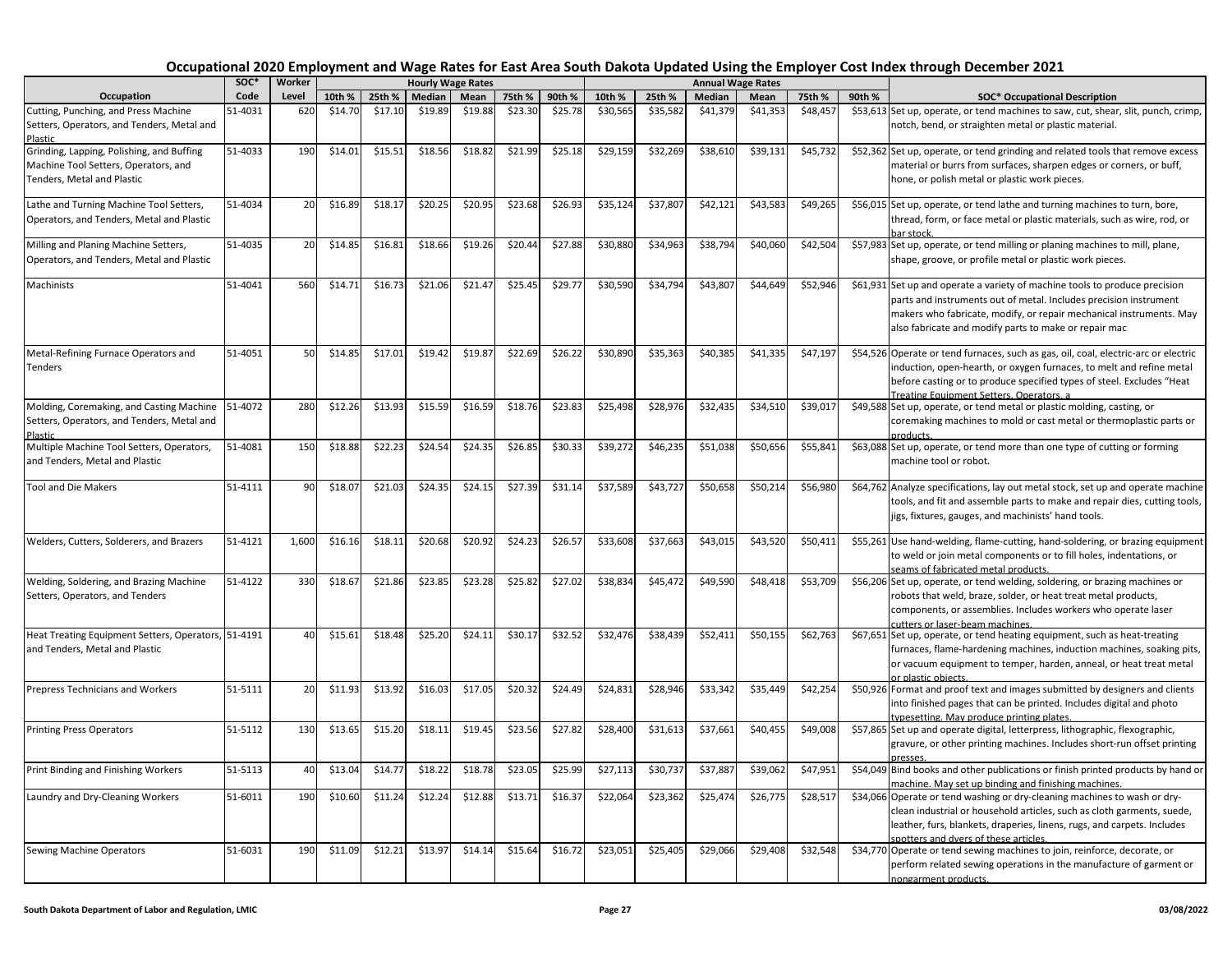|                                                                                                           | SOC*    | Worker<br>Level |         |         |         | <b>Hourly Wage Rates</b> |         |         |          |          |          | <b>Annual Wage Rates</b> |          |        |                                                                                                                                                                                                                                                                                  |
|-----------------------------------------------------------------------------------------------------------|---------|-----------------|---------|---------|---------|--------------------------|---------|---------|----------|----------|----------|--------------------------|----------|--------|----------------------------------------------------------------------------------------------------------------------------------------------------------------------------------------------------------------------------------------------------------------------------------|
| Occupation                                                                                                | Code    |                 | 10th %  | 25th %  | Median  | Mean                     | 75th %  | 90th %  | 10th %   | 25th %   | Median   | Mean                     | 75th %   | 90th % | <b>SOC* Occupational Description</b>                                                                                                                                                                                                                                             |
| Cabinetmakers and Bench Carpenters                                                                        | 51-7011 | 200             | \$11.42 | \$13.16 | \$15.99 | \$16.48                  | \$19.58 | \$22.89 | \$23,760 | \$27,359 | \$33,259 | \$34,273                 | \$40,729 |        | \$47,610 Cut, shape, and assemble wooden articles or set up and operate a<br>variety of woodworking machines, such as power saws, jointers, and<br>mortisers to surface, cut, or shape lumber or to fabricate parts for<br>wood products. Excludes "Woodworking Machine Setters, |
| Sawing Machine Setters, Operators, and<br>Tenders, Wood                                                   | 51-7041 | 60              | \$13.58 | \$14.77 | \$16.76 | \$16.78                  | \$19.07 | \$20.56 | \$28,261 | \$30,737 | \$34,866 | \$34,905                 | \$39,682 |        | \$42,763 Set up, operate, or tend wood sawing machines. May operate<br>computer numerically controlled (CNC) equipment. Includes lead<br>sawyers. Workers who primarily program or operate CNC equipment<br>are classified in "Computer Numerically Controlled Tool Operators an |
| Woodworking Machine Setters, Operators,<br>and Tenders, Except Sawing                                     | 51-7042 | 100             | \$13.15 | \$14.46 | \$16.31 | \$16.97                  | \$19.36 | \$22.15 | \$27,350 | \$30,086 | \$33,921 | \$35,314                 | \$40,266 |        | \$46,083 Set up, operate, or tend woodworking machines, such as drill presses,<br>lathes, shapers, routers, sanders, planers, and wood nailing machines.<br>May operate computer numerically controlled (CNC) equipment.<br>Workers who primarily program or operate CNC equipme |
| Water and Wastewater Treatment Plant and 51-8031<br><b>System Operators</b>                               |         | 230             | \$18.15 | \$20.88 | \$24.11 | \$24.36                  | \$27.12 | \$32.11 | \$37,750 | \$43,419 | \$50,153 | \$50,664                 | \$56,395 |        | \$66,789 Operate or control an entire process or system of machines, often<br>through the use of control boards, to transfer or treat water or<br>wastewater.                                                                                                                    |
| Chemical Plant and System Operators                                                                       | 51-8091 | 30              | \$17.59 | \$18.97 | \$21.29 | \$21.47                  | \$24.46 | \$26.30 | \$36,591 | \$39,442 | \$44,297 | \$44,649                 | \$50,870 |        | \$54,698 Control or operate entire chemical processes or system of machines.                                                                                                                                                                                                     |
| Plant and System Operators, All Other                                                                     | 51-8099 | 30              | \$18.01 | \$19.7  | \$22.73 | \$23.58                  | \$26.80 | \$31.93 | \$37,458 | \$41,120 | \$47,275 | \$49,037                 | \$55,756 |        | \$66,412 All plant and system operators not listed separately.                                                                                                                                                                                                                   |
| Chemical Equipment Operators and Tenders 51-9011                                                          |         | 380             | \$16.02 | \$18.28 | \$21.50 | \$23.56                  | \$27.28 | \$33.15 | \$33,309 | \$38,017 | \$44,718 | \$49,007                 | \$56,736 |        | \$68,962 Operate or tend equipment to control chemical changes or reactions in<br>the processing of industrial or consumer products. Equipment used<br>includes devulcanizers, steam-jacketed kettles, and reactor vessels.<br>Excludes "Chemical Plant and System Operators" (5 |
| Separating, Filtering, Clarifying,<br>Precipitating, and Still Machine Setters,<br>Operators, and Tenders | 51-9012 | 200             | \$15.46 | \$18.18 | \$21.70 | \$21.30                  | \$24.84 | \$26.74 | \$32,157 | \$37,822 | \$45,139 | \$44,317                 | \$51,669 |        | \$55,618 Set up, operate, or tend continuous flow or vat-type equipment; filter<br>presses; shaker screens; centrifuges; condenser tubes; precipitating,<br>fermenting, or evaporating tanks; scrubbing towers; or batch stills.<br>These machines extract, sort, or separate li |
| Crushing, Grinding, and Polishing Machine<br>Setters, Operators, and Tenders                              | 51-9021 | 60              | \$15.78 | \$18.56 | \$22.53 | \$22.60                  | \$26.55 | \$30.63 | \$32,828 | \$38,602 | \$46,856 | \$47,002                 | \$55,219 |        | \$63,706 Set up, operate, or tend machines to crush, grind, or polish materials,<br>such as coal, glass, grain, stone, food, or rubber.                                                                                                                                          |
| Mixing and Blending Machine Setters,<br>Operators, and Tenders                                            | 51-9023 | 150             | \$14.57 | \$16.88 | \$20.67 | \$20.75                  | \$24.65 | \$26.95 | \$30,307 | \$35,105 | \$43,007 | \$43,157                 | \$51,261 |        | \$56,065 Set up, operate, or tend machines to mix or blend materials, such as<br>chemicals, tobacco, liquids, color pigments, or explosive ingredients.<br>Excludes "Food Batchmakers" (51-3092)                                                                                 |
| Cutting and Slicing Machine Setters,<br>Operators, and Tenders                                            | 51-9032 | 570             | \$14.22 | \$16.34 | \$21.86 | \$20.71                  | \$24.94 | \$26.80 | \$29,571 | \$33,982 | \$45,466 | \$43,090                 | \$51,879 |        | \$55,751 Set up, operate, or tend machines that cut or slice materials, such as<br>glass, stone, cork, rubber, tobacco, food, paper, or insulating material.<br>Excludes "Cutting, Punching, and Press Machine Setters, Operators,<br>and Tenders, Metal and Plastic" (51-4031), |
| Extruding, Forming, Pressing, and<br>Compacting Machine Setters, Operators,<br>and Tenders                | 51-9041 | 90              | \$16.73 | \$18.36 | \$21.11 | \$21.05                  | \$24.47 | \$26.35 | \$34,782 | \$38,186 | \$43,914 | \$43,77                  | \$50,883 |        | \$54,816 Set up, operate, or tend machines, such as glass-forming machines,<br>plodder machines, and tuber machines, to shape and form products<br>such as glassware, food, rubber, soap, brick, tile, clay, wax, tobacco, or<br>cosmetics. Excludes "Shoe Machine Operators and |
| Inspectors, Testers, Sorters, Samplers, and<br>Weighers                                                   | 51-9061 | 520             | \$14.79 | \$17.59 | \$21.07 | \$21.53                  | \$25.42 | \$29.53 | \$30,752 | \$36,590 | \$43,828 | \$44,789                 | \$52,874 |        | \$61,416 Inspect, test, sort, sample, or weigh nonagricultural raw materials or<br>processed, machined, fabricated, or assembled parts or products for<br>defects, wear, and deviations from specifications. May use precision<br>measuring instruments and complex test equipme |
| <b>Dental Laboratory Technicians</b>                                                                      | 51-9081 |                 | \$14.47 | \$16.88 | \$18.92 | \$18.90                  | \$20.83 | \$23.58 | \$30,106 | \$35,107 | \$39,372 | \$39,327                 | \$43,331 |        | \$49,048 Construct and repair full or partial dentures or dental appliances.<br>Excludes "Dental Assistants" (31-9091)                                                                                                                                                           |
| Packaging and Filling Machine Operators<br>and Tenders                                                    | 51-9111 | 640             | \$14.11 | \$15.68 | \$17.76 | \$17.64                  | \$19.79 | \$21.02 | \$29,344 | \$32,603 | \$36,940 | \$36,694                 | \$41,163 |        | \$43,718 Operate or tend machines to prepare industrial or consumer products<br>for storage or shipment. Includes cannery workers who pack food<br>products.                                                                                                                     |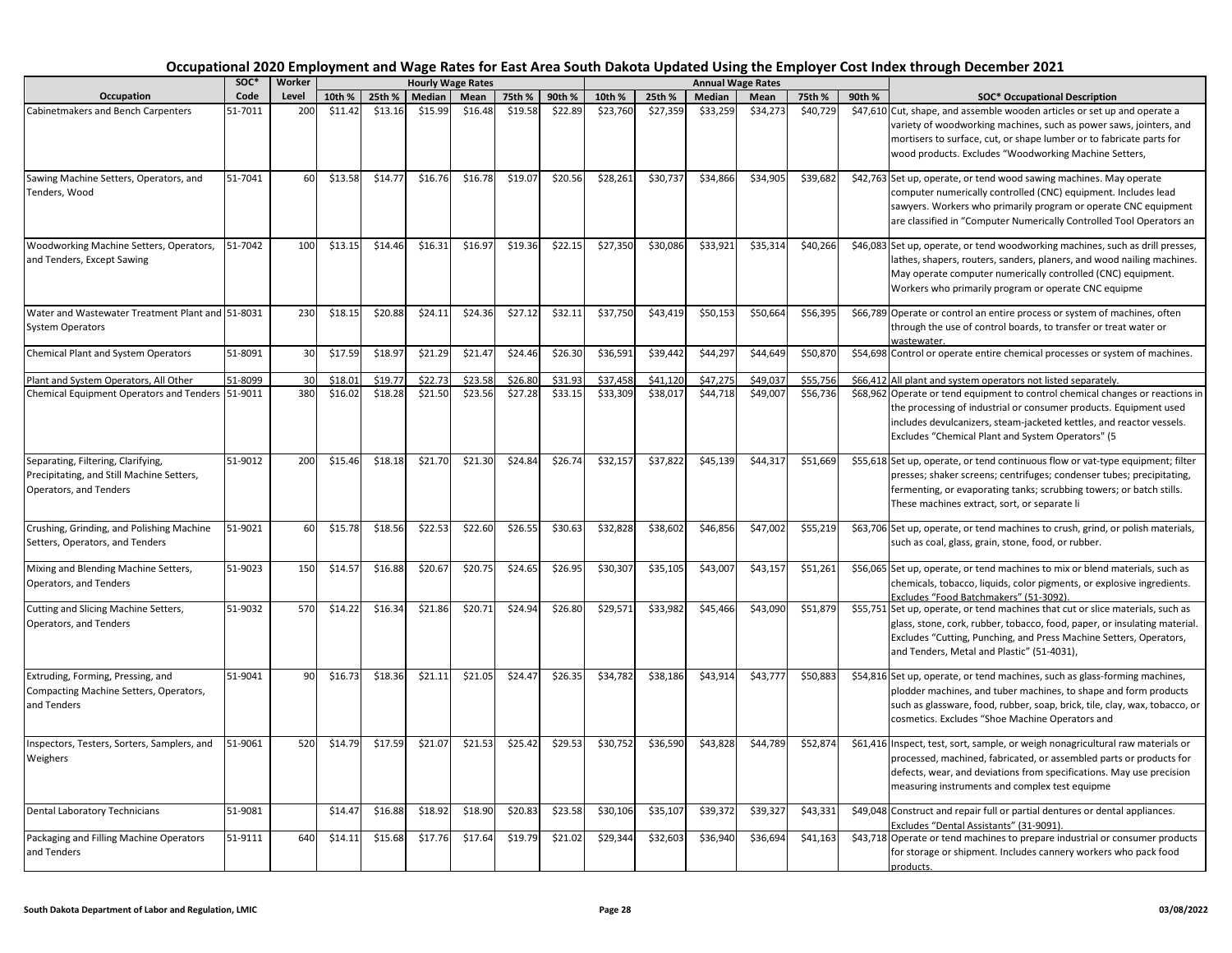| Occupation                                                                                                                            | SOC*    | Worker<br>Level | <b>Hourly Wage Rates</b> |         |         |         |         |         |          |          |          | <b>Annual Wage Rates</b> |          |          |                                                                                                                                                                                                                                                                                  |
|---------------------------------------------------------------------------------------------------------------------------------------|---------|-----------------|--------------------------|---------|---------|---------|---------|---------|----------|----------|----------|--------------------------|----------|----------|----------------------------------------------------------------------------------------------------------------------------------------------------------------------------------------------------------------------------------------------------------------------------------|
|                                                                                                                                       | Code    |                 | 10th %                   | 25th %  | Median  | Mean    | 75th %  | 90th %  | 10th %   | 25th %   | Median   | Mean                     | 75th %   | 90th %   | <b>SOC* Occupational Description</b>                                                                                                                                                                                                                                             |
| Painting, Coating, and Decorating Workers                                                                                             | 51-9123 | 70              | \$13.95                  | \$15.90 | \$18.00 | \$17.74 | \$19.89 | \$21.03 | \$29,015 | \$33,078 | \$37,453 | \$36,908                 | \$41,379 |          | \$43,740 Paint, coat, or decorate articles, such as furniture, glass, plateware,<br>pottery, jewelry, toys, books, or leather. Excludes "Artists and Related<br>Workers" (27-1010), "Designers" (27-1020), "Photographic Process<br>Workers and Processing Machine Operators" (5 |
| Coating, Painting, and Spraying Machine<br>Setters, Operators, and Tenders                                                            | 51-9124 | 580             | \$15.49                  | \$18.29 | \$21.93 | \$21.67 | \$25.21 | \$27.33 | \$32,237 | \$38,051 | \$45,606 | \$45,072                 | \$52,441 |          | \$56,848 Set up, operate, or tend spraying or rolling machines to coat or paint<br>any of a wide variety of products, including glassware, cloth, ceramics,<br>metal, plastic, paper, or wood, with lacquer, silver, copper, rubber,<br>varnish, glaze, enamel, oil, or rust-pro |
| <b>Computer Numerically Controlled Tool</b><br>Operators                                                                              | 51-9161 | 440             | \$14.82                  | \$17.22 | \$20.60 | \$20.86 | \$24.65 | \$27.13 | \$30,827 | \$35,821 | \$42,841 | \$43,398                 | \$51,264 |          | \$56,421 Operate computer-controlled tools, machines, or robots to machine or<br>process parts, tools, or other work pieces made of metal, plastic,<br>wood, stone, or other materials. May also set up and maintain<br>equipment.                                               |
| <b>Computer Numerically Controlled Tool</b><br>Programmers                                                                            | 51-9162 | 80              | \$18.21                  | \$20.61 | \$23.65 | \$24.52 | \$26.47 | \$33.10 | \$37,877 | \$42,858 | \$49,190 | \$51,008                 | \$55,064 |          | \$68,851 Develop programs to control machining or processing of materials by<br>automatic machine tools, equipment, or systems. May also set up,<br>operate, or maintain equipment.                                                                                              |
| Cleaning, Washing, and Metal Pickling<br><b>Equipment Operators and Tenders</b>                                                       | 51-9192 | 70              | \$14.52                  | \$16.43 | \$18.41 | \$18.46 | \$20.26 | \$21.47 | \$30,206 | \$34,155 | \$38,293 | \$38,414                 | \$42,140 |          | \$44,655 Operate or tend machines to wash or clean products, such as barrels or<br>kegs, glass items, tin plate, food, pulp, coal, plastic, or rubber, to<br>remove impurities.                                                                                                  |
| First-Line Supervisors of Transportation and 53-1047<br>Material-Moving Workers, Except Aircraft<br><b>Cargo Handling Supervisors</b> |         | 220             | \$18.80                  | \$21.86 | \$27.63 | \$28.86 | \$33.73 | \$41.18 | \$39,087 | \$45,473 | \$57,479 | \$60,030                 | \$70,157 | \$85,644 |                                                                                                                                                                                                                                                                                  |
| <b>Commercial Pilots</b>                                                                                                              | 53-2012 | 50              |                          |         |         |         |         |         | \$43,602 | \$54,026 | \$67,442 | \$70,841                 | \$87,961 |          | \$107,228 Pilot and navigate the flight of fixed-wing aircraft on nonscheduled air<br>carrier routes, or helicopters. Requires Commercial Pilot certificate.<br>Includes charter pilots with similar certification, and air ambulance and<br>air tour pilots. Excludes regional, |
| <b>Airfield Operations Specialists</b>                                                                                                | 53-2022 | 30              |                          |         |         |         |         |         |          |          |          |                          |          |          | Ensure the safe takeoff and landing of commercial and military aircraft.<br>Duties include coordination between air-traffic control and<br>maintenance personnel, dispatching, using airfield landing and<br>navigational aids, implementing airfield safety procedures          |
| Driver/Sales Workers                                                                                                                  | 53-3031 | 420             | \$10.65                  | \$11.02 | \$13.12 | \$16.12 | \$19.89 | \$25.32 | \$22,141 | \$22,934 | \$27,276 | \$33,518                 | \$41,363 |          | \$52,662 Drive truck or other vehicle over established routes or within an<br>established territory and sell or deliver goods, such as food products,<br>including restaurant take-out items, or pick up or deliver items such as<br>commercial laundry. May also take orders, c |
| Heavy and Tractor-Trailer Truck Drivers                                                                                               | 53-3032 | 2,500           | \$16.83                  | \$18.75 | \$21.79 | \$24.02 | \$27.80 | \$36.36 | \$35,005 | \$39,017 | \$45,312 | \$49,966                 | \$57,838 |          | \$75,644 Drive a tractor-trailer combination or a truck with a capacity of at least<br>26,001 pounds Gross Vehicle Weight (GVW). May be required to<br>unload truck. Requires commercial drivers' license. Includes tow truck<br>drivers. Excludes "Refuse and Recyclable Materi |
| <b>Light Truck Drivers</b>                                                                                                            | 53-3033 | 840             | \$11.35                  | \$13.24 | \$17.69 | \$18.69 | \$21.25 | \$27.10 | \$23,607 | \$27,536 | \$36,788 | \$38,875                 | \$44,192 |          | \$56,364 Drive a light vehicle, such as a truck or van, with a capacity of less than<br>26,001 pounds Gross Vehicle Weight (GVW), primarily to pick up<br>merchandise or packages from a distribution center and deliver. May<br>load and unload vehicle. Excludes "Couriers and |
| Bus Drivers, Transit and Intercity                                                                                                    | 53-3052 | 100             | \$11.95                  | \$13.72 | \$15.22 | \$15.36 | \$16.58 | \$18.19 | \$24,867 | \$28,540 | \$31,664 | \$31,966                 | \$34,500 |          | \$37,835 Drive bus or motor coach, including regular route operations, charters,<br>and private carriage. May assist passengers with baggage. May collect<br>fares or tickets.                                                                                                   |
| Passenger Vehicle Drivers, Except Bus<br>Drivers, Transit and Intercity                                                               | 53-3058 | 600             | \$12.23                  | \$13.78 | \$15.42 | \$15.67 | \$17.18 | \$20.10 | \$25,453 | \$28,650 | \$32,068 | \$32,590                 | \$35,721 | \$41,807 |                                                                                                                                                                                                                                                                                  |
| Automotive and Watercraft Service<br>Attendants                                                                                       | 53-6031 | 150             | \$12.33                  | \$14.07 | \$15.62 | \$16.24 | \$18.08 | \$21.72 | \$25,636 | \$29,256 | \$32,501 | \$33,785                 | \$37,628 |          | \$45,189 Service automobiles, buses, trucks, boats, and other automotive or<br>marine vehicles with fuel, lubricants, and accessories. Collect payment<br>for services and supplies. May lubricate vehicle, change motor oil, refill<br>antifreeze, or replace lights or other a |